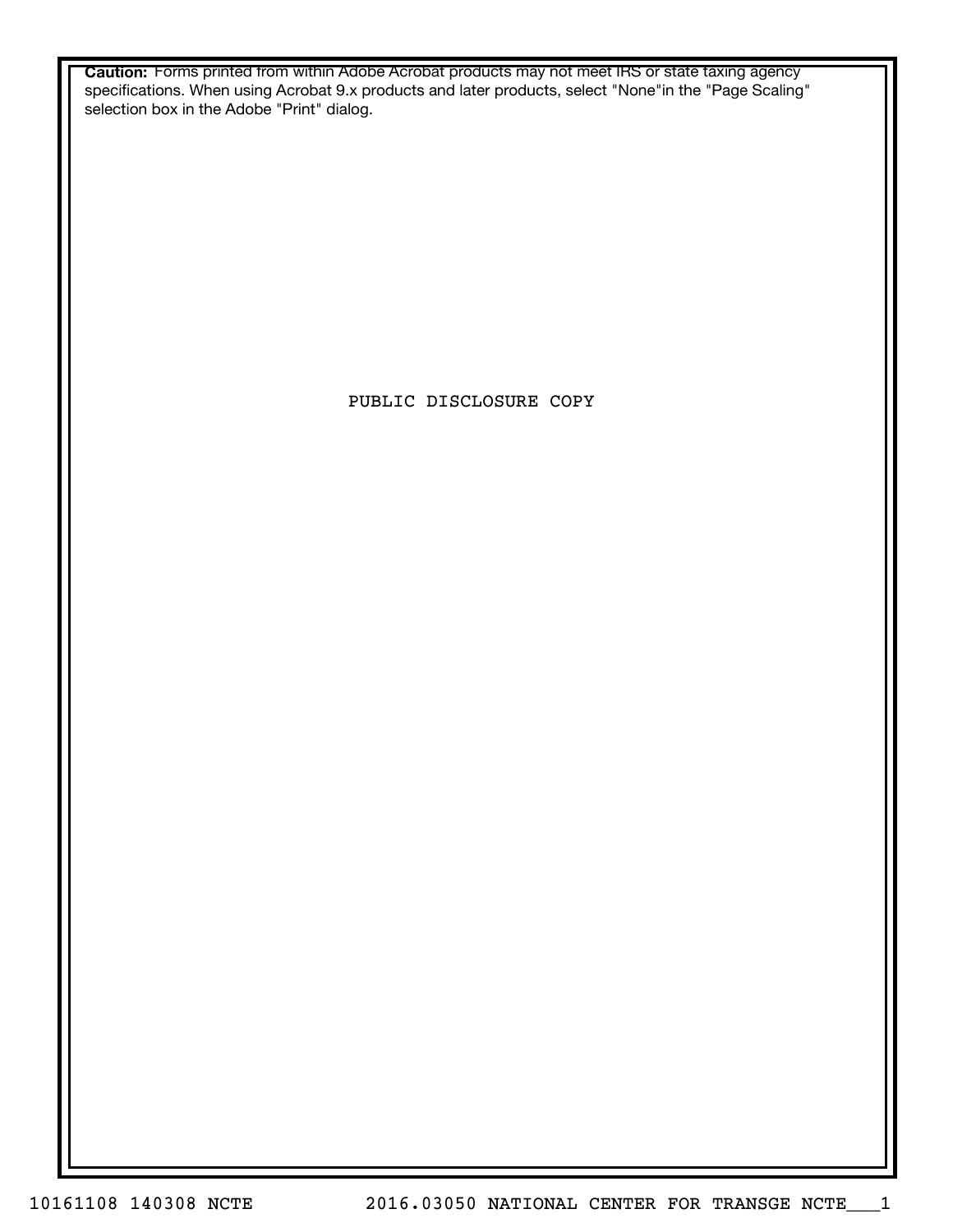|  | Form 8879-EO |  |  |
|--|--------------|--|--|
|--|--------------|--|--|

## **IRS e-file Signature Authorization 8879-EO for an Exempt Organization**

OMB No. 1545-1878

**2016**

Department of the Treasury Internal Revenue Service Name of exempt organization For calendar year 2016, or fiscal year beginning , 2016, and ending , 20

**| Do not send to the IRS. Keep for your records.**

**| Information about Form 8879-EO and its instructions is at**  *www.irs.gov/form8879eo.*

**Employer identification number**

#### NATIONAL CENTER FOR TRANSGENDER EQUALITY 41-2090291

Name and title of officer

MARA KEISLING EXECUTIVE DIRECTOR

**Part I** | Type of Return and Return Information (Whole Dollars Only)

on line 1a, 2a, 3a, 4a, or 5a, below, and the amount on that line for the return being filed with this form was blank, then leave line 1b, 2b, 3b, 4b, or 5b, whichever is applicable, blank (do not enter -0-). But, if you entered -0- on the return, then enter -0- on the applicable line below. **Do not** complete more Check the box for the return for which you are using this Form 8879-EO and enter the applicable amount, if any, from the return. If you check the box than 1 line in Part I.

| <b>1a</b> Form 990 check here $\triangleright \boxed{X}$                                                                             |     | $2,065,367$ . |
|--------------------------------------------------------------------------------------------------------------------------------------|-----|---------------|
| 2a Form 990-EZ check here $\blacktriangleright$<br><b>b</b> Total revenue, if any (Form 990-EZ, line 9) <i>manageranan</i> manageran | 2b  |               |
| 3a Form 1120-POL check here                                                                                                          | -3b |               |
| 4a Form 990-PF check here $\blacktriangleright$<br><b>b</b> Tax based on investment income (Form 990-PF, Part VI, line 5) 4b         |     |               |
| 5a Form 8868 check here $\blacktriangleright$                                                                                        | .5b |               |
|                                                                                                                                      |     |               |

#### **Part II Declaration and Signature Authorization of Officer**

(a) an acknowledgement of receipt or reason for rejection of the transmission, (b) the reason for any delay in processing the return or refund, and (c) Under penalties of perjury, I declare that I am an officer of the above organization and that I have examined a copy of the organization's 2016 electronic return and accompanying schedules and statements and to the best of my knowledge and belief, they are true, correct, and complete. I further declare that the amount in Part I above is the amount shown on the copy of the organization's electronic return. I consent to allow my intermediate service provider, transmitter, or electronic return originator (ERO) to send the organization's return to the IRS and to receive from the IRS the date of any refund. If applicable, I authorize the U.S. Treasury and its designated Financial Agent to initiate an electronic funds withdrawal (direct debit) entry to the financial institution account indicated in the tax preparation software for payment of the organization's federal taxes owed on this return, and the financial institution to debit the entry to this account. To revoke a payment, I must contact the U.S. Treasury Financial Agent at 1-888-353-4537 no later than 2 business days prior to the payment (settlement) date. I also authorize the financial institutions involved in the processing of the electronic payment of taxes to receive confidential information necessary to answer inquiries and resolve issues related to the payment. I have selected a personal identification number (PIN) as my signature for the organization's electronic return and, if applicable, the organization's consent to electronic funds withdrawal.

#### **Officer's PIN: check one box only**

| I authorize HAN GROUP LLC<br>ΧI                                                                                                                                                                                                                                                                                                                                                  | 00001<br>to enter my PIN                          |
|----------------------------------------------------------------------------------------------------------------------------------------------------------------------------------------------------------------------------------------------------------------------------------------------------------------------------------------------------------------------------------|---------------------------------------------------|
| <b>ERO</b> firm name                                                                                                                                                                                                                                                                                                                                                             | Enter five numbers, but<br>do not enter all zeros |
| as my signature on the organization's tax year 2016 electronically filed return. If I have indicated within this return that a copy of the return<br>is being filed with a state agency(ies) regulating charities as part of the IRS Fed/State program, I also authorize the aforementioned ERO to<br>enter my PIN on the return's disclosure consent screen.                    |                                                   |
| As an officer of the organization, I will enter my PIN as my signature on the organization's tax year 2016 electronically filed return. If I have<br>indicated within this return that a copy of the return is being filed with a state agency(ies) regulating charities as part of the IRS Fed/State<br>program, I will enter my PIN on the return's disclosure consent screen. |                                                   |
| Officer's signature $\blacktriangleright$                                                                                                                                                                                                                                                                                                                                        | Date $\blacktriangleright$ 11/07/17               |
| <b>Part III</b><br><b>Certification and Authentication</b>                                                                                                                                                                                                                                                                                                                       |                                                   |
| <b>ERO's EFIN/PIN.</b> Enter your six-digit electronic filing identification                                                                                                                                                                                                                                                                                                     |                                                   |
| number (EFIN) followed by your five-digit self-selected PIN.                                                                                                                                                                                                                                                                                                                     | 54701100001<br>do not enter all zeros             |
| I certify that the above numeric entry is my PIN, which is my signature on the 2016 electronically filed return for the organization indicated above. I<br>confirm that I am submitting this return in accordance with the requirements of Pub. 4163, Modernized e-File (MeF) Information for Authorized IRS<br>e-file Providers for Business Returns.                           |                                                   |
| ERO's signature $\blacktriangleright$                                                                                                                                                                                                                                                                                                                                            | Date $\blacktriangleright$ 11/07/17               |
| <b>ERO Must Retain This Form - See Instructions</b>                                                                                                                                                                                                                                                                                                                              |                                                   |
| Do Not Submit This Form To the IRS Unless Requested To Do So                                                                                                                                                                                                                                                                                                                     |                                                   |
| LHA For Paperwork Reduction Act Notice, see instructions.                                                                                                                                                                                                                                                                                                                        | Form 8879-EO (2016)                               |
| 623051 09-26-16                                                                                                                                                                                                                                                                                                                                                                  |                                                   |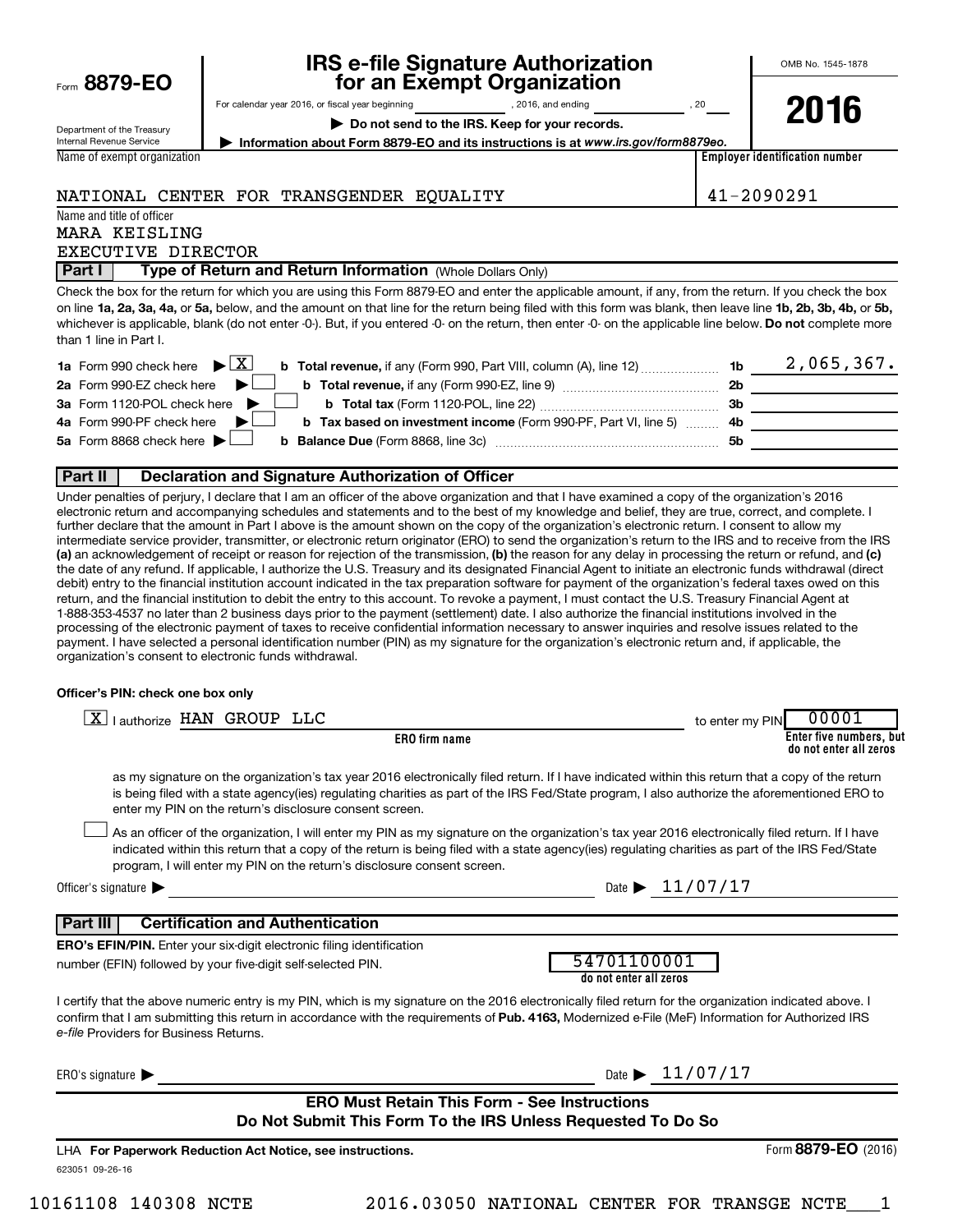| Form | 991 |  |
|------|-----|--|

### \*\* PUBLIC DISCLOSURE COPY \*\*

**Under section 501(c), 527, or 4947(a)(1) of the Internal Revenue Code (except private foundations)** Return of Organization Exempt From Income Tax<br>
r section 501(c), 527, or 4947(a)(1) of the Internal Revenue Code (except private foundations)<br> **2016** 

▶ Do not enter social security numbers on this form as it may be made public.<br>▶ Information about Form 990 and its instructions is at www.irs.gov/form990. Inspection **• Information about Form 990 and its instructions is at www.irs.gov/form990. and inspection** 



2,094,529.

Department of the Treasury Internal Revenue Service

**B** Check if applicable: X change Name<br>
change **Thitial**<br>return

**Example 1**<br>Treturn aretam<br>
Applica-<br>
pending

Final<br>|return/<br>|termin-<br>|ated

Final **1133 19TH STREET, NW**<br>return/<br>ated City or town, state or province, country, and ZIP or foreign postal code Gross receipts \$ **A For the 2016 calendar year, or tax year beginning and ending B C D Employer identification number E** Telephone number G Gross receipts \$ **H(a)** Is this a group return **F** Name and address of principal officer: MARA KEISLING for subordinates? The Same of the Same of the Same of the Same of the Same of the Same of the Same of the Same of the Same of the Same of the Same of the Same of the Number and street (or P.O. box if mail is not delivered to street address) Room/suite | E Telephone number **C** Name of organization Doing business as X NATIONAL CENTER FOR TRANSGENDER EQUALITY 41-2090291 1133 19TH STREET, NW 302 302 (202)642-4542 WASHINGTON, DC 20036 SAME AS C ABOVE

|                         | penung       | SAME AS C ABOVE                                                                                                                           | $H(b)$ Are all subordinates included? $\Box$ Yes    | ⊥No                                                       |  |  |  |  |  |  |  |
|-------------------------|--------------|-------------------------------------------------------------------------------------------------------------------------------------------|-----------------------------------------------------|-----------------------------------------------------------|--|--|--|--|--|--|--|
|                         |              | <b>I</b> Tax-exempt status: $X \mid 501(c)(3)$<br>$501(c)$ (<br>(insert no.)<br>$4947(a)(1)$ or<br>◀                                      | 527                                                 | If "No," attach a list. (see instructions)                |  |  |  |  |  |  |  |
|                         |              | J Website: WWW.TRANSEQUALITY.ORG                                                                                                          | $H(c)$ Group exemption number $\blacktriangleright$ |                                                           |  |  |  |  |  |  |  |
|                         |              | K Form of organization: $\boxed{\textbf{X}}$ Corporation<br>Trust<br>Association<br>Other $\blacktriangleright$                           |                                                     | L Year of formation: $2003$ M State of legal domicile: DC |  |  |  |  |  |  |  |
|                         | Part I       | <b>Summary</b>                                                                                                                            |                                                     |                                                           |  |  |  |  |  |  |  |
|                         | 1            | Briefly describe the organization's mission or most significant activities: PROMOTING THE SAFETY AND                                      |                                                     | CIVIL                                                     |  |  |  |  |  |  |  |
| Governance              |              | RIGHTS OF TRANSGENDER PEOPLE.                                                                                                             |                                                     |                                                           |  |  |  |  |  |  |  |
|                         | $\mathbf{2}$ | Check this box $\blacktriangleright \Box$ if the organization discontinued its operations or disposed of more than 25% of its net assets. |                                                     |                                                           |  |  |  |  |  |  |  |
|                         | з            | Number of voting members of the governing body (Part VI, line 1a)                                                                         |                                                     | 9                                                         |  |  |  |  |  |  |  |
|                         | 4            |                                                                                                                                           | $\overline{\mathbf{4}}$                             | $\overline{8}$                                            |  |  |  |  |  |  |  |
| <b>Activities &amp;</b> | 5            |                                                                                                                                           | 5                                                   | $\overline{20}$                                           |  |  |  |  |  |  |  |
|                         | 6            | Total number of volunteers (estimate if necessary)                                                                                        | 6                                                   | $\overline{25}$                                           |  |  |  |  |  |  |  |
|                         |              |                                                                                                                                           | 7a                                                  | $\overline{0}$ .                                          |  |  |  |  |  |  |  |
|                         |              |                                                                                                                                           | 7 <sub>b</sub>                                      | $\overline{0}$ .                                          |  |  |  |  |  |  |  |
|                         |              |                                                                                                                                           | <b>Prior Year</b>                                   | <b>Current Year</b>                                       |  |  |  |  |  |  |  |
| Revenue                 | 8            | Contributions and grants (Part VIII, line 1h)                                                                                             | 1,060,208.                                          | 2,046,712.                                                |  |  |  |  |  |  |  |
|                         | 9            | Program service revenue (Part VIII, line 2g)                                                                                              | 16,486.                                             | 18,530.                                                   |  |  |  |  |  |  |  |
|                         | 10           |                                                                                                                                           | 177.                                                | 125.                                                      |  |  |  |  |  |  |  |
|                         | 11           | Other revenue (Part VIII, column (A), lines 5, 6d, 8c, 9c, 10c, and 11e)                                                                  | 0.                                                  | 0.                                                        |  |  |  |  |  |  |  |
|                         | 12           | Total revenue - add lines 8 through 11 (must equal Part VIII, column (A), line 12)                                                        | 1,076,871.                                          | 2,065,367.                                                |  |  |  |  |  |  |  |
|                         | 13           | Grants and similar amounts paid (Part IX, column (A), lines 1-3)                                                                          | О.                                                  | 10,595.                                                   |  |  |  |  |  |  |  |
|                         | 14           | Benefits paid to or for members (Part IX, column (A), line 4)                                                                             | $\overline{0}$ .                                    |                                                           |  |  |  |  |  |  |  |
|                         | 15           | Salaries, other compensation, employee benefits (Part IX, column (A), lines 5-10)                                                         | 897,029.                                            | 1,134,920.                                                |  |  |  |  |  |  |  |
| Expenses                |              |                                                                                                                                           | 0.                                                  | $\overline{0}$ .                                          |  |  |  |  |  |  |  |
|                         |              |                                                                                                                                           |                                                     |                                                           |  |  |  |  |  |  |  |
|                         | 17           |                                                                                                                                           | 355,634.                                            | 487, 225.                                                 |  |  |  |  |  |  |  |
|                         | 18           | Total expenses. Add lines 13-17 (must equal Part IX, column (A), line 25)                                                                 | 1,252,663.                                          | 1,632,740.                                                |  |  |  |  |  |  |  |
|                         | 19           |                                                                                                                                           | $-175,792$ .                                        | 432,627.                                                  |  |  |  |  |  |  |  |
| t Assets or             |              |                                                                                                                                           | <b>Beginning of Current Year</b>                    | <b>End of Year</b>                                        |  |  |  |  |  |  |  |
|                         | 20           | Total assets (Part X, line 16)                                                                                                            | 747,665.                                            | 1,256,767.                                                |  |  |  |  |  |  |  |
|                         | 21           | Total liabilities (Part X, line 26)                                                                                                       | 39, 252.                                            | 115, 727.                                                 |  |  |  |  |  |  |  |
|                         | 22           |                                                                                                                                           | 708, 413.                                           | 1,141,040.                                                |  |  |  |  |  |  |  |
|                         |              | <b>Part II   Signature Block</b>                                                                                                          |                                                     |                                                           |  |  |  |  |  |  |  |

Under penalties of perjury, I declare that I have examined this return, including accompanying schedules and statements, and to the best of my knowledge and belief, it is true, correct, and complete. Declaration of preparer (other than officer) is based on all information of which preparer has any knowledge.

| Sign<br>Here | Signature of officer<br><b>EXECUTIVE DIRECTOR</b><br>MARA KEISLING,<br>Type or print name and title          |                                | Date          |                            |  |  |  |  |  |
|--------------|--------------------------------------------------------------------------------------------------------------|--------------------------------|---------------|----------------------------|--|--|--|--|--|
|              | Print/Type preparer's name                                                                                   | Date                           | PTIN<br>Check |                            |  |  |  |  |  |
| Paid         | UENNIFER S. HAN                                                                                              |                                | 11/07/17      | P00633304<br>self-employed |  |  |  |  |  |
| Preparer     | HAN GROUP LLC<br>Firm's name                                                                                 |                                |               | Firm's $EIN$               |  |  |  |  |  |
| Use Only     | Firm's address 1020 19TH STREET,                                                                             | SUITE 800<br>NW,               |               |                            |  |  |  |  |  |
|              | WASHINGTON, DC 20036                                                                                         | Phone no. $(202)$ $293 - 7000$ |               |                            |  |  |  |  |  |
|              | x.<br>Yes<br>No<br>May the IRS discuss this return with the preparer shown above? (see instructions)         |                                |               |                            |  |  |  |  |  |
|              | Form 990 (2016)<br>LHA For Paperwork Reduction Act Notice, see the separate instructions.<br>632001 11-11-16 |                                |               |                            |  |  |  |  |  |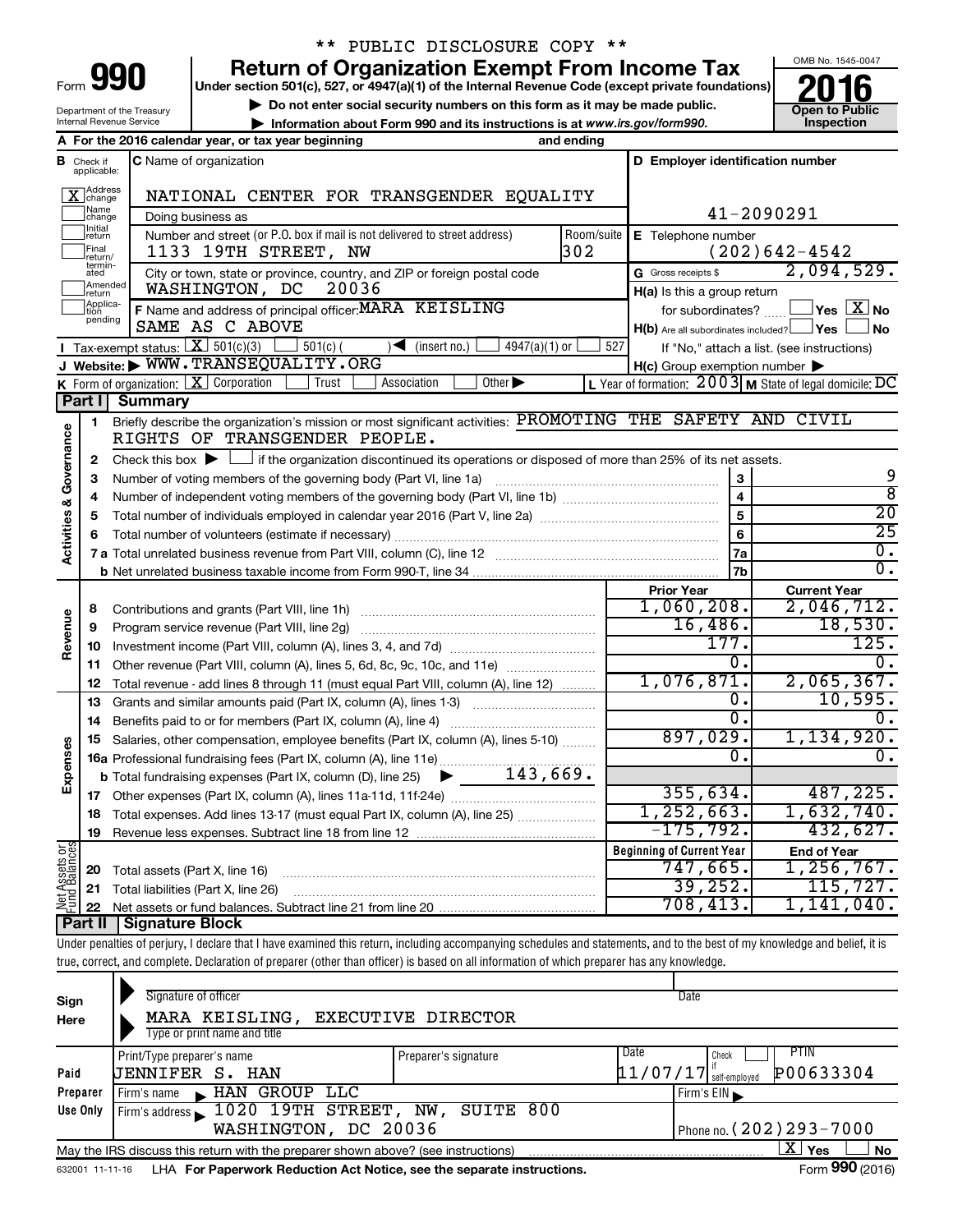| 1<br>2    | Part III   Statement of Program Service Accomplishments<br>$\overline{\mathbf{x}}$<br>Briefly describe the organization's mission:<br>THE NATIONAL CENTER FOR TRANSGENDER EQUALITY IS A NATIONAL SOCIAL<br>JUSTICE ORGANIZATION DEVOTED TO ENDING DISCRIMINATION AND VIOLENCE<br>AGAINST TRANSGENDER PEOPLE THROUGH EDUCATION AND ADVOCACY ON NATIONAL |
|-----------|--------------------------------------------------------------------------------------------------------------------------------------------------------------------------------------------------------------------------------------------------------------------------------------------------------------------------------------------------------|
|           |                                                                                                                                                                                                                                                                                                                                                        |
|           |                                                                                                                                                                                                                                                                                                                                                        |
|           |                                                                                                                                                                                                                                                                                                                                                        |
|           |                                                                                                                                                                                                                                                                                                                                                        |
|           |                                                                                                                                                                                                                                                                                                                                                        |
|           | ISSUES OF IMPORTANCE TO TRANSGENDER PEOPLE.                                                                                                                                                                                                                                                                                                            |
|           | Did the organization undertake any significant program services during the year which were not listed on the                                                                                                                                                                                                                                           |
|           | $\sqrt{\mathsf{Yes}\ \mathbf{X}}$ No<br>prior Form 990 or 990-EZ?                                                                                                                                                                                                                                                                                      |
|           | If "Yes." describe these new services on Schedule O.<br>$\sqrt{}$ Yes $\sqrt{}$ $\overline{\mathrm{X}}$ No                                                                                                                                                                                                                                             |
| 3         | Did the organization cease conducting, or make significant changes in how it conducts, any program services?<br>If "Yes," describe these changes on Schedule O.                                                                                                                                                                                        |
| 4         | Describe the organization's program service accomplishments for each of its three largest program services, as measured by expenses.                                                                                                                                                                                                                   |
|           | Section 501(c)(3) and 501(c)(4) organizations are required to report the amount of grants and allocations to others, the total expenses, and                                                                                                                                                                                                           |
|           | revenue, if any, for each program service reported.                                                                                                                                                                                                                                                                                                    |
| 4a (Code: | 18,530.<br>546,078.<br>$2,575.$ (Revenue \$)<br>including grants of \$<br>(Expenses \$                                                                                                                                                                                                                                                                 |
|           | GENERAL PROGRAM AND OUTREACH: NCTE IMPROVES THE LIVES OF TRANSGENDER                                                                                                                                                                                                                                                                                   |
|           | PEOPLE BY WORKING TO INCREASE PUBLIC UNDERSTANDING AND BY ENCOURAGING<br>THE ADOPTION AND IMPLEMENTATION OF TRANS-INCLUSIVE POLICIES AND                                                                                                                                                                                                               |
|           | PRACTICES AT EVERY LEVEL OF GOVERNMENT. THROUGH OUR POLICY AND                                                                                                                                                                                                                                                                                         |
|           | PROGRAMMATIC WORK, NCTE IS IMPROVING THE EXPERIENCES OF TRANS PEOPLE                                                                                                                                                                                                                                                                                   |
|           | AND THEIR FAMILIES ACROSS AMERICA.                                                                                                                                                                                                                                                                                                                     |
|           |                                                                                                                                                                                                                                                                                                                                                        |
|           |                                                                                                                                                                                                                                                                                                                                                        |
|           |                                                                                                                                                                                                                                                                                                                                                        |
|           |                                                                                                                                                                                                                                                                                                                                                        |
|           |                                                                                                                                                                                                                                                                                                                                                        |
| 4b.       | 287,056. including grants of \$<br>(Code:<br>(Expenses \$<br>) (Revenue \$                                                                                                                                                                                                                                                                             |
|           | TRANSGENDER SURVEY: THE U.S.<br>TRANS SURVEY IS THE LARGEST SURVEY<br>U.S.                                                                                                                                                                                                                                                                             |
|           | EVER DEVOTED TO THE LIVES AND EXPERIENCES OF TRANSGENDER PEOPLE. NCTE                                                                                                                                                                                                                                                                                  |
|           | SURVEYED NEARLY 28,000 TRANSGENDER PEOPLE FROM ALL 50 STATES,<br>THE                                                                                                                                                                                                                                                                                   |
|           | DISTRICT OF COLUMBIA, AND SEVERAL TERRITORIES. THE FINDINGS CLEARLY                                                                                                                                                                                                                                                                                    |
|           | DEMONSTRATE PATTERNS OF MISTREATMENT AND DISCRIMINATION AGAINST TRANS                                                                                                                                                                                                                                                                                  |
|           | PEOPLE AND PROVIDES A TOOL FOR PUBLIC UNDERSTANDING AS WELL AS FOR<br>ADVOCATES TO EDUCATE THEIR FEDERAL, STATE AND LOCAL POLICYMAKERS.                                                                                                                                                                                                                |
|           |                                                                                                                                                                                                                                                                                                                                                        |
|           |                                                                                                                                                                                                                                                                                                                                                        |
|           |                                                                                                                                                                                                                                                                                                                                                        |
|           |                                                                                                                                                                                                                                                                                                                                                        |
|           |                                                                                                                                                                                                                                                                                                                                                        |
| 4с        | 151,073.<br>including grants of \$<br>(Expenses \$<br>(Code:<br>(Revenue \$                                                                                                                                                                                                                                                                            |
|           | <b>NCTE</b><br>EDUCATION/FAMILIARIZATION:<br><b>TRANS</b><br>PEOPLE<br>PUBLIC<br>TRAINS<br>THEIR<br>AND<br>COMMUNITY.                                                                                                                                                                                                                                  |
|           | <b>STORIES</b><br><b>MEDIA</b><br>THEIR<br>THIS<br>FAMILIES<br>TО<br>TELL<br>TО<br>THE<br>AND<br>THEIR<br><b>ESSENTIAL</b><br><b>UNDERSTANDING</b><br>THE<br><b>THAT</b><br>ΙS<br>TО<br><b>BUILD</b><br>OF<br>DISCRIMINATION<br>WORK                                                                                                                   |
|           | WITH THIS<br><b>AND</b><br>THEIR FAMILIES FACE.<br>WORK, NCTE HOPES<br>TRANS<br>PEOPLE                                                                                                                                                                                                                                                                 |
|           | THE<br>AMERICAN PUBLIC,<br>CHANGING THEIR HEARTS AND MINDS.<br>EDUCATE                                                                                                                                                                                                                                                                                 |
|           |                                                                                                                                                                                                                                                                                                                                                        |
|           |                                                                                                                                                                                                                                                                                                                                                        |
|           |                                                                                                                                                                                                                                                                                                                                                        |
|           |                                                                                                                                                                                                                                                                                                                                                        |
|           |                                                                                                                                                                                                                                                                                                                                                        |
|           |                                                                                                                                                                                                                                                                                                                                                        |
|           | 4d Other program services (Describe in Schedule O.)                                                                                                                                                                                                                                                                                                    |
|           | $265$ , $664$ $\cdot$ including grants of \$<br>8,020.) (Revenue \$<br>(Expenses \$                                                                                                                                                                                                                                                                    |
| 4e        | 1,249,871.<br>Total program service expenses                                                                                                                                                                                                                                                                                                           |
|           | Form 990 (2016)                                                                                                                                                                                                                                                                                                                                        |
|           | 632002 11-11-16<br>$\overline{2}$                                                                                                                                                                                                                                                                                                                      |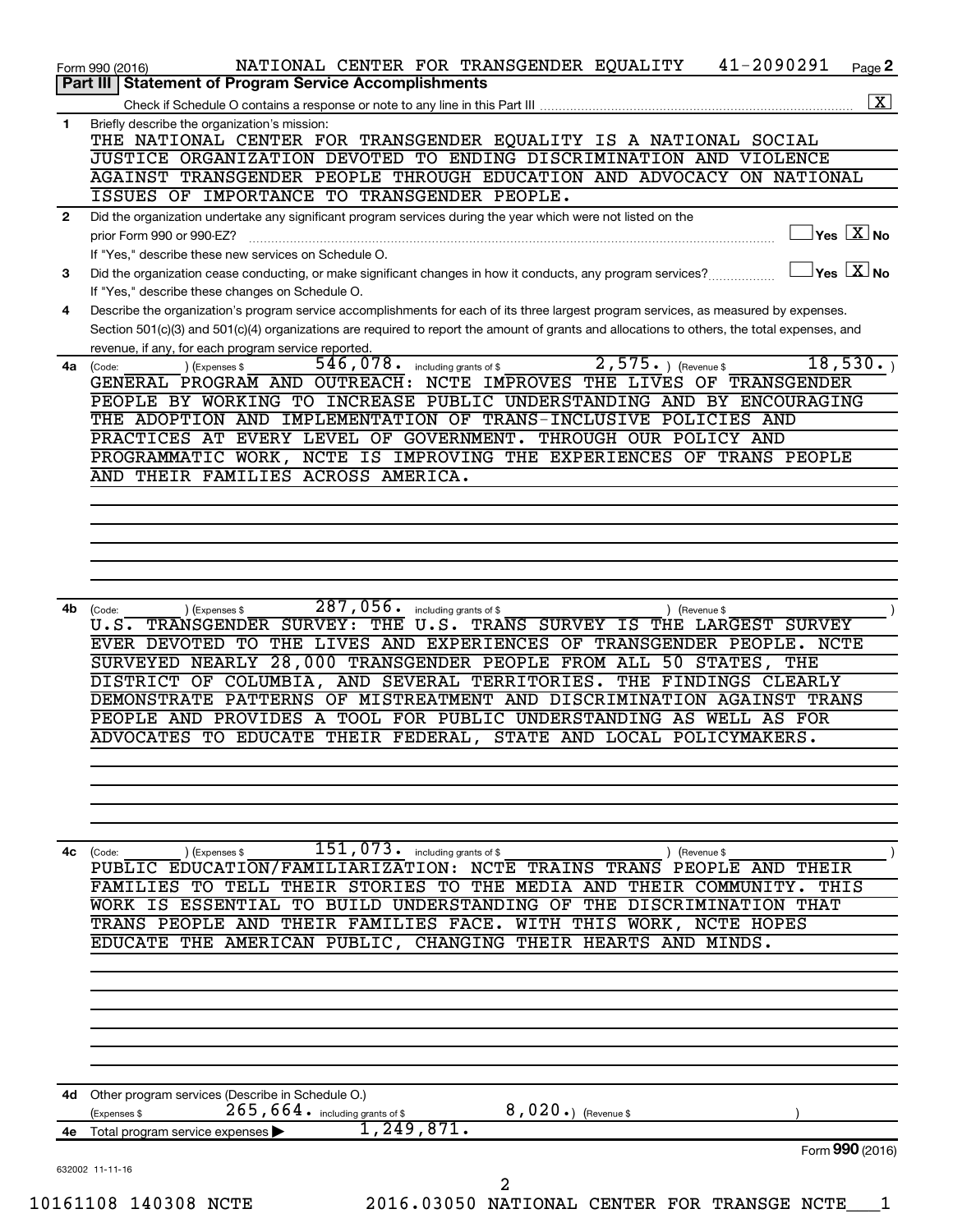| NATIONAL CENTER FOR TRANSGENDER EQUALITY | $41 - 2090291$ Page 3 |  |  |  |  |  |
|------------------------------------------|-----------------------|--|--|--|--|--|
|------------------------------------------|-----------------------|--|--|--|--|--|

|     | Part IV   Checklist of Required Schedules                                                                                                                                                                                           |                |                         |                             |
|-----|-------------------------------------------------------------------------------------------------------------------------------------------------------------------------------------------------------------------------------------|----------------|-------------------------|-----------------------------|
|     |                                                                                                                                                                                                                                     |                | Yes                     | No.                         |
| 1   | Is the organization described in section $501(c)(3)$ or $4947(a)(1)$ (other than a private foundation)?                                                                                                                             |                |                         |                             |
|     |                                                                                                                                                                                                                                     | 1              | х                       |                             |
| 2   |                                                                                                                                                                                                                                     | $\overline{2}$ | $\overline{\texttt{x}}$ |                             |
| 3   | Did the organization engage in direct or indirect political campaign activities on behalf of or in opposition to candidates for                                                                                                     |                |                         |                             |
|     |                                                                                                                                                                                                                                     | 3              |                         | x                           |
| 4   | Section 501(c)(3) organizations. Did the organization engage in lobbying activities, or have a section 501(h) election in effect                                                                                                    |                |                         |                             |
|     |                                                                                                                                                                                                                                     | 4              | X                       |                             |
| 5   | Is the organization a section 501(c)(4), 501(c)(5), or 501(c)(6) organization that receives membership dues, assessments, or                                                                                                        |                |                         |                             |
|     |                                                                                                                                                                                                                                     | 5              |                         | x                           |
| 6   | Did the organization maintain any donor advised funds or any similar funds or accounts for which donors have the right to                                                                                                           |                |                         |                             |
|     | provide advice on the distribution or investment of amounts in such funds or accounts? If "Yes," complete Schedule D, Part I                                                                                                        | 6              |                         | х                           |
| 7   | Did the organization receive or hold a conservation easement, including easements to preserve open space,                                                                                                                           |                |                         |                             |
|     |                                                                                                                                                                                                                                     | $\overline{7}$ |                         | х                           |
|     |                                                                                                                                                                                                                                     |                |                         |                             |
| 8   | Did the organization maintain collections of works of art, historical treasures, or other similar assets? If "Yes," complete                                                                                                        |                |                         | х                           |
|     | Schedule D, Part III <b>Marting Constructs</b> and the construction of the construction of the construction of the construction of the construction of the construction of the construction of the construction of the construction | 8              |                         |                             |
| 9   | Did the organization report an amount in Part X, line 21, for escrow or custodial account liability, serve as a custodian for                                                                                                       |                |                         |                             |
|     | amounts not listed in Part X; or provide credit counseling, debt management, credit repair, or debt negotiation services?                                                                                                           |                |                         | х                           |
|     | If "Yes." complete Schedule D. Part IV                                                                                                                                                                                              | 9              |                         |                             |
| 10  | Did the organization, directly or through a related organization, hold assets in temporarily restricted endowments, permanent                                                                                                       |                |                         |                             |
|     |                                                                                                                                                                                                                                     | 10             |                         | x                           |
| 11  | If the organization's answer to any of the following questions is "Yes," then complete Schedule D, Parts VI, VII, VIII, IX, or X                                                                                                    |                |                         |                             |
|     | as applicable.                                                                                                                                                                                                                      |                |                         |                             |
|     | a Did the organization report an amount for land, buildings, and equipment in Part X, line 10? If "Yes," complete Schedule D,                                                                                                       |                |                         |                             |
|     | Part VI                                                                                                                                                                                                                             | 11a            | х                       |                             |
|     | <b>b</b> Did the organization report an amount for investments - other securities in Part X, line 12 that is 5% or more of its total                                                                                                |                |                         |                             |
|     |                                                                                                                                                                                                                                     | 11b            |                         | х                           |
|     | c Did the organization report an amount for investments - program related in Part X, line 13 that is 5% or more of its total                                                                                                        |                |                         |                             |
|     |                                                                                                                                                                                                                                     | 11c            |                         | х                           |
|     | d Did the organization report an amount for other assets in Part X, line 15 that is 5% or more of its total assets reported in                                                                                                      |                |                         |                             |
|     |                                                                                                                                                                                                                                     | 11d            |                         | X                           |
|     |                                                                                                                                                                                                                                     | 11e            |                         | X                           |
| f   | Did the organization's separate or consolidated financial statements for the tax year include a footnote that addresses                                                                                                             |                |                         |                             |
|     | the organization's liability for uncertain tax positions under FIN 48 (ASC 740)? If "Yes," complete Schedule D, Part X                                                                                                              | 11f            | X                       |                             |
|     | 12a Did the organization obtain separate, independent audited financial statements for the tax year? If "Yes," complete                                                                                                             |                |                         |                             |
|     | Schedule D, Parts XI and XII <b>contained a contained a contained a contained a contained a contained a contained a</b>                                                                                                             | 12a            | х                       |                             |
| b   | Was the organization included in consolidated, independent audited financial statements for the tax year?                                                                                                                           |                |                         |                             |
|     | If "Yes," and if the organization answered "No" to line 12a, then completing Schedule D, Parts XI and XII is optional                                                                                                               | 12b            |                         | х                           |
| 13  |                                                                                                                                                                                                                                     | 13             |                         | $\overline{\textbf{X}}$     |
| 14a |                                                                                                                                                                                                                                     | 14a            |                         | X                           |
|     | <b>b</b> Did the organization have aggregate revenues or expenses of more than \$10,000 from grantmaking, fundraising, business,                                                                                                    |                |                         |                             |
|     | investment, and program service activities outside the United States, or aggregate foreign investments valued at \$100,000                                                                                                          |                |                         |                             |
|     |                                                                                                                                                                                                                                     | 14b            |                         | х                           |
| 15  | Did the organization report on Part IX, column (A), line 3, more than \$5,000 of grants or other assistance to or for any                                                                                                           |                |                         |                             |
|     |                                                                                                                                                                                                                                     | 15             |                         | х                           |
| 16  | Did the organization report on Part IX, column (A), line 3, more than \$5,000 of aggregate grants or other assistance to                                                                                                            |                |                         |                             |
|     |                                                                                                                                                                                                                                     | 16             |                         | х                           |
| 17  | Did the organization report a total of more than \$15,000 of expenses for professional fundraising services on Part IX,                                                                                                             |                |                         |                             |
|     |                                                                                                                                                                                                                                     | 17             |                         | x                           |
| 18  | Did the organization report more than \$15,000 total of fundraising event gross income and contributions on Part VIII, lines                                                                                                        |                |                         |                             |
|     |                                                                                                                                                                                                                                     | 18             | X                       |                             |
| 19  | Did the organization report more than \$15,000 of gross income from gaming activities on Part VIII, line 9a? If "Yes,"                                                                                                              |                |                         |                             |
|     |                                                                                                                                                                                                                                     | 19             |                         | x                           |
|     |                                                                                                                                                                                                                                     |                |                         | $F_{\text{sum}}$ 000 (2016) |

Form (2016) **990**

632003 11-11-16

Form 990 (2016)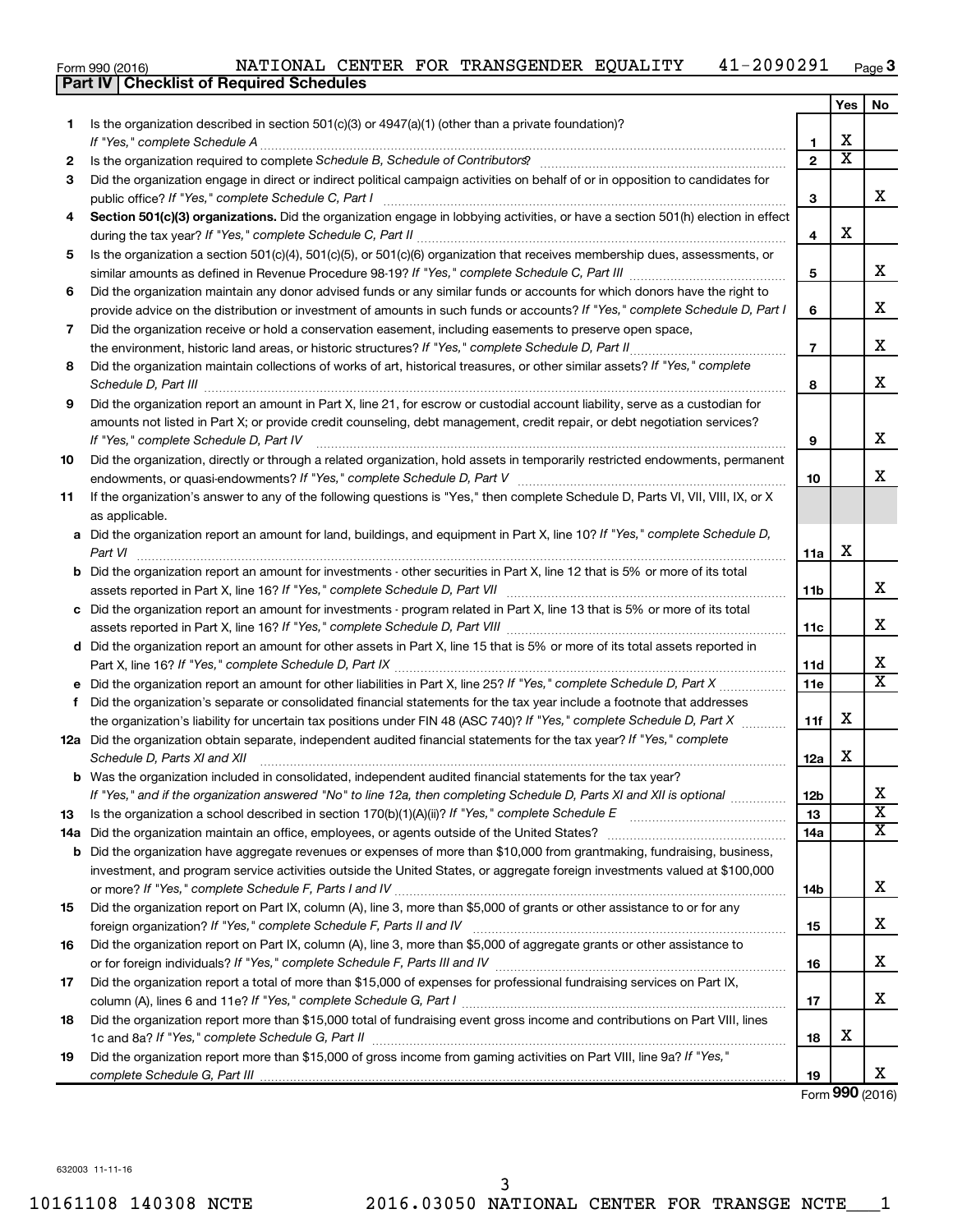|  |  |  |  | NATIONAL CENTER FOR TRANSGENDER EQUALITY |  | $41 - 2090291$ Page 4 |  |
|--|--|--|--|------------------------------------------|--|-----------------------|--|
|--|--|--|--|------------------------------------------|--|-----------------------|--|

|          | <b>Part IV   Checklist of Required Schedules (continued)</b>                                                                                                                                                                |                 |     |                         |
|----------|-----------------------------------------------------------------------------------------------------------------------------------------------------------------------------------------------------------------------------|-----------------|-----|-------------------------|
|          |                                                                                                                                                                                                                             |                 | Yes | No                      |
|          | 20a Did the organization operate one or more hospital facilities? If "Yes," complete Schedule H                                                                                                                             | <b>20a</b>      |     | x                       |
|          |                                                                                                                                                                                                                             | 20 <sub>b</sub> |     |                         |
| 21       | Did the organization report more than \$5,000 of grants or other assistance to any domestic organization or                                                                                                                 |                 |     |                         |
|          |                                                                                                                                                                                                                             | 21              | X   |                         |
| 22       | Did the organization report more than \$5,000 of grants or other assistance to or for domestic individuals on                                                                                                               |                 |     |                         |
|          |                                                                                                                                                                                                                             | 22              |     | x                       |
| 23       | Did the organization answer "Yes" to Part VII, Section A, line 3, 4, or 5 about compensation of the organization's current                                                                                                  |                 |     |                         |
|          | and former officers, directors, trustees, key employees, and highest compensated employees? If "Yes," complete                                                                                                              |                 |     |                         |
|          | Schedule J <b>Execute Schedule Schedule Schedule Schedule</b> J <b>Execute Schedule J Execute Schedule J</b>                                                                                                                | 23              |     | х                       |
|          | 24a Did the organization have a tax-exempt bond issue with an outstanding principal amount of more than \$100,000 as of the                                                                                                 |                 |     |                         |
|          | last day of the year, that was issued after December 31, 2002? If "Yes," answer lines 24b through 24d and complete                                                                                                          |                 |     |                         |
|          | Schedule K. If "No", go to line 25a                                                                                                                                                                                         | 24a             |     | x                       |
|          |                                                                                                                                                                                                                             | 24b             |     |                         |
|          | c Did the organization maintain an escrow account other than a refunding escrow at any time during the year to defease                                                                                                      |                 |     |                         |
|          |                                                                                                                                                                                                                             | 24c             |     |                         |
|          |                                                                                                                                                                                                                             | 24d             |     |                         |
|          | 25a Section 501(c)(3), 501(c)(4), and 501(c)(29) organizations. Did the organization engage in an excess benefit                                                                                                            |                 |     |                         |
|          |                                                                                                                                                                                                                             | 25a             |     | x                       |
|          | <b>b</b> Is the organization aware that it engaged in an excess benefit transaction with a disqualified person in a prior year, and                                                                                         |                 |     |                         |
|          | that the transaction has not been reported on any of the organization's prior Forms 990 or 990-EZ? If "Yes," complete                                                                                                       |                 |     |                         |
|          | Schedule L, Part I                                                                                                                                                                                                          | 25b             |     | х                       |
| 26       | Did the organization report any amount on Part X, line 5, 6, or 22 for receivables from or payables to any current or                                                                                                       |                 |     |                         |
|          | former officers, directors, trustees, key employees, highest compensated employees, or disqualified persons? If "Yes,"                                                                                                      |                 |     |                         |
|          | complete Schedule L, Part II                                                                                                                                                                                                | 26              |     | х                       |
| 27       | Did the organization provide a grant or other assistance to an officer, director, trustee, key employee, substantial                                                                                                        |                 |     |                         |
|          | contributor or employee thereof, a grant selection committee member, or to a 35% controlled entity or family member                                                                                                         |                 |     | х                       |
|          |                                                                                                                                                                                                                             | 27              |     |                         |
| 28       | Was the organization a party to a business transaction with one of the following parties (see Schedule L, Part IV                                                                                                           |                 |     |                         |
|          | instructions for applicable filing thresholds, conditions, and exceptions):                                                                                                                                                 |                 |     | х                       |
| а        | A current or former officer, director, trustee, or key employee? If "Yes," complete Schedule L, Part IV                                                                                                                     | 28a             |     | $\overline{\mathbf{x}}$ |
| b        | A family member of a current or former officer, director, trustee, or key employee? If "Yes," complete Schedule L, Part IV                                                                                                  | 28 <sub>b</sub> |     |                         |
|          | c An entity of which a current or former officer, director, trustee, or key employee (or a family member thereof) was an officer,<br>director, trustee, or direct or indirect owner? If "Yes," complete Schedule L, Part IV |                 |     | х                       |
|          |                                                                                                                                                                                                                             | 28c<br>29       |     | $\overline{\mathbf{X}}$ |
| 29<br>30 | Did the organization receive contributions of art, historical treasures, or other similar assets, or qualified conservation                                                                                                 |                 |     |                         |
|          |                                                                                                                                                                                                                             | 30              |     | х                       |
| 31       | Did the organization liquidate, terminate, or dissolve and cease operations?                                                                                                                                                |                 |     |                         |
|          |                                                                                                                                                                                                                             | 31              |     | x                       |
| 32       | Did the organization sell, exchange, dispose of, or transfer more than 25% of its net assets? If "Yes," complete                                                                                                            |                 |     |                         |
|          |                                                                                                                                                                                                                             | 32              |     | х                       |
| 33       | Did the organization own 100% of an entity disregarded as separate from the organization under Regulations                                                                                                                  |                 |     |                         |
|          |                                                                                                                                                                                                                             | 33              |     | х                       |
| 34       | Was the organization related to any tax-exempt or taxable entity? If "Yes," complete Schedule R, Part II, III, or IV, and                                                                                                   |                 |     |                         |
|          | Part V, line 1                                                                                                                                                                                                              | 34              |     | X                       |
|          |                                                                                                                                                                                                                             | 35a             |     | $\overline{\mathbf{x}}$ |
|          | b If "Yes" to line 35a, did the organization receive any payment from or engage in any transaction with a controlled entity                                                                                                 |                 |     |                         |
|          |                                                                                                                                                                                                                             | 35 <sub>b</sub> |     |                         |
| 36       | Section 501(c)(3) organizations. Did the organization make any transfers to an exempt non-charitable related organization?                                                                                                  |                 |     |                         |
|          |                                                                                                                                                                                                                             | 36              |     | x                       |
| 37       | Did the organization conduct more than 5% of its activities through an entity that is not a related organization                                                                                                            |                 |     |                         |
|          |                                                                                                                                                                                                                             | 37              |     | х                       |
| 38       | Did the organization complete Schedule O and provide explanations in Schedule O for Part VI, lines 11b and 19?                                                                                                              |                 |     |                         |
|          |                                                                                                                                                                                                                             | 38              | х   |                         |
|          |                                                                                                                                                                                                                             |                 |     | Form 990 (2016)         |

632004 11-11-16

Form 990 (2016)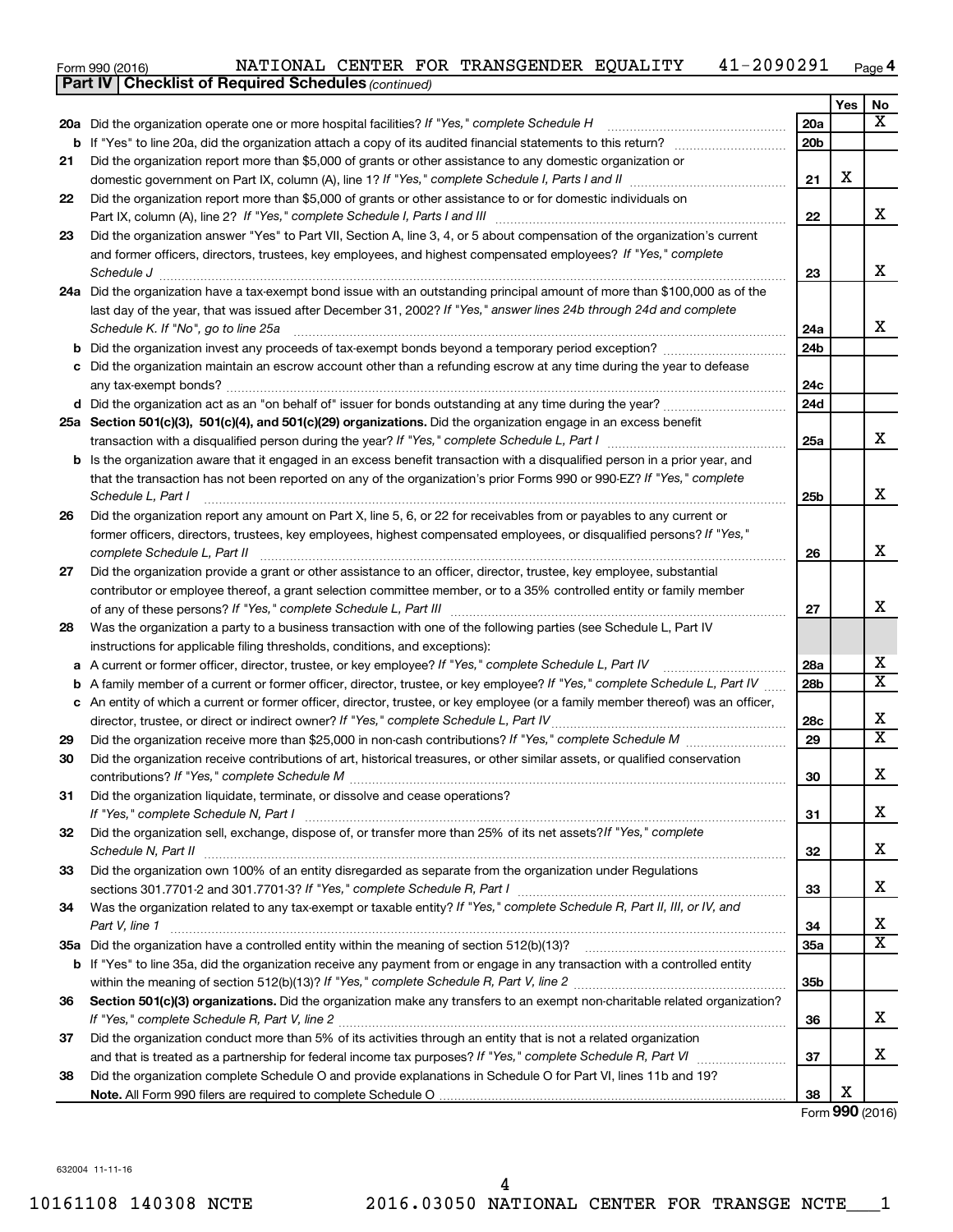|               | 41-2090291<br>NATIONAL CENTER FOR TRANSGENDER EQUALITY<br>Form 990 (2016)                                                                       |                |                              | Page 5                     |  |
|---------------|-------------------------------------------------------------------------------------------------------------------------------------------------|----------------|------------------------------|----------------------------|--|
| <b>Part V</b> | <b>Statements Regarding Other IRS Filings and Tax Compliance</b>                                                                                |                |                              |                            |  |
|               | Check if Schedule O contains a response or note to any line in this Part V                                                                      |                |                              |                            |  |
|               |                                                                                                                                                 |                | Yes                          | No                         |  |
|               | 11<br>1a                                                                                                                                        |                |                              |                            |  |
| b             | $\overline{0}$<br>1 <sub>b</sub><br>Enter the number of Forms W-2G included in line 1a. Enter -0- if not applicable                             |                |                              |                            |  |
| c             | Did the organization comply with backup withholding rules for reportable payments to vendors and reportable gaming                              |                |                              |                            |  |
|               |                                                                                                                                                 | 1c             | х                            |                            |  |
|               | 2a Enter the number of employees reported on Form W-3, Transmittal of Wage and Tax Statements,                                                  |                |                              |                            |  |
|               | 20<br>filed for the calendar year ending with or within the year covered by this return<br>2a                                                   |                |                              |                            |  |
|               | <b>b</b> If at least one is reported on line 2a, did the organization file all required federal employment tax returns?                         | 2 <sub>b</sub> | X                            |                            |  |
|               |                                                                                                                                                 |                |                              |                            |  |
|               | 3a Did the organization have unrelated business gross income of \$1,000 or more during the year?                                                | 3a             |                              | х                          |  |
|               | b If "Yes," has it filed a Form 990-T for this year? If "No," to line 3b, provide an explanation in Schedule O                                  | 3b             |                              |                            |  |
|               | 4a At any time during the calendar year, did the organization have an interest in, or a signature or other authority over, a                    |                |                              |                            |  |
|               | financial account in a foreign country (such as a bank account, securities account, or other financial account)?                                | 4a             |                              | X                          |  |
|               | <b>b</b> If "Yes," enter the name of the foreign country: $\blacktriangleright$                                                                 |                |                              |                            |  |
|               | See instructions for filing requirements for FinCEN Form 114, Report of Foreign Bank and Financial Accounts (FBAR).                             |                |                              |                            |  |
|               |                                                                                                                                                 | 5a             |                              | х                          |  |
| b             |                                                                                                                                                 | 5b             |                              | $\overline{\text{X}}$      |  |
|               |                                                                                                                                                 | 5c             |                              |                            |  |
|               | 6a Does the organization have annual gross receipts that are normally greater than \$100,000, and did the organization solicit                  |                |                              |                            |  |
|               |                                                                                                                                                 | 6a             |                              | X                          |  |
|               | <b>b</b> If "Yes," did the organization include with every solicitation an express statement that such contributions or gifts                   |                |                              |                            |  |
|               | were not tax deductible?                                                                                                                        | 6b             |                              |                            |  |
| 7             | Organizations that may receive deductible contributions under section 170(c).                                                                   |                |                              |                            |  |
| a             | Did the organization receive a payment in excess of \$75 made partly as a contribution and partly for goods and services provided to the payor? | 7a             | х<br>$\overline{\textbf{x}}$ |                            |  |
| b             |                                                                                                                                                 |                |                              |                            |  |
|               | c Did the organization sell, exchange, or otherwise dispose of tangible personal property for which it was required                             |                |                              |                            |  |
|               |                                                                                                                                                 | 7c             |                              | х                          |  |
|               | 7d                                                                                                                                              |                |                              |                            |  |
|               |                                                                                                                                                 | 7e             |                              | х<br>$\overline{\text{X}}$ |  |
| Ť.            | Did the organization, during the year, pay premiums, directly or indirectly, on a personal benefit contract?                                    | 7f             |                              |                            |  |
| g             | If the organization received a contribution of qualified intellectual property, did the organization file Form 8899 as required?                | 7g             |                              |                            |  |
|               | h If the organization received a contribution of cars, boats, airplanes, or other vehicles, did the organization file a Form 1098-C?            | 7h             |                              |                            |  |
| 8             | Sponsoring organizations maintaining donor advised funds. Did a donor advised fund maintained by the                                            |                |                              |                            |  |
|               |                                                                                                                                                 | 8              |                              |                            |  |
|               | Sponsoring organizations maintaining donor advised funds.                                                                                       |                |                              |                            |  |
| а             |                                                                                                                                                 | 9а             |                              |                            |  |
| b             |                                                                                                                                                 | 9b             |                              |                            |  |
| 10            | Section 501(c)(7) organizations. Enter:                                                                                                         |                |                              |                            |  |
| a             | 10a<br>10 <sub>b</sub><br>Gross receipts, included on Form 990, Part VIII, line 12, for public use of club facilities                           |                |                              |                            |  |
| b             | Section 501(c)(12) organizations. Enter:                                                                                                        |                |                              |                            |  |
| 11            | 11a                                                                                                                                             |                |                              |                            |  |
| а             | Gross income from other sources (Do not net amounts due or paid to other sources against                                                        |                |                              |                            |  |
| b             | 11b                                                                                                                                             |                |                              |                            |  |
|               | 12a Section 4947(a)(1) non-exempt charitable trusts. Is the organization filing Form 990 in lieu of Form 1041?                                  | 12a            |                              |                            |  |
|               | <b>b</b> If "Yes," enter the amount of tax-exempt interest received or accrued during the year<br>12b                                           |                |                              |                            |  |
| 13            | Section 501(c)(29) qualified nonprofit health insurance issuers.                                                                                |                |                              |                            |  |
| а             |                                                                                                                                                 | 1За            |                              |                            |  |
|               | Note. See the instructions for additional information the organization must report on Schedule O.                                               |                |                              |                            |  |
|               | <b>b</b> Enter the amount of reserves the organization is required to maintain by the states in which the                                       |                |                              |                            |  |
|               | 13b                                                                                                                                             |                |                              |                            |  |
| c             | 13 <sub>c</sub>                                                                                                                                 |                |                              |                            |  |
|               | 14a Did the organization receive any payments for indoor tanning services during the tax year?                                                  | 14a            |                              | х                          |  |
|               |                                                                                                                                                 | 14b            |                              |                            |  |
|               |                                                                                                                                                 |                |                              | Enrm $QQ \cap (2016)$      |  |

Form (2016) **990**

632005 11-11-16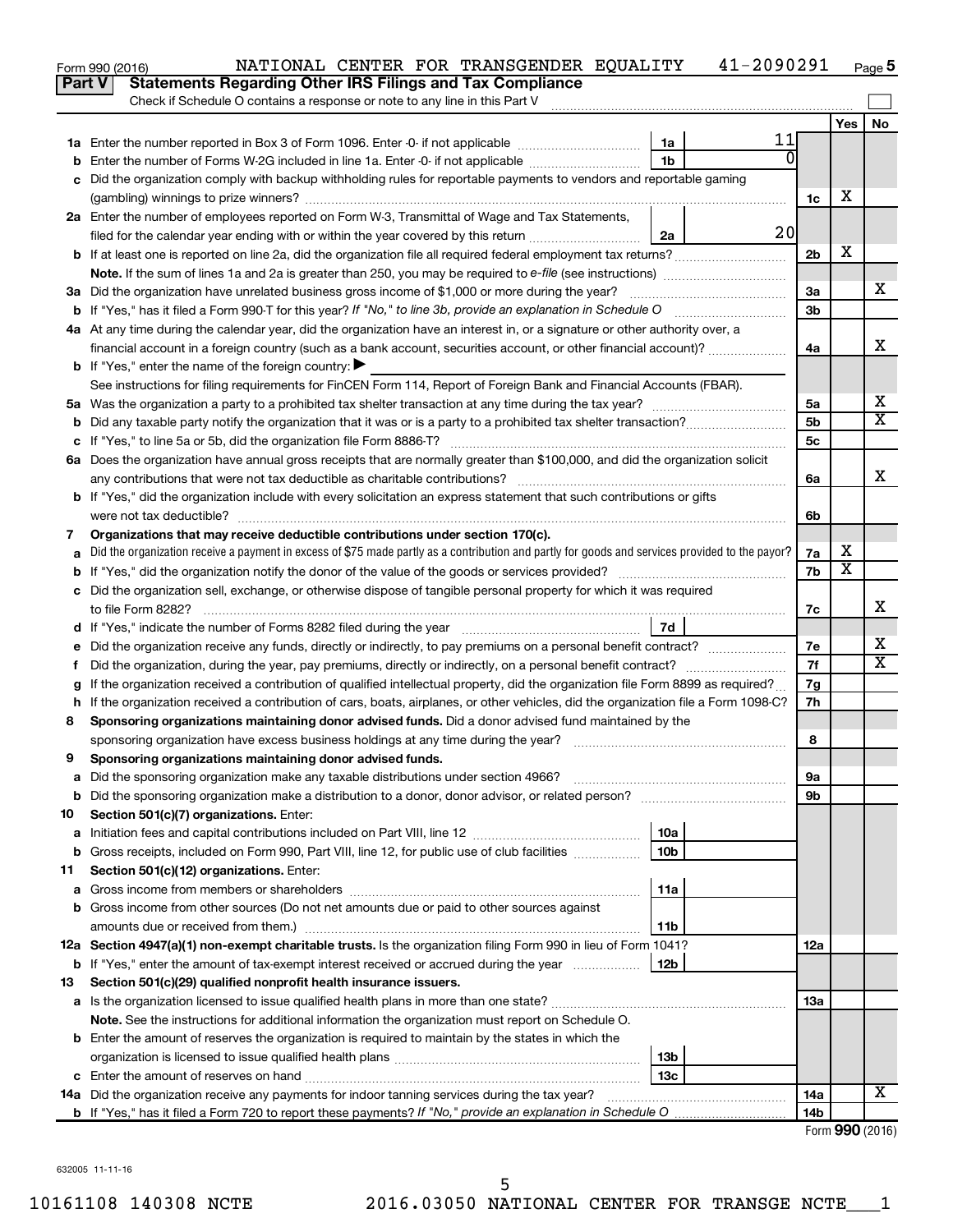| Form 990 (2016) |  |
|-----------------|--|
|-----------------|--|

#### Form 990 (2016) Page NATIONAL CENTER FOR TRANSGENDER EQUALITY 41-2090291

**6**

**Part VI** Governance, Management, and Disclosure For each "Yes" response to lines 2 through 7b below, and for a "No" response *to line 8a, 8b, or 10b below, describe the circumstances, processes, or changes in Schedule O. See instructions.*

|     |                                                                                                                                                                                                                                |                               |            |                         | $\overline{\mathbf{X}}$ |
|-----|--------------------------------------------------------------------------------------------------------------------------------------------------------------------------------------------------------------------------------|-------------------------------|------------|-------------------------|-------------------------|
|     | <b>Section A. Governing Body and Management</b>                                                                                                                                                                                |                               |            |                         |                         |
|     |                                                                                                                                                                                                                                |                               |            | Yes                     | No                      |
|     | 1a Enter the number of voting members of the governing body at the end of the tax year                                                                                                                                         | 1a                            | 9          |                         |                         |
|     | If there are material differences in voting rights among members of the governing body, or if the governing                                                                                                                    |                               |            |                         |                         |
|     | body delegated broad authority to an executive committee or similar committee, explain in Schedule O.                                                                                                                          |                               |            |                         |                         |
| b   | Enter the number of voting members included in line 1a, above, who are independent                                                                                                                                             | 1b                            | 8          |                         |                         |
| 2   | Did any officer, director, trustee, or key employee have a family relationship or a business relationship with any other                                                                                                       |                               |            |                         |                         |
|     | officer, director, trustee, or key employee?                                                                                                                                                                                   |                               | 2          |                         |                         |
| 3   | Did the organization delegate control over management duties customarily performed by or under the direct supervision                                                                                                          |                               |            |                         |                         |
|     |                                                                                                                                                                                                                                |                               | 3          |                         |                         |
| 4   | Did the organization make any significant changes to its governing documents since the prior Form 990 was filed?                                                                                                               |                               | 4          |                         |                         |
| 5   |                                                                                                                                                                                                                                |                               | 5          |                         |                         |
| 6   |                                                                                                                                                                                                                                |                               | 6          |                         |                         |
| 7a  | Did the organization have members, stockholders, or other persons who had the power to elect or appoint one or                                                                                                                 |                               |            |                         |                         |
|     |                                                                                                                                                                                                                                |                               | 7а         |                         |                         |
| b   | Are any governance decisions of the organization reserved to (or subject to approval by) members, stockholders, or                                                                                                             |                               |            |                         |                         |
|     |                                                                                                                                                                                                                                |                               | 7b         |                         |                         |
| 8   | Did the organization contemporaneously document the meetings held or written actions undertaken during the year by the following:                                                                                              |                               |            |                         |                         |
| a   |                                                                                                                                                                                                                                |                               | 8а         | х                       |                         |
| b   |                                                                                                                                                                                                                                |                               | 8b         | $\overline{\textbf{x}}$ |                         |
| 9   | Is there any officer, director, trustee, or key employee listed in Part VII, Section A, who cannot be reached at the                                                                                                           |                               |            |                         |                         |
|     |                                                                                                                                                                                                                                |                               | 9          |                         |                         |
|     | <b>Section B. Policies</b> (This Section B requests information about policies not required by the Internal Revenue Code.)                                                                                                     |                               |            |                         |                         |
|     |                                                                                                                                                                                                                                |                               |            | Yes                     |                         |
|     |                                                                                                                                                                                                                                |                               | <b>10a</b> |                         |                         |
|     | <b>b</b> If "Yes," did the organization have written policies and procedures governing the activities of such chapters, affiliates,                                                                                            |                               |            |                         |                         |
|     |                                                                                                                                                                                                                                |                               | 10b        |                         |                         |
|     | 11a Has the organization provided a complete copy of this Form 990 to all members of its governing body before filing the form?                                                                                                |                               | 11a        | X                       |                         |
|     | Describe in Schedule O the process, if any, used by the organization to review this Form 990.                                                                                                                                  |                               |            |                         |                         |
| 12a | Did the organization have a written conflict of interest policy? If "No," go to line 13                                                                                                                                        |                               | 12a        | х                       |                         |
|     | Were officers, directors, or trustees, and key employees required to disclose annually interests that could give rise to conflicts?                                                                                            |                               | 12b        | $\overline{\textbf{x}}$ |                         |
| с   | Did the organization regularly and consistently monitor and enforce compliance with the policy? If "Yes," describe                                                                                                             |                               |            |                         |                         |
|     | in Schedule O how this was done manufactured and contain an account of the was done                                                                                                                                            |                               | 12c        | х                       |                         |
| 13  |                                                                                                                                                                                                                                |                               | 13         | $\overline{\textbf{x}}$ |                         |
| 14  |                                                                                                                                                                                                                                |                               | 14         |                         |                         |
|     | Did the process for determining compensation of the following persons include a review and approval by independent                                                                                                             |                               |            |                         |                         |
| 15  |                                                                                                                                                                                                                                |                               |            |                         |                         |
|     | persons, comparability data, and contemporaneous substantiation of the deliberation and decision?                                                                                                                              |                               |            |                         |                         |
| а   | The organization's CEO, Executive Director, or top management official manufactured content of the organization's CEO, Executive Director, or top management official manufactured content of the organization's CEO, Executiv |                               | 15a        |                         |                         |
|     |                                                                                                                                                                                                                                |                               | 15b        |                         |                         |
|     | If "Yes" to line 15a or 15b, describe the process in Schedule O (see instructions).                                                                                                                                            |                               |            |                         |                         |
|     | 16a Did the organization invest in, contribute assets to, or participate in a joint venture or similar arrangement with a                                                                                                      |                               |            |                         |                         |
|     | taxable entity during the year?                                                                                                                                                                                                |                               | 16a        |                         |                         |
|     | <b>b</b> If "Yes," did the organization follow a written policy or procedure requiring the organization to evaluate its participation                                                                                          |                               |            |                         |                         |
|     | in joint venture arrangements under applicable federal tax law, and take steps to safeguard the organization's                                                                                                                 |                               |            |                         |                         |
|     | exempt status with respect to such arrangements?                                                                                                                                                                               |                               | 16b        |                         |                         |
|     | <b>Section C. Disclosure</b>                                                                                                                                                                                                   |                               |            |                         |                         |
| 17  | <b>NONE</b><br>List the states with which a copy of this Form 990 is required to be filed $\blacktriangleright$                                                                                                                |                               |            |                         |                         |
| 18  | Section 6104 requires an organization to make its Forms 1023 (or 1024 if applicable), 990, and 990-T (Section 501(c)(3)s only) available                                                                                       |                               |            |                         |                         |
|     | for public inspection. Indicate how you made these available. Check all that apply.                                                                                                                                            |                               |            |                         |                         |
|     | $\lfloor x \rfloor$ Upon request<br>Own website<br>Another's website                                                                                                                                                           | Other (explain in Schedule O) |            |                         |                         |
| 19  | Describe in Schedule O whether (and if so, how) the organization made its governing documents, conflict of interest policy, and financial                                                                                      |                               |            |                         |                         |
|     | statements available to the public during the tax year.                                                                                                                                                                        |                               |            |                         |                         |
| 20  | State the name, address, and telephone number of the person who possesses the organization's books and records:                                                                                                                |                               |            |                         |                         |
|     | THE ORGANIZATION $-$ (202)642-4542                                                                                                                                                                                             |                               |            |                         |                         |
|     | NW, SUITE 302, WASHINGTON,<br>DC<br>1133 19TH STREET,                                                                                                                                                                          | 20036                         |            |                         |                         |
|     | 632006 11-11-16                                                                                                                                                                                                                |                               |            | Form 990 (2016)         |                         |
|     | 6<br>10161108 140308 NCTE<br>2016.03050 NATIONAL CENTER FOR TRANSGE NCTE                                                                                                                                                       |                               |            |                         |                         |
|     |                                                                                                                                                                                                                                |                               |            |                         |                         |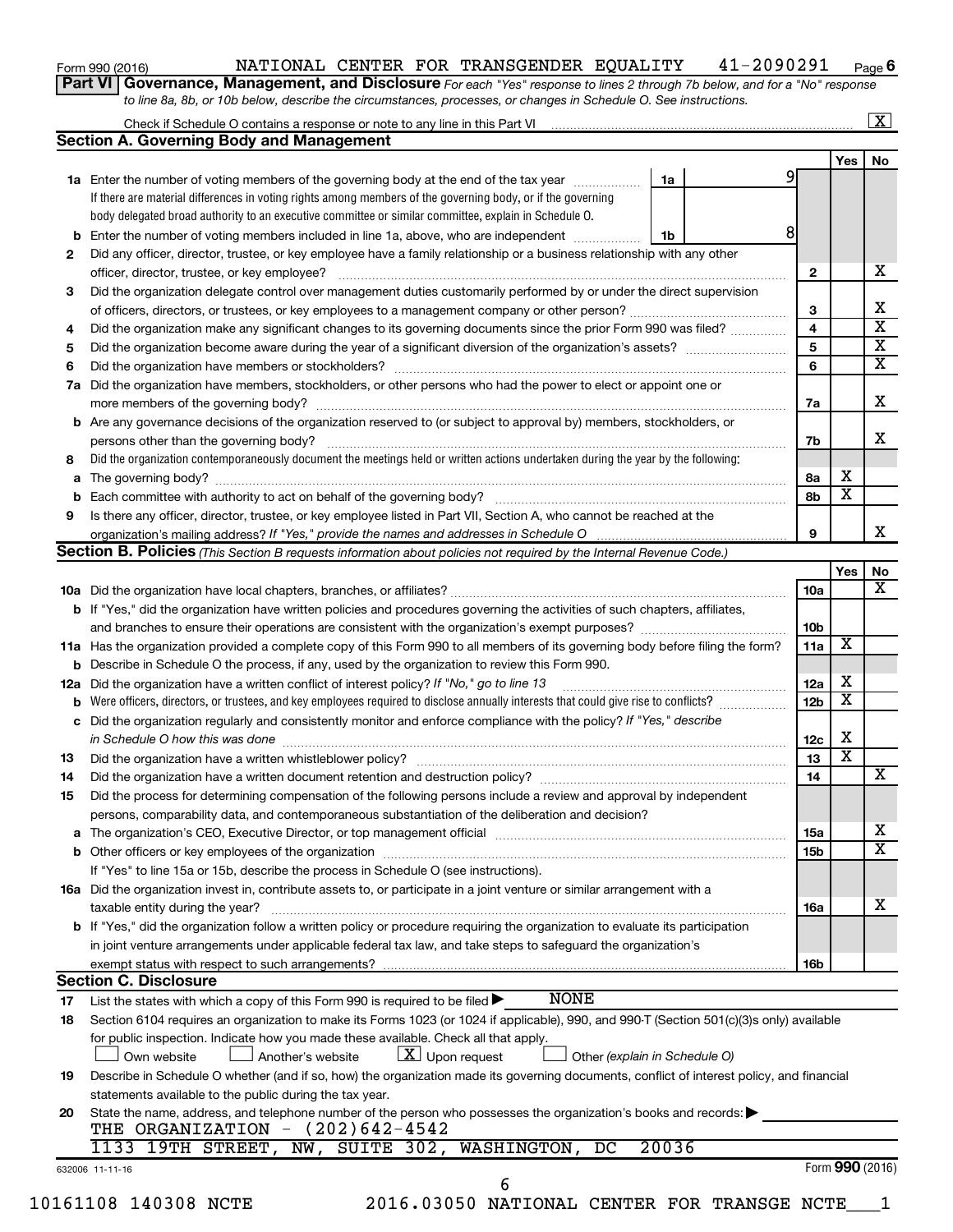**Part VII Compensation of Officers, Directors, Trustees, Key Employees, Highest Compensated Employees, and Independent Contractors**

Check if Schedule O contains a response or note to any line in this Part VII

**Section A. Officers, Directors, Trustees, Key Employees, and Highest Compensated Employees**

**1a**  Complete this table for all persons required to be listed. Report compensation for the calendar year ending with or within the organization's tax year.

**•** List all of the organization's current officers, directors, trustees (whether individuals or organizations), regardless of amount of compensation. Enter -0- in columns  $(D)$ ,  $(E)$ , and  $(F)$  if no compensation was paid.

**•** List all of the organization's **current** key employees, if any. See instructions for definition of "key employee."

**•** List the organization's five current highest compensated employees (other than an officer, director, trustee, or key employee) who received reportable compensation (Box 5 of Form W-2 and/or Box 7 of Form 1099-MISC) of more than \$100,000 from the organization and any related organizations.

**•** List all of the organization's former officers, key employees, and highest compensated employees who received more than \$100,000 of reportable compensation from the organization and any related organizations.

**•** List all of the organization's former directors or trustees that received, in the capacity as a former director or trustee of the organization, more than \$10,000 of reportable compensation from the organization and any related organizations.

List persons in the following order: individual trustees or directors; institutional trustees; officers; key employees; highest compensated employees; and former such persons.

Check this box if neither the organization nor any related organization compensated any current officer, director, or trustee.  $\Box$ 

| (A)                       | (B)                    |                                |                       |                                         | (C)          |                                                                  |        | (D)                 | (E)                              | (F)                      |
|---------------------------|------------------------|--------------------------------|-----------------------|-----------------------------------------|--------------|------------------------------------------------------------------|--------|---------------------|----------------------------------|--------------------------|
| Name and Title            | Average                |                                |                       | Position<br>(do not check more than one |              |                                                                  |        | Reportable          | Reportable                       | Estimated                |
|                           | hours per              |                                |                       |                                         |              | box, unless person is both an<br>officer and a director/trustee) |        | compensation        | compensation                     | amount of                |
|                           | week                   |                                |                       |                                         |              |                                                                  |        | from                | from related                     | other                    |
|                           | (list any<br>hours for |                                |                       |                                         |              |                                                                  |        | the<br>organization | organizations<br>(W-2/1099-MISC) | compensation<br>from the |
|                           | related                |                                |                       |                                         |              |                                                                  |        | (W-2/1099-MISC)     |                                  | organization             |
|                           | organizations          |                                |                       |                                         |              |                                                                  |        |                     |                                  | and related              |
|                           | below                  |                                |                       |                                         |              |                                                                  |        |                     |                                  | organizations            |
|                           | line)                  | Individual trustee or director | Institutional trustee | Officer                                 | Key employee | Highest compensated<br>  employee                                | Former |                     |                                  |                          |
| ANDREA VON KAENEL<br>(1)  | 2.30                   |                                |                       |                                         |              |                                                                  |        |                     |                                  |                          |
| CHAIRPERSON               |                        | $\mathbf X$                    |                       | $\mathbf X$                             |              |                                                                  |        | $\mathbf 0$ .       | 0.                               | $\boldsymbol{0}$ .       |
| (2)<br>ALEXANDER GARNICK  | 1.20                   |                                |                       |                                         |              |                                                                  |        |                     |                                  |                          |
| TREASURER                 |                        | $\mathbf X$                    |                       | X                                       |              |                                                                  |        | 0.                  | 0.                               | $\mathbf 0$ .            |
| (3)<br>LAURA ARROWSMITH   | 1.20                   |                                |                       |                                         |              |                                                                  |        |                     |                                  |                          |
| <b>SECRETARY</b>          |                        | $\mathbf x$                    |                       | $\rm X$                                 |              |                                                                  |        | 0.                  | 0.                               | $\mathbf 0$ .            |
| VAN BAILEY<br>(4)         | 0.70                   |                                |                       |                                         |              |                                                                  |        |                     |                                  |                          |
| <b>DIRECTOR</b>           |                        | $\mathbf X$                    |                       |                                         |              |                                                                  |        | $\mathbf 0$ .       | 0.                               | $\mathbf 0$ .            |
| (5)<br>BRYCE CELOTTO      | 0.70                   |                                |                       |                                         |              |                                                                  |        |                     |                                  |                          |
| <b>DIRECTOR</b>           |                        | $\mathbf X$                    |                       |                                         |              |                                                                  |        | $\mathbf 0$ .       | 0.                               | $\mathbf 0$ .            |
| (6)<br>RACHEL SEE         | 0.70                   |                                |                       |                                         |              |                                                                  |        |                     |                                  |                          |
| <b>DIRECTOR</b>           |                        | $\mathbf X$                    |                       |                                         |              |                                                                  |        | 0.                  | 0.                               | $\mathbf 0$ .            |
| (7)<br>NICK TEICH         | 0.70                   |                                |                       |                                         |              |                                                                  |        |                     |                                  |                          |
| <b>DIRECTOR</b>           |                        | $\mathbf X$                    |                       |                                         |              |                                                                  |        | 0.                  | $\mathbf 0$ .                    | $\mathbf 0$ .            |
| (8)<br>AMY SERAFINO       | 0.70                   |                                |                       |                                         |              |                                                                  |        |                     |                                  |                          |
| <b>DIRECTOR</b>           |                        | $\mathbf X$                    |                       |                                         |              |                                                                  |        | $\mathbf 0$ .       | 0.                               | $\mathbf 0$ .            |
| (9)<br>MARA KEISLING      | 60.00                  |                                |                       |                                         |              |                                                                  |        |                     |                                  |                          |
| EXECUTIVE DIRECTOR        |                        | $\mathbf X$                    |                       | $\mathbf X$                             |              |                                                                  |        | 128,460.            | 0.                               | 14, 212.                 |
| (10) LISA MOTTET          | 50.00                  |                                |                       |                                         |              |                                                                  |        |                     |                                  |                          |
| DEPUTY EXECUTIVE DIRECTOR |                        |                                |                       |                                         |              | X                                                                |        | 106,700.            | 0.                               | 3,201.                   |
|                           |                        |                                |                       |                                         |              |                                                                  |        |                     |                                  |                          |
|                           |                        |                                |                       |                                         |              |                                                                  |        |                     |                                  |                          |
|                           |                        |                                |                       |                                         |              |                                                                  |        |                     |                                  |                          |
|                           |                        |                                |                       |                                         |              |                                                                  |        |                     |                                  |                          |
|                           |                        |                                |                       |                                         |              |                                                                  |        |                     |                                  |                          |
|                           |                        |                                |                       |                                         |              |                                                                  |        |                     |                                  |                          |
|                           |                        |                                |                       |                                         |              |                                                                  |        |                     |                                  |                          |
|                           |                        |                                |                       |                                         |              |                                                                  |        |                     |                                  |                          |
|                           |                        |                                |                       |                                         |              |                                                                  |        |                     |                                  |                          |
|                           |                        |                                |                       |                                         |              |                                                                  |        |                     |                                  |                          |
|                           |                        |                                |                       |                                         |              |                                                                  |        |                     |                                  |                          |
|                           |                        |                                |                       |                                         |              |                                                                  |        |                     |                                  |                          |
|                           |                        |                                |                       |                                         |              |                                                                  |        |                     |                                  |                          |
|                           |                        |                                |                       |                                         |              |                                                                  |        |                     |                                  |                          |

632007 11-11-16

Form (2016) **990**

**7**

 $\Box$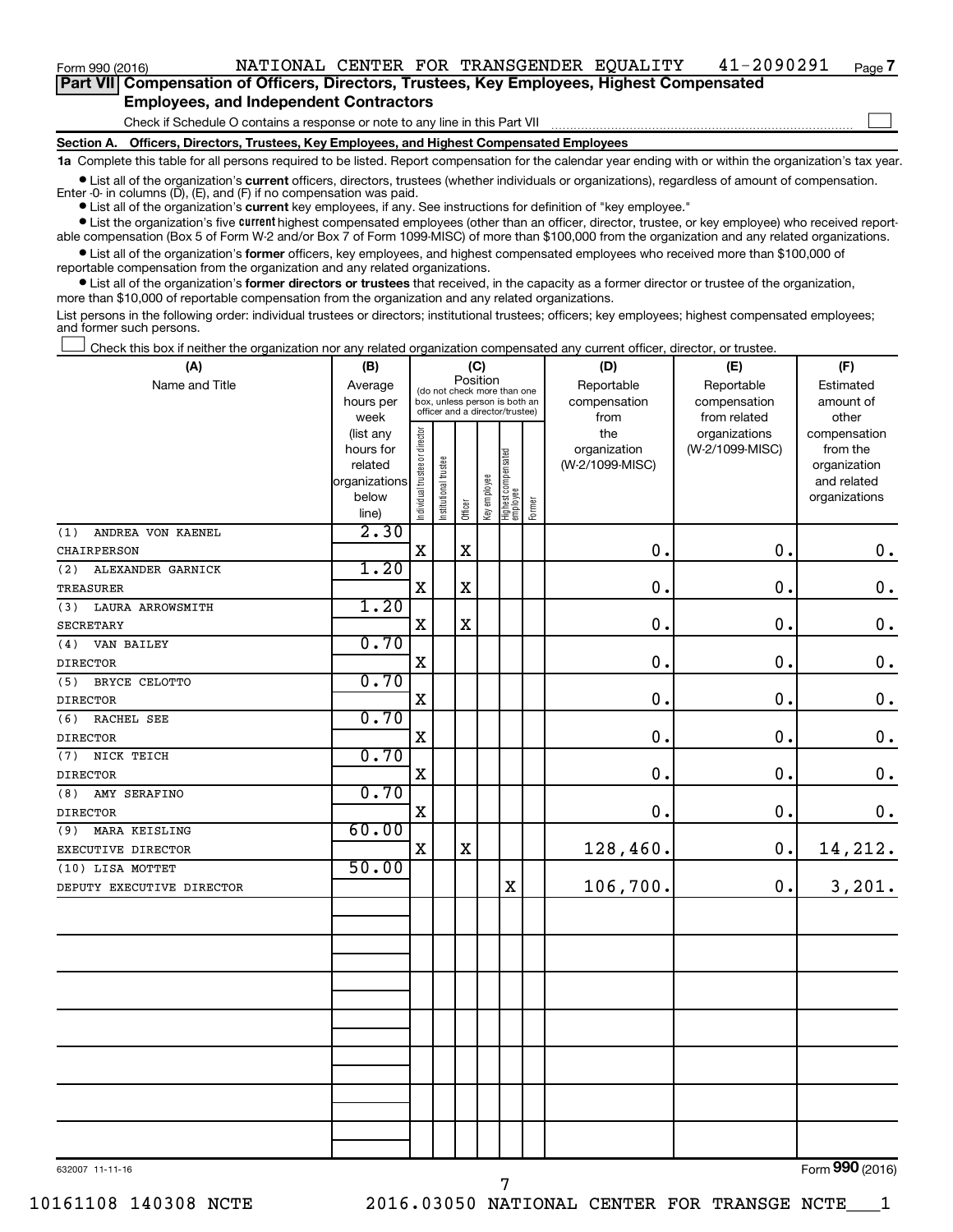|                 | Form 990 (2016)                                                                                                                           |                        |                       |                                 |          |              |                                  |        | NATIONAL CENTER FOR TRANSGENDER EQUALITY | 41-2090291      |                  | Page 8                      |
|-----------------|-------------------------------------------------------------------------------------------------------------------------------------------|------------------------|-----------------------|---------------------------------|----------|--------------|----------------------------------|--------|------------------------------------------|-----------------|------------------|-----------------------------|
| <b>Part VII</b> | Section A. Officers, Directors, Trustees, Key Employees, and Highest Compensated Employees (continued)                                    |                        |                       |                                 |          |              |                                  |        |                                          |                 |                  |                             |
|                 | (A)                                                                                                                                       | (B)                    |                       |                                 | (C)      |              |                                  |        | (D)                                      | (E)             |                  | (F)                         |
|                 | Name and title                                                                                                                            | Average                |                       | (do not check more than one     | Position |              |                                  |        | Reportable                               | Reportable      |                  | Estimated                   |
|                 |                                                                                                                                           | hours per              |                       | box, unless person is both an   |          |              |                                  |        | compensation                             | compensation    |                  | amount of                   |
|                 |                                                                                                                                           | week                   |                       | officer and a director/trustee) |          |              |                                  |        | from                                     | from related    |                  | other                       |
|                 |                                                                                                                                           | (list any<br>hours for | director              |                                 |          |              |                                  |        | the                                      | organizations   |                  | compensation                |
|                 |                                                                                                                                           | related                |                       |                                 |          |              |                                  |        | organization                             | (W-2/1099-MISC) |                  | from the                    |
|                 |                                                                                                                                           | organizations          |                       |                                 |          |              |                                  |        | (W-2/1099-MISC)                          |                 |                  | organization<br>and related |
|                 |                                                                                                                                           | below                  |                       |                                 |          |              |                                  |        |                                          |                 |                  | organizations               |
|                 |                                                                                                                                           | line)                  | Individual trustee or | Institutional trustee           | Officer  | Key employee | Highest compensated<br> employee | Former |                                          |                 |                  |                             |
|                 |                                                                                                                                           |                        |                       |                                 |          |              |                                  |        |                                          |                 |                  |                             |
|                 |                                                                                                                                           |                        |                       |                                 |          |              |                                  |        |                                          |                 |                  |                             |
|                 |                                                                                                                                           |                        |                       |                                 |          |              |                                  |        |                                          |                 |                  |                             |
|                 |                                                                                                                                           |                        |                       |                                 |          |              |                                  |        |                                          |                 |                  |                             |
|                 |                                                                                                                                           |                        |                       |                                 |          |              |                                  |        |                                          |                 |                  |                             |
|                 |                                                                                                                                           |                        |                       |                                 |          |              |                                  |        |                                          |                 |                  |                             |
|                 |                                                                                                                                           |                        |                       |                                 |          |              |                                  |        |                                          |                 |                  |                             |
|                 |                                                                                                                                           |                        |                       |                                 |          |              |                                  |        |                                          |                 |                  |                             |
|                 |                                                                                                                                           |                        |                       |                                 |          |              |                                  |        |                                          |                 |                  |                             |
|                 |                                                                                                                                           |                        |                       |                                 |          |              |                                  |        |                                          |                 |                  |                             |
|                 |                                                                                                                                           |                        |                       |                                 |          |              |                                  |        |                                          |                 |                  |                             |
|                 |                                                                                                                                           |                        |                       |                                 |          |              |                                  |        |                                          |                 |                  |                             |
|                 |                                                                                                                                           |                        |                       |                                 |          |              |                                  |        |                                          |                 |                  |                             |
|                 |                                                                                                                                           |                        |                       |                                 |          |              |                                  |        |                                          |                 |                  |                             |
|                 |                                                                                                                                           |                        |                       |                                 |          |              |                                  |        |                                          |                 |                  |                             |
|                 |                                                                                                                                           |                        |                       |                                 |          |              |                                  |        |                                          |                 |                  |                             |
|                 |                                                                                                                                           |                        |                       |                                 |          |              |                                  |        |                                          |                 |                  |                             |
|                 |                                                                                                                                           |                        |                       |                                 |          |              |                                  |        |                                          |                 |                  |                             |
|                 | 1b Sub-total                                                                                                                              |                        |                       |                                 |          |              |                                  |        | 235, 160.                                |                 | σ.               | 17,413.                     |
|                 | c Total from continuation sheets to Part VII, Section A manuscreen by                                                                     |                        |                       |                                 |          |              |                                  |        | σ.                                       |                 | σ.               | $\overline{0}$ .            |
|                 |                                                                                                                                           |                        |                       |                                 |          |              |                                  |        | 235, 160.                                |                 | $\overline{0}$ . | 17,413.                     |
| 2               | Total number of individuals (including but not limited to those listed above) who received more than \$100,000 of reportable              |                        |                       |                                 |          |              |                                  |        |                                          |                 |                  |                             |
|                 | compensation from the organization $\blacktriangleright$                                                                                  |                        |                       |                                 |          |              |                                  |        |                                          |                 |                  | 2                           |
|                 |                                                                                                                                           |                        |                       |                                 |          |              |                                  |        |                                          |                 |                  | No<br>Yes                   |
| 3               | Did the organization list any former officer, director, or trustee, key employee, or highest compensated employee on                      |                        |                       |                                 |          |              |                                  |        |                                          |                 |                  |                             |
|                 | line 1a? If "Yes," complete Schedule J for such individual manufactured content to the successive complete schedule J for such individual |                        |                       |                                 |          |              |                                  |        |                                          |                 | 3                | X                           |
|                 | For any individual listed on line 1a, is the sum of reportable compensation and other compensation from the organization                  |                        |                       |                                 |          |              |                                  |        |                                          |                 |                  |                             |
|                 | and related organizations greater than \$150,000? If "Yes," complete Schedule J for such individual                                       |                        |                       |                                 |          |              |                                  |        |                                          |                 | 4                | X                           |
| 5               | Did any person listed on line 1a receive or accrue compensation from any unrelated organization or individual for services                |                        |                       |                                 |          |              |                                  |        |                                          |                 |                  |                             |
|                 |                                                                                                                                           |                        |                       |                                 |          |              |                                  |        |                                          |                 | 5                | x                           |
|                 | <b>Section B. Independent Contractors</b>                                                                                                 |                        |                       |                                 |          |              |                                  |        |                                          |                 |                  |                             |
| 1.              | Complete this table for your five highest compensated independent contractors that received more than \$100,000 of compensation from      |                        |                       |                                 |          |              |                                  |        |                                          |                 |                  |                             |
|                 | the organization. Report compensation for the calendar year ending with or within the organization's tax year.                            |                        |                       |                                 |          |              |                                  |        |                                          |                 |                  |                             |
|                 | (A)                                                                                                                                       |                        |                       |                                 |          |              |                                  |        | (B)                                      |                 | (C)              |                             |
|                 | Name and business address                                                                                                                 |                        |                       | <b>NONE</b>                     |          |              |                                  |        | Description of services                  |                 | Compensation     |                             |
|                 |                                                                                                                                           |                        |                       |                                 |          |              |                                  |        |                                          |                 |                  |                             |
|                 |                                                                                                                                           |                        |                       |                                 |          |              |                                  |        |                                          |                 |                  |                             |
|                 |                                                                                                                                           |                        |                       |                                 |          |              |                                  |        |                                          |                 |                  |                             |
|                 |                                                                                                                                           |                        |                       |                                 |          |              |                                  |        |                                          |                 |                  |                             |
|                 |                                                                                                                                           |                        |                       |                                 |          |              |                                  |        |                                          |                 |                  |                             |
|                 |                                                                                                                                           |                        |                       |                                 |          |              |                                  |        |                                          |                 |                  |                             |
|                 |                                                                                                                                           |                        |                       |                                 |          |              |                                  |        |                                          |                 |                  |                             |
|                 |                                                                                                                                           |                        |                       |                                 |          |              |                                  |        |                                          |                 |                  |                             |
|                 |                                                                                                                                           |                        |                       |                                 |          |              |                                  |        |                                          |                 |                  |                             |
|                 |                                                                                                                                           |                        |                       |                                 |          |              |                                  |        |                                          |                 |                  |                             |
| 2               | Total number of independent contractors (including but not limited to those listed above) who received more than                          |                        |                       |                                 |          |              |                                  |        |                                          |                 |                  |                             |
|                 | \$100,000 of compensation from the organization                                                                                           |                        |                       |                                 |          |              | 0                                |        |                                          |                 |                  |                             |
|                 |                                                                                                                                           |                        |                       |                                 |          |              |                                  |        |                                          |                 |                  | Form 990 (2016)             |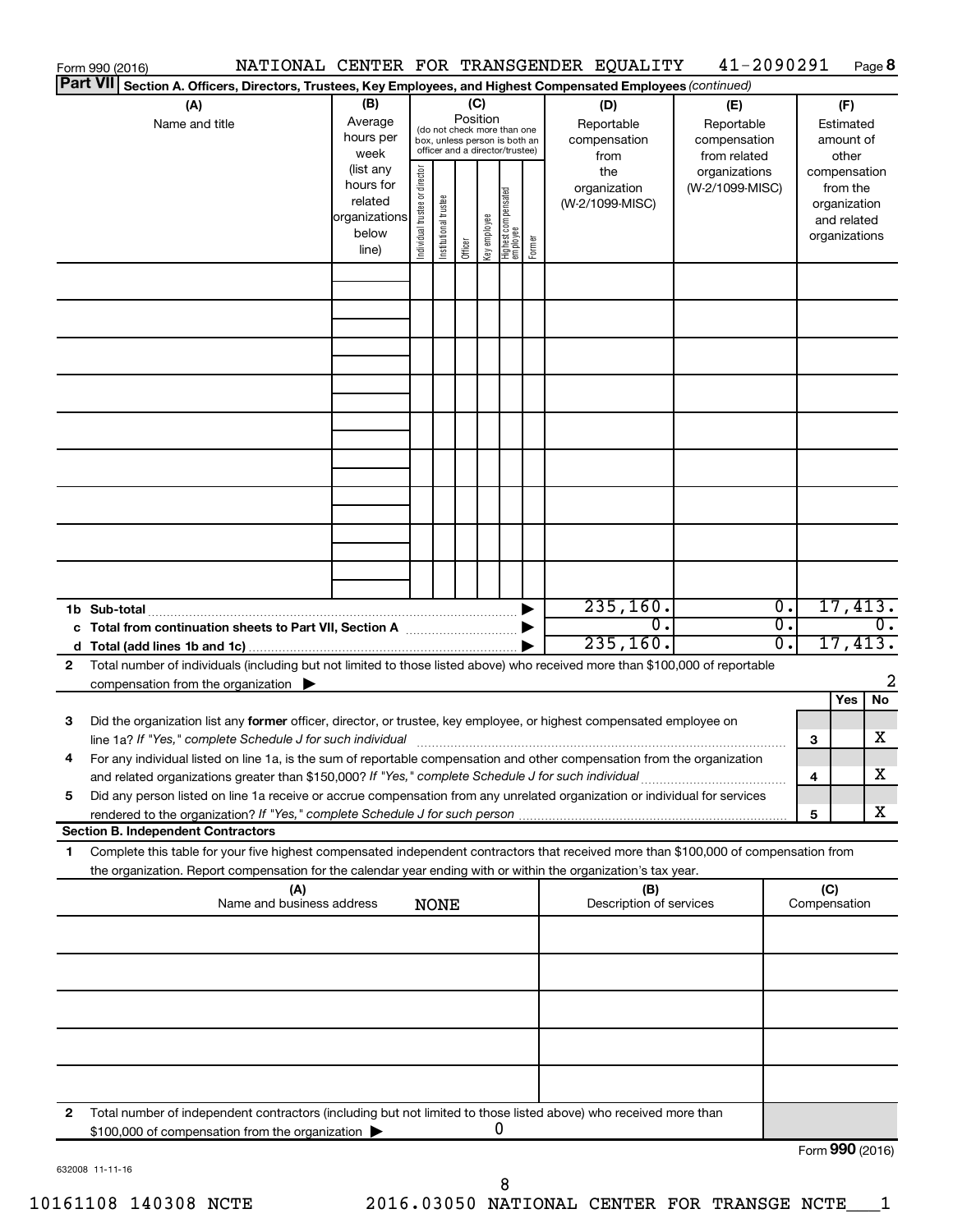| <b>Part VIII</b><br><b>Statement of Revenue</b><br>(B)<br>(C)<br>(A)<br>Revenue excluded<br>Related or<br>Unrelated<br>Total revenue<br>from tax under<br>exempt function<br>business<br>sections<br>512 - 514<br>revenue<br>revenue<br>739.<br>Contributions, Gifts, Grants<br>and Other Similar Amounts<br>1a<br>1 a Federated campaigns<br>1 <sub>b</sub><br>94,062.<br>1 <sub>c</sub><br>c Fundraising events<br>1 <sub>d</sub><br>d Related organizations<br>1e<br>e Government grants (contributions)<br>f All other contributions, gifts, grants, and<br>$1$ if $\vert 1$ , 951 , 911.<br>similar amounts not included above<br>5,248.<br><b>g</b> Noncash contributions included in lines 1a-1f: \$<br> 2,046,712.<br>$\blacktriangleright$<br><b>Business Code</b><br>900099<br>14, 130.<br>14,130.<br>2 a SPEAKING FEES<br>Program Service<br>Revenue<br>900099<br>4,400.<br>4,400.<br><b>TRAINING FEES</b><br>b<br>с<br>d<br>the control of the control of the control of the control of the control of<br>е<br>All other program service revenue<br>18,530.<br>▶<br>3<br>Investment income (including dividends, interest, and<br>125.<br>125.<br>Income from investment of tax-exempt bond proceeds<br>4<br>5<br>(i) Real<br>(ii) Personal<br>6 a Gross rents<br><b>b</b> Less: rental expenses<br>c Rental income or (loss)<br>▶<br>(i) Securities<br>7 a Gross amount from sales of<br>(ii) Other<br>assets other than inventory<br><b>b</b> Less: cost or other basis<br>and sales expenses<br>8 a Gross income from fundraising events (not<br><b>Other Revenue</b><br>including \$ $94,062.$ of<br>contributions reported on line 1c). See<br>$b \overline{29,162.}$<br>0.<br>c Net income or (loss) from fundraising events<br>$\blacktriangleright$<br>9 a Gross income from gaming activities. See<br>$\mathbf{b}$<br>c Net income or (loss) from gaming activities<br>▶<br>10 a Gross sales of inventory, less returns<br>c Net income or (loss) from sales of inventory<br>Miscellaneous Revenue<br><b>Business Code</b><br>11 a<br>b<br>the control of the control of the control of the control of the control of<br>с<br><u> 1989 - Johann Barbara, martin a</u><br>d<br>18,530.<br>125.<br>$\overline{0}$ .<br>12<br>632009 11-11-16 | Form 990 (2016) |  |  |  | NATIONAL CENTER FOR TRANSGENDER EQUALITY | 41-2090291 | Page 9          |
|-----------------------------------------------------------------------------------------------------------------------------------------------------------------------------------------------------------------------------------------------------------------------------------------------------------------------------------------------------------------------------------------------------------------------------------------------------------------------------------------------------------------------------------------------------------------------------------------------------------------------------------------------------------------------------------------------------------------------------------------------------------------------------------------------------------------------------------------------------------------------------------------------------------------------------------------------------------------------------------------------------------------------------------------------------------------------------------------------------------------------------------------------------------------------------------------------------------------------------------------------------------------------------------------------------------------------------------------------------------------------------------------------------------------------------------------------------------------------------------------------------------------------------------------------------------------------------------------------------------------------------------------------------------------------------------------------------------------------------------------------------------------------------------------------------------------------------------------------------------------------------------------------------------------------------------------------------------------------------------------------------------------------------------------------------------------------------------------------------------------------------------------------------------------------------------------------------------------------------------------------------------------|-----------------|--|--|--|------------------------------------------|------------|-----------------|
|                                                                                                                                                                                                                                                                                                                                                                                                                                                                                                                                                                                                                                                                                                                                                                                                                                                                                                                                                                                                                                                                                                                                                                                                                                                                                                                                                                                                                                                                                                                                                                                                                                                                                                                                                                                                                                                                                                                                                                                                                                                                                                                                                                                                                                                                 |                 |  |  |  |                                          |            |                 |
|                                                                                                                                                                                                                                                                                                                                                                                                                                                                                                                                                                                                                                                                                                                                                                                                                                                                                                                                                                                                                                                                                                                                                                                                                                                                                                                                                                                                                                                                                                                                                                                                                                                                                                                                                                                                                                                                                                                                                                                                                                                                                                                                                                                                                                                                 |                 |  |  |  |                                          |            |                 |
|                                                                                                                                                                                                                                                                                                                                                                                                                                                                                                                                                                                                                                                                                                                                                                                                                                                                                                                                                                                                                                                                                                                                                                                                                                                                                                                                                                                                                                                                                                                                                                                                                                                                                                                                                                                                                                                                                                                                                                                                                                                                                                                                                                                                                                                                 |                 |  |  |  |                                          |            |                 |
|                                                                                                                                                                                                                                                                                                                                                                                                                                                                                                                                                                                                                                                                                                                                                                                                                                                                                                                                                                                                                                                                                                                                                                                                                                                                                                                                                                                                                                                                                                                                                                                                                                                                                                                                                                                                                                                                                                                                                                                                                                                                                                                                                                                                                                                                 |                 |  |  |  |                                          |            |                 |
|                                                                                                                                                                                                                                                                                                                                                                                                                                                                                                                                                                                                                                                                                                                                                                                                                                                                                                                                                                                                                                                                                                                                                                                                                                                                                                                                                                                                                                                                                                                                                                                                                                                                                                                                                                                                                                                                                                                                                                                                                                                                                                                                                                                                                                                                 |                 |  |  |  |                                          |            |                 |
|                                                                                                                                                                                                                                                                                                                                                                                                                                                                                                                                                                                                                                                                                                                                                                                                                                                                                                                                                                                                                                                                                                                                                                                                                                                                                                                                                                                                                                                                                                                                                                                                                                                                                                                                                                                                                                                                                                                                                                                                                                                                                                                                                                                                                                                                 |                 |  |  |  |                                          |            |                 |
|                                                                                                                                                                                                                                                                                                                                                                                                                                                                                                                                                                                                                                                                                                                                                                                                                                                                                                                                                                                                                                                                                                                                                                                                                                                                                                                                                                                                                                                                                                                                                                                                                                                                                                                                                                                                                                                                                                                                                                                                                                                                                                                                                                                                                                                                 |                 |  |  |  |                                          |            |                 |
|                                                                                                                                                                                                                                                                                                                                                                                                                                                                                                                                                                                                                                                                                                                                                                                                                                                                                                                                                                                                                                                                                                                                                                                                                                                                                                                                                                                                                                                                                                                                                                                                                                                                                                                                                                                                                                                                                                                                                                                                                                                                                                                                                                                                                                                                 |                 |  |  |  |                                          |            |                 |
|                                                                                                                                                                                                                                                                                                                                                                                                                                                                                                                                                                                                                                                                                                                                                                                                                                                                                                                                                                                                                                                                                                                                                                                                                                                                                                                                                                                                                                                                                                                                                                                                                                                                                                                                                                                                                                                                                                                                                                                                                                                                                                                                                                                                                                                                 |                 |  |  |  |                                          |            |                 |
|                                                                                                                                                                                                                                                                                                                                                                                                                                                                                                                                                                                                                                                                                                                                                                                                                                                                                                                                                                                                                                                                                                                                                                                                                                                                                                                                                                                                                                                                                                                                                                                                                                                                                                                                                                                                                                                                                                                                                                                                                                                                                                                                                                                                                                                                 |                 |  |  |  |                                          |            |                 |
|                                                                                                                                                                                                                                                                                                                                                                                                                                                                                                                                                                                                                                                                                                                                                                                                                                                                                                                                                                                                                                                                                                                                                                                                                                                                                                                                                                                                                                                                                                                                                                                                                                                                                                                                                                                                                                                                                                                                                                                                                                                                                                                                                                                                                                                                 |                 |  |  |  |                                          |            |                 |
|                                                                                                                                                                                                                                                                                                                                                                                                                                                                                                                                                                                                                                                                                                                                                                                                                                                                                                                                                                                                                                                                                                                                                                                                                                                                                                                                                                                                                                                                                                                                                                                                                                                                                                                                                                                                                                                                                                                                                                                                                                                                                                                                                                                                                                                                 |                 |  |  |  |                                          |            |                 |
|                                                                                                                                                                                                                                                                                                                                                                                                                                                                                                                                                                                                                                                                                                                                                                                                                                                                                                                                                                                                                                                                                                                                                                                                                                                                                                                                                                                                                                                                                                                                                                                                                                                                                                                                                                                                                                                                                                                                                                                                                                                                                                                                                                                                                                                                 |                 |  |  |  |                                          |            |                 |
|                                                                                                                                                                                                                                                                                                                                                                                                                                                                                                                                                                                                                                                                                                                                                                                                                                                                                                                                                                                                                                                                                                                                                                                                                                                                                                                                                                                                                                                                                                                                                                                                                                                                                                                                                                                                                                                                                                                                                                                                                                                                                                                                                                                                                                                                 |                 |  |  |  |                                          |            |                 |
|                                                                                                                                                                                                                                                                                                                                                                                                                                                                                                                                                                                                                                                                                                                                                                                                                                                                                                                                                                                                                                                                                                                                                                                                                                                                                                                                                                                                                                                                                                                                                                                                                                                                                                                                                                                                                                                                                                                                                                                                                                                                                                                                                                                                                                                                 |                 |  |  |  |                                          |            |                 |
|                                                                                                                                                                                                                                                                                                                                                                                                                                                                                                                                                                                                                                                                                                                                                                                                                                                                                                                                                                                                                                                                                                                                                                                                                                                                                                                                                                                                                                                                                                                                                                                                                                                                                                                                                                                                                                                                                                                                                                                                                                                                                                                                                                                                                                                                 |                 |  |  |  |                                          |            |                 |
|                                                                                                                                                                                                                                                                                                                                                                                                                                                                                                                                                                                                                                                                                                                                                                                                                                                                                                                                                                                                                                                                                                                                                                                                                                                                                                                                                                                                                                                                                                                                                                                                                                                                                                                                                                                                                                                                                                                                                                                                                                                                                                                                                                                                                                                                 |                 |  |  |  |                                          |            |                 |
|                                                                                                                                                                                                                                                                                                                                                                                                                                                                                                                                                                                                                                                                                                                                                                                                                                                                                                                                                                                                                                                                                                                                                                                                                                                                                                                                                                                                                                                                                                                                                                                                                                                                                                                                                                                                                                                                                                                                                                                                                                                                                                                                                                                                                                                                 |                 |  |  |  |                                          |            |                 |
|                                                                                                                                                                                                                                                                                                                                                                                                                                                                                                                                                                                                                                                                                                                                                                                                                                                                                                                                                                                                                                                                                                                                                                                                                                                                                                                                                                                                                                                                                                                                                                                                                                                                                                                                                                                                                                                                                                                                                                                                                                                                                                                                                                                                                                                                 |                 |  |  |  |                                          |            |                 |
|                                                                                                                                                                                                                                                                                                                                                                                                                                                                                                                                                                                                                                                                                                                                                                                                                                                                                                                                                                                                                                                                                                                                                                                                                                                                                                                                                                                                                                                                                                                                                                                                                                                                                                                                                                                                                                                                                                                                                                                                                                                                                                                                                                                                                                                                 |                 |  |  |  |                                          |            |                 |
|                                                                                                                                                                                                                                                                                                                                                                                                                                                                                                                                                                                                                                                                                                                                                                                                                                                                                                                                                                                                                                                                                                                                                                                                                                                                                                                                                                                                                                                                                                                                                                                                                                                                                                                                                                                                                                                                                                                                                                                                                                                                                                                                                                                                                                                                 |                 |  |  |  |                                          |            |                 |
|                                                                                                                                                                                                                                                                                                                                                                                                                                                                                                                                                                                                                                                                                                                                                                                                                                                                                                                                                                                                                                                                                                                                                                                                                                                                                                                                                                                                                                                                                                                                                                                                                                                                                                                                                                                                                                                                                                                                                                                                                                                                                                                                                                                                                                                                 |                 |  |  |  |                                          |            |                 |
|                                                                                                                                                                                                                                                                                                                                                                                                                                                                                                                                                                                                                                                                                                                                                                                                                                                                                                                                                                                                                                                                                                                                                                                                                                                                                                                                                                                                                                                                                                                                                                                                                                                                                                                                                                                                                                                                                                                                                                                                                                                                                                                                                                                                                                                                 |                 |  |  |  |                                          |            |                 |
|                                                                                                                                                                                                                                                                                                                                                                                                                                                                                                                                                                                                                                                                                                                                                                                                                                                                                                                                                                                                                                                                                                                                                                                                                                                                                                                                                                                                                                                                                                                                                                                                                                                                                                                                                                                                                                                                                                                                                                                                                                                                                                                                                                                                                                                                 |                 |  |  |  |                                          |            |                 |
|                                                                                                                                                                                                                                                                                                                                                                                                                                                                                                                                                                                                                                                                                                                                                                                                                                                                                                                                                                                                                                                                                                                                                                                                                                                                                                                                                                                                                                                                                                                                                                                                                                                                                                                                                                                                                                                                                                                                                                                                                                                                                                                                                                                                                                                                 |                 |  |  |  |                                          |            |                 |
|                                                                                                                                                                                                                                                                                                                                                                                                                                                                                                                                                                                                                                                                                                                                                                                                                                                                                                                                                                                                                                                                                                                                                                                                                                                                                                                                                                                                                                                                                                                                                                                                                                                                                                                                                                                                                                                                                                                                                                                                                                                                                                                                                                                                                                                                 |                 |  |  |  |                                          |            |                 |
|                                                                                                                                                                                                                                                                                                                                                                                                                                                                                                                                                                                                                                                                                                                                                                                                                                                                                                                                                                                                                                                                                                                                                                                                                                                                                                                                                                                                                                                                                                                                                                                                                                                                                                                                                                                                                                                                                                                                                                                                                                                                                                                                                                                                                                                                 |                 |  |  |  |                                          |            |                 |
|                                                                                                                                                                                                                                                                                                                                                                                                                                                                                                                                                                                                                                                                                                                                                                                                                                                                                                                                                                                                                                                                                                                                                                                                                                                                                                                                                                                                                                                                                                                                                                                                                                                                                                                                                                                                                                                                                                                                                                                                                                                                                                                                                                                                                                                                 |                 |  |  |  |                                          |            |                 |
|                                                                                                                                                                                                                                                                                                                                                                                                                                                                                                                                                                                                                                                                                                                                                                                                                                                                                                                                                                                                                                                                                                                                                                                                                                                                                                                                                                                                                                                                                                                                                                                                                                                                                                                                                                                                                                                                                                                                                                                                                                                                                                                                                                                                                                                                 |                 |  |  |  |                                          |            |                 |
|                                                                                                                                                                                                                                                                                                                                                                                                                                                                                                                                                                                                                                                                                                                                                                                                                                                                                                                                                                                                                                                                                                                                                                                                                                                                                                                                                                                                                                                                                                                                                                                                                                                                                                                                                                                                                                                                                                                                                                                                                                                                                                                                                                                                                                                                 |                 |  |  |  |                                          |            |                 |
|                                                                                                                                                                                                                                                                                                                                                                                                                                                                                                                                                                                                                                                                                                                                                                                                                                                                                                                                                                                                                                                                                                                                                                                                                                                                                                                                                                                                                                                                                                                                                                                                                                                                                                                                                                                                                                                                                                                                                                                                                                                                                                                                                                                                                                                                 |                 |  |  |  |                                          |            |                 |
|                                                                                                                                                                                                                                                                                                                                                                                                                                                                                                                                                                                                                                                                                                                                                                                                                                                                                                                                                                                                                                                                                                                                                                                                                                                                                                                                                                                                                                                                                                                                                                                                                                                                                                                                                                                                                                                                                                                                                                                                                                                                                                                                                                                                                                                                 |                 |  |  |  |                                          |            |                 |
|                                                                                                                                                                                                                                                                                                                                                                                                                                                                                                                                                                                                                                                                                                                                                                                                                                                                                                                                                                                                                                                                                                                                                                                                                                                                                                                                                                                                                                                                                                                                                                                                                                                                                                                                                                                                                                                                                                                                                                                                                                                                                                                                                                                                                                                                 |                 |  |  |  |                                          |            |                 |
|                                                                                                                                                                                                                                                                                                                                                                                                                                                                                                                                                                                                                                                                                                                                                                                                                                                                                                                                                                                                                                                                                                                                                                                                                                                                                                                                                                                                                                                                                                                                                                                                                                                                                                                                                                                                                                                                                                                                                                                                                                                                                                                                                                                                                                                                 |                 |  |  |  |                                          |            |                 |
|                                                                                                                                                                                                                                                                                                                                                                                                                                                                                                                                                                                                                                                                                                                                                                                                                                                                                                                                                                                                                                                                                                                                                                                                                                                                                                                                                                                                                                                                                                                                                                                                                                                                                                                                                                                                                                                                                                                                                                                                                                                                                                                                                                                                                                                                 |                 |  |  |  |                                          |            |                 |
|                                                                                                                                                                                                                                                                                                                                                                                                                                                                                                                                                                                                                                                                                                                                                                                                                                                                                                                                                                                                                                                                                                                                                                                                                                                                                                                                                                                                                                                                                                                                                                                                                                                                                                                                                                                                                                                                                                                                                                                                                                                                                                                                                                                                                                                                 |                 |  |  |  |                                          |            |                 |
|                                                                                                                                                                                                                                                                                                                                                                                                                                                                                                                                                                                                                                                                                                                                                                                                                                                                                                                                                                                                                                                                                                                                                                                                                                                                                                                                                                                                                                                                                                                                                                                                                                                                                                                                                                                                                                                                                                                                                                                                                                                                                                                                                                                                                                                                 |                 |  |  |  |                                          |            |                 |
|                                                                                                                                                                                                                                                                                                                                                                                                                                                                                                                                                                                                                                                                                                                                                                                                                                                                                                                                                                                                                                                                                                                                                                                                                                                                                                                                                                                                                                                                                                                                                                                                                                                                                                                                                                                                                                                                                                                                                                                                                                                                                                                                                                                                                                                                 |                 |  |  |  |                                          |            |                 |
|                                                                                                                                                                                                                                                                                                                                                                                                                                                                                                                                                                                                                                                                                                                                                                                                                                                                                                                                                                                                                                                                                                                                                                                                                                                                                                                                                                                                                                                                                                                                                                                                                                                                                                                                                                                                                                                                                                                                                                                                                                                                                                                                                                                                                                                                 |                 |  |  |  |                                          |            |                 |
|                                                                                                                                                                                                                                                                                                                                                                                                                                                                                                                                                                                                                                                                                                                                                                                                                                                                                                                                                                                                                                                                                                                                                                                                                                                                                                                                                                                                                                                                                                                                                                                                                                                                                                                                                                                                                                                                                                                                                                                                                                                                                                                                                                                                                                                                 |                 |  |  |  |                                          |            |                 |
|                                                                                                                                                                                                                                                                                                                                                                                                                                                                                                                                                                                                                                                                                                                                                                                                                                                                                                                                                                                                                                                                                                                                                                                                                                                                                                                                                                                                                                                                                                                                                                                                                                                                                                                                                                                                                                                                                                                                                                                                                                                                                                                                                                                                                                                                 |                 |  |  |  |                                          |            |                 |
|                                                                                                                                                                                                                                                                                                                                                                                                                                                                                                                                                                                                                                                                                                                                                                                                                                                                                                                                                                                                                                                                                                                                                                                                                                                                                                                                                                                                                                                                                                                                                                                                                                                                                                                                                                                                                                                                                                                                                                                                                                                                                                                                                                                                                                                                 |                 |  |  |  |                                          |            |                 |
|                                                                                                                                                                                                                                                                                                                                                                                                                                                                                                                                                                                                                                                                                                                                                                                                                                                                                                                                                                                                                                                                                                                                                                                                                                                                                                                                                                                                                                                                                                                                                                                                                                                                                                                                                                                                                                                                                                                                                                                                                                                                                                                                                                                                                                                                 |                 |  |  |  |                                          |            |                 |
|                                                                                                                                                                                                                                                                                                                                                                                                                                                                                                                                                                                                                                                                                                                                                                                                                                                                                                                                                                                                                                                                                                                                                                                                                                                                                                                                                                                                                                                                                                                                                                                                                                                                                                                                                                                                                                                                                                                                                                                                                                                                                                                                                                                                                                                                 |                 |  |  |  |                                          |            |                 |
|                                                                                                                                                                                                                                                                                                                                                                                                                                                                                                                                                                                                                                                                                                                                                                                                                                                                                                                                                                                                                                                                                                                                                                                                                                                                                                                                                                                                                                                                                                                                                                                                                                                                                                                                                                                                                                                                                                                                                                                                                                                                                                                                                                                                                                                                 |                 |  |  |  |                                          |            |                 |
|                                                                                                                                                                                                                                                                                                                                                                                                                                                                                                                                                                                                                                                                                                                                                                                                                                                                                                                                                                                                                                                                                                                                                                                                                                                                                                                                                                                                                                                                                                                                                                                                                                                                                                                                                                                                                                                                                                                                                                                                                                                                                                                                                                                                                                                                 |                 |  |  |  |                                          |            |                 |
|                                                                                                                                                                                                                                                                                                                                                                                                                                                                                                                                                                                                                                                                                                                                                                                                                                                                                                                                                                                                                                                                                                                                                                                                                                                                                                                                                                                                                                                                                                                                                                                                                                                                                                                                                                                                                                                                                                                                                                                                                                                                                                                                                                                                                                                                 |                 |  |  |  |                                          |            |                 |
|                                                                                                                                                                                                                                                                                                                                                                                                                                                                                                                                                                                                                                                                                                                                                                                                                                                                                                                                                                                                                                                                                                                                                                                                                                                                                                                                                                                                                                                                                                                                                                                                                                                                                                                                                                                                                                                                                                                                                                                                                                                                                                                                                                                                                                                                 |                 |  |  |  |                                          |            |                 |
|                                                                                                                                                                                                                                                                                                                                                                                                                                                                                                                                                                                                                                                                                                                                                                                                                                                                                                                                                                                                                                                                                                                                                                                                                                                                                                                                                                                                                                                                                                                                                                                                                                                                                                                                                                                                                                                                                                                                                                                                                                                                                                                                                                                                                                                                 |                 |  |  |  |                                          |            |                 |
|                                                                                                                                                                                                                                                                                                                                                                                                                                                                                                                                                                                                                                                                                                                                                                                                                                                                                                                                                                                                                                                                                                                                                                                                                                                                                                                                                                                                                                                                                                                                                                                                                                                                                                                                                                                                                                                                                                                                                                                                                                                                                                                                                                                                                                                                 |                 |  |  |  |                                          |            |                 |
|                                                                                                                                                                                                                                                                                                                                                                                                                                                                                                                                                                                                                                                                                                                                                                                                                                                                                                                                                                                                                                                                                                                                                                                                                                                                                                                                                                                                                                                                                                                                                                                                                                                                                                                                                                                                                                                                                                                                                                                                                                                                                                                                                                                                                                                                 |                 |  |  |  |                                          |            |                 |
|                                                                                                                                                                                                                                                                                                                                                                                                                                                                                                                                                                                                                                                                                                                                                                                                                                                                                                                                                                                                                                                                                                                                                                                                                                                                                                                                                                                                                                                                                                                                                                                                                                                                                                                                                                                                                                                                                                                                                                                                                                                                                                                                                                                                                                                                 |                 |  |  |  |                                          |            |                 |
|                                                                                                                                                                                                                                                                                                                                                                                                                                                                                                                                                                                                                                                                                                                                                                                                                                                                                                                                                                                                                                                                                                                                                                                                                                                                                                                                                                                                                                                                                                                                                                                                                                                                                                                                                                                                                                                                                                                                                                                                                                                                                                                                                                                                                                                                 |                 |  |  |  |                                          |            |                 |
|                                                                                                                                                                                                                                                                                                                                                                                                                                                                                                                                                                                                                                                                                                                                                                                                                                                                                                                                                                                                                                                                                                                                                                                                                                                                                                                                                                                                                                                                                                                                                                                                                                                                                                                                                                                                                                                                                                                                                                                                                                                                                                                                                                                                                                                                 |                 |  |  |  |                                          |            |                 |
|                                                                                                                                                                                                                                                                                                                                                                                                                                                                                                                                                                                                                                                                                                                                                                                                                                                                                                                                                                                                                                                                                                                                                                                                                                                                                                                                                                                                                                                                                                                                                                                                                                                                                                                                                                                                                                                                                                                                                                                                                                                                                                                                                                                                                                                                 |                 |  |  |  |                                          |            | Form 990 (2016) |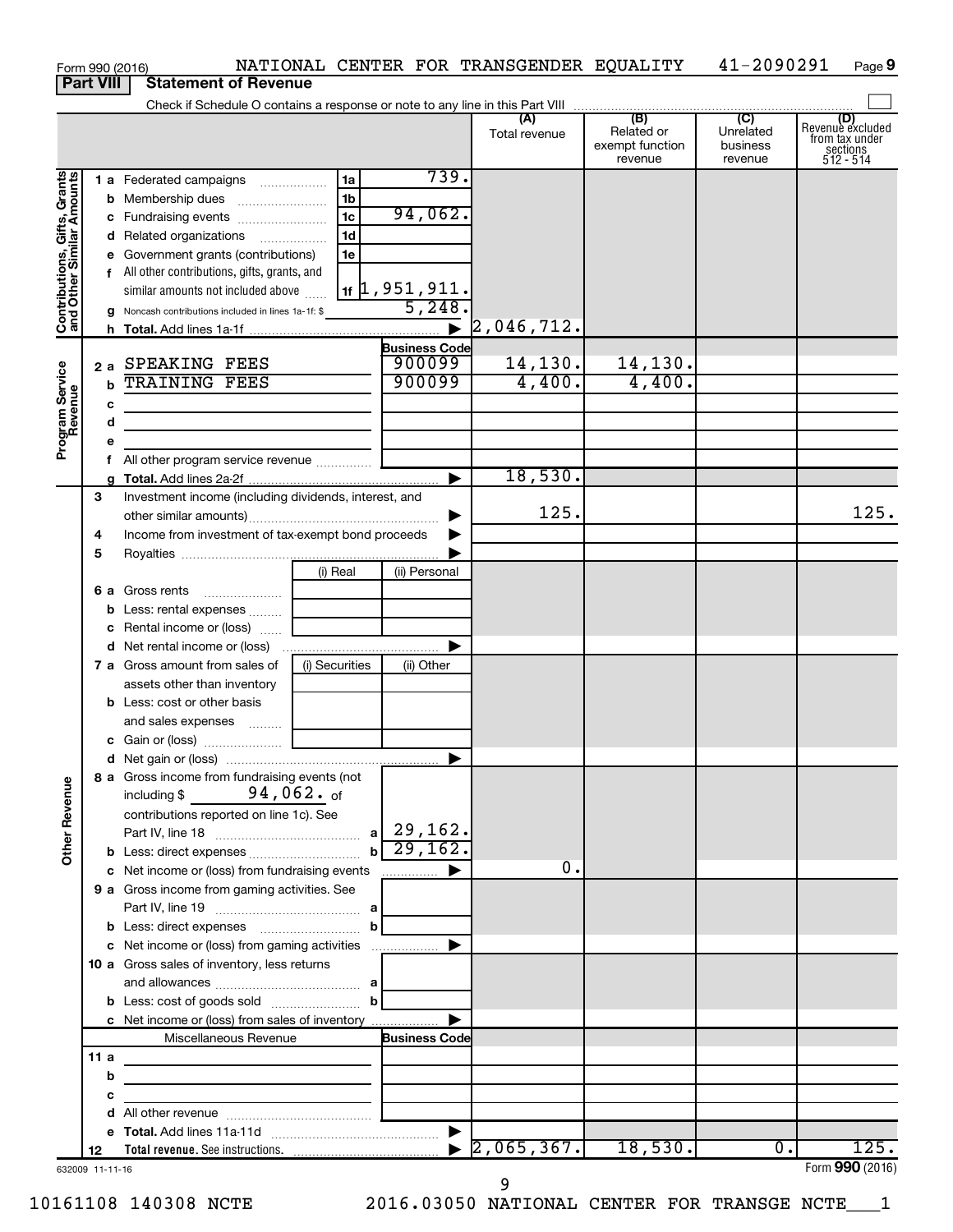#### Form 990 (2016) NATIONAL CENTER FOR TRANSGENDER EQUALITY 41-2090291 Page 41-2090291 Page 10 **Part IX Statement of Functional Expenses**

*Section 501(c)(3) and 501(c)(4) organizations must complete all columns. All other organizations must complete column (A).*

|              |                                                                                                 | Check if Schedule O contains a response or note to any line in this Part IX |                                    |                                                                             |                                 |  |  |  |
|--------------|-------------------------------------------------------------------------------------------------|-----------------------------------------------------------------------------|------------------------------------|-----------------------------------------------------------------------------|---------------------------------|--|--|--|
|              | Do not include amounts reported on lines 6b,<br>7b, 8b, 9b, and 10b of Part VIII.               | (A)<br>Total expenses                                                       | (B)<br>Program service<br>expenses | (C)<br>(D)<br>Management and<br>Fundraising<br>general expenses<br>expenses |                                 |  |  |  |
| 1.           | Grants and other assistance to domestic organizations                                           |                                                                             |                                    |                                                                             |                                 |  |  |  |
|              | and domestic governments. See Part IV, line 21                                                  | 10,595.                                                                     | 10,595.                            |                                                                             |                                 |  |  |  |
| $\mathbf{2}$ | Grants and other assistance to domestic                                                         |                                                                             |                                    |                                                                             |                                 |  |  |  |
|              | individuals. See Part IV, line 22                                                               |                                                                             |                                    |                                                                             |                                 |  |  |  |
| 3            | Grants and other assistance to foreign                                                          |                                                                             |                                    |                                                                             |                                 |  |  |  |
|              | organizations, foreign governments, and foreign                                                 |                                                                             |                                    |                                                                             |                                 |  |  |  |
|              | individuals. See Part IV, lines 15 and 16                                                       |                                                                             |                                    |                                                                             |                                 |  |  |  |
| 4            | Benefits paid to or for members                                                                 |                                                                             |                                    |                                                                             |                                 |  |  |  |
| 5            | Compensation of current officers, directors,                                                    |                                                                             |                                    |                                                                             |                                 |  |  |  |
|              | trustees, and key employees                                                                     | 143, 212.                                                                   | 108,518.                           | 14,321.                                                                     | 20,373.                         |  |  |  |
| 6            | Compensation not included above, to disqualified                                                |                                                                             |                                    |                                                                             |                                 |  |  |  |
|              | persons (as defined under section 4958(f)(1)) and                                               |                                                                             |                                    |                                                                             |                                 |  |  |  |
|              | persons described in section 4958(c)(3)(B)                                                      |                                                                             |                                    |                                                                             |                                 |  |  |  |
| 7            |                                                                                                 | 812,498.                                                                    | 583,768.                           | 154, 737.                                                                   | 73,993.                         |  |  |  |
| 8            | Pension plan accruals and contributions (include                                                |                                                                             |                                    |                                                                             |                                 |  |  |  |
|              | section 401(k) and 403(b) employer contributions)                                               | $\frac{15,807.}{81,404.}$                                                   | $\frac{11,361}{58,344}$            | $\frac{2,751}{15,130}$                                                      |                                 |  |  |  |
| 9            | Other employee benefits                                                                         |                                                                             |                                    |                                                                             | $\frac{1,695}{7,930}$<br>8,222. |  |  |  |
| 10           |                                                                                                 | 81,999.                                                                     | 58,609.                            | 15, 168.                                                                    |                                 |  |  |  |
| 11           | Fees for services (non-employees):                                                              |                                                                             |                                    |                                                                             |                                 |  |  |  |
| a            |                                                                                                 |                                                                             |                                    |                                                                             |                                 |  |  |  |
| b            |                                                                                                 |                                                                             |                                    |                                                                             |                                 |  |  |  |
| c            |                                                                                                 | 40,861.                                                                     | 27,218.                            | 9,872.                                                                      | 3,771.                          |  |  |  |
|              |                                                                                                 |                                                                             |                                    |                                                                             |                                 |  |  |  |
| е            | Professional fundraising services. See Part IV, line 17                                         |                                                                             |                                    |                                                                             |                                 |  |  |  |
| f            | Investment management fees                                                                      |                                                                             |                                    |                                                                             |                                 |  |  |  |
| a            | Other. (If line 11g amount exceeds 10% of line 25,                                              |                                                                             |                                    |                                                                             |                                 |  |  |  |
|              | column (A) amount, list line 11g expenses on Sch O.)                                            | 137,482.                                                                    | 135,729.                           | 1,128.                                                                      | 625.                            |  |  |  |
| 12           |                                                                                                 | 76,461.                                                                     | 76, 248.                           | 137.                                                                        | 76.                             |  |  |  |
| 13           |                                                                                                 | 24,483.                                                                     | 13,578.                            | 1,320.                                                                      | 9,585.                          |  |  |  |
| 14           |                                                                                                 | 19,247.                                                                     | 14,640.                            | 2,923.                                                                      | 1,684.                          |  |  |  |
| 15           |                                                                                                 |                                                                             |                                    |                                                                             |                                 |  |  |  |
| 16           |                                                                                                 | 86,400.                                                                     | 62, 231.                           | 15,631.<br>1,833.                                                           | 8,538.<br>4,180.                |  |  |  |
| 17           |                                                                                                 | 53,500.                                                                     | 47,487.                            |                                                                             |                                 |  |  |  |
| 18           | Payments of travel or entertainment expenses                                                    |                                                                             |                                    |                                                                             |                                 |  |  |  |
|              | for any federal, state, or local public officials                                               | 16,826.                                                                     | 16,642.                            | $\overline{118}$ .                                                          | 66.                             |  |  |  |
| 19           | Conferences, conventions, and meetings                                                          |                                                                             |                                    |                                                                             |                                 |  |  |  |
| 20           | Interest                                                                                        |                                                                             |                                    |                                                                             |                                 |  |  |  |
| 21           | Depreciation, depletion, and amortization                                                       | 9,851.                                                                      | 7,155.                             | 1,572.                                                                      | 1,124.                          |  |  |  |
| 22           |                                                                                                 | 2,667.                                                                      | 631.                               | 1,949.                                                                      | 87.                             |  |  |  |
| 23<br>24     | Insurance<br>Other expenses. Itemize expenses not covered                                       |                                                                             |                                    |                                                                             |                                 |  |  |  |
|              | above. (List miscellaneous expenses in line 24e. If line                                        |                                                                             |                                    |                                                                             |                                 |  |  |  |
|              | 24e amount exceeds 10% of line 25, column (A)<br>amount, list line 24e expenses on Schedule O.) |                                                                             |                                    |                                                                             |                                 |  |  |  |
| a            | <b>BANK FEES</b>                                                                                | 10,847.                                                                     | 9,201.                             | $\overline{141}$ .                                                          | 1,505.                          |  |  |  |
|              | DUES AND SUBSCRIPTIONS                                                                          | 2,870.                                                                      | 2,519.                             | 226.                                                                        | 125.                            |  |  |  |
| c            |                                                                                                 |                                                                             |                                    |                                                                             |                                 |  |  |  |
| d            |                                                                                                 |                                                                             |                                    |                                                                             |                                 |  |  |  |
| е            | All other expenses                                                                              | 5,730.                                                                      | 5,397.                             | 243.                                                                        | 90.                             |  |  |  |
| 25           | Total functional expenses. Add lines 1 through 24e                                              | 1,632,740.                                                                  | 1,249,871.                         | 239,200.                                                                    | 143,669.                        |  |  |  |
| 26           | Joint costs. Complete this line only if the organization                                        |                                                                             |                                    |                                                                             |                                 |  |  |  |
|              | reported in column (B) joint costs from a combined                                              |                                                                             |                                    |                                                                             |                                 |  |  |  |
|              | educational campaign and fundraising solicitation.                                              |                                                                             |                                    |                                                                             |                                 |  |  |  |
|              | Check here $\blacktriangleright$<br>if following SOP 98-2 (ASC 958-720)                         |                                                                             |                                    |                                                                             |                                 |  |  |  |

632010 11-11-16

Form (2016) **990**

10161108 140308 NCTE 2016.03050 NATIONAL CENTER FOR TRANSGE NCTE\_\_\_1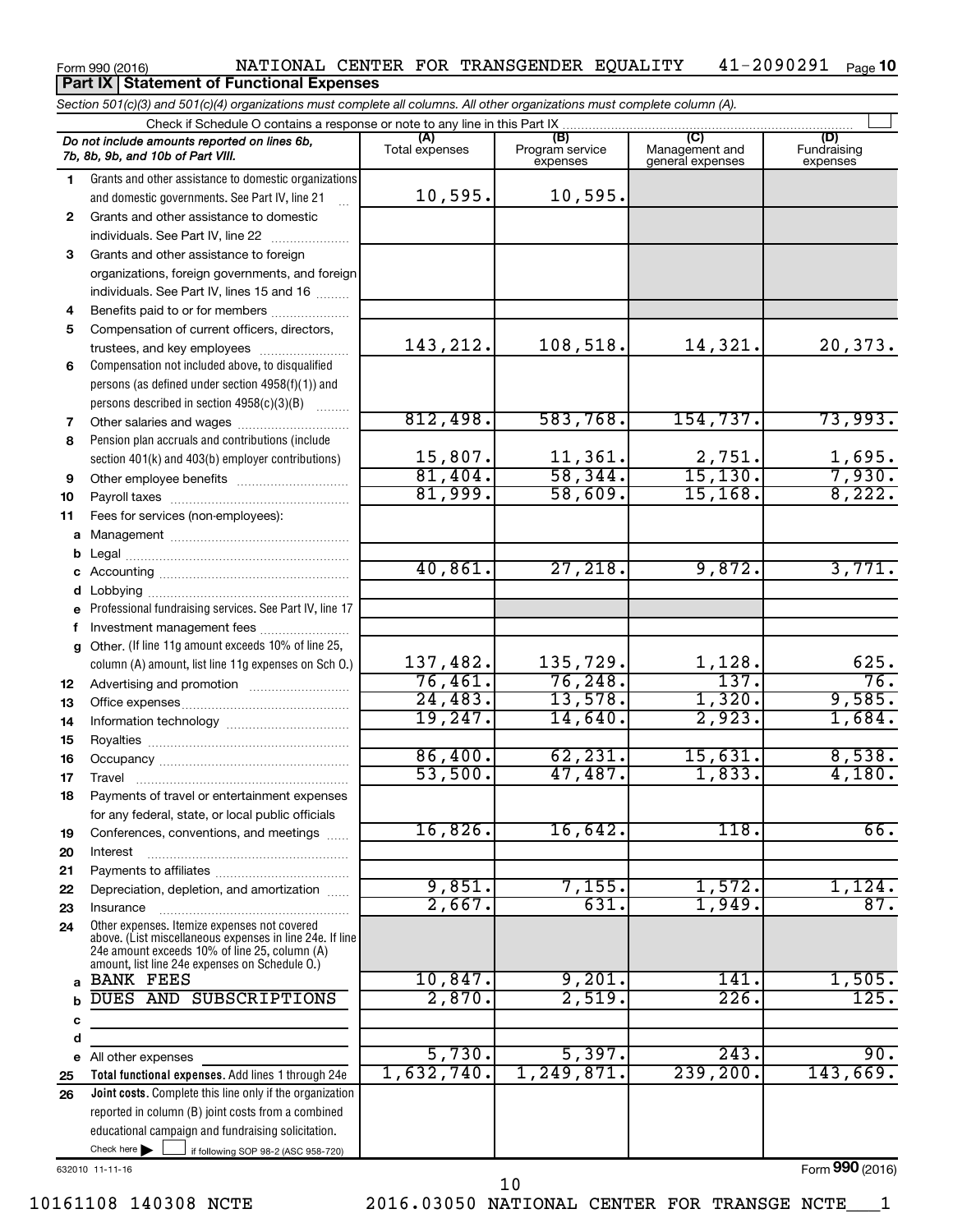|  |  |  |  | NATIONAL CENTER FOR TRANSGENDER EQUALITY |  | $41 - 2090291$ Page 11 |  |
|--|--|--|--|------------------------------------------|--|------------------------|--|
|--|--|--|--|------------------------------------------|--|------------------------|--|

**Part X Balance Sheet**

|                             |    |                                                                                                                                                                                                                               |                 |         | (A)<br>Beginning of year |                 | (B)<br>End of year |
|-----------------------------|----|-------------------------------------------------------------------------------------------------------------------------------------------------------------------------------------------------------------------------------|-----------------|---------|--------------------------|-----------------|--------------------|
|                             | 1  |                                                                                                                                                                                                                               |                 |         | 344, 311.                | $\mathbf{1}$    | 742, 240.          |
|                             | 2  |                                                                                                                                                                                                                               |                 |         | 209,814.                 | $\mathbf 2$     | 207,864.           |
|                             | З  |                                                                                                                                                                                                                               |                 |         | 148,751.                 | 3               | 267, 180.          |
|                             | 4  |                                                                                                                                                                                                                               |                 |         | 318.                     | $\overline{4}$  | 0.                 |
|                             | 5  | Loans and other receivables from current and former officers, directors,                                                                                                                                                      |                 |         |                          |                 |                    |
|                             |    | trustees, key employees, and highest compensated employees. Complete                                                                                                                                                          |                 |         |                          |                 |                    |
|                             |    | Part II of Schedule Latin minimum and all the Schedule Latin minimum and all the Marian minimum and the Schedule                                                                                                              |                 |         |                          | 5               |                    |
|                             | 6  | Loans and other receivables from other disqualified persons (as defined under                                                                                                                                                 |                 |         |                          |                 |                    |
|                             |    | section 4958(f)(1)), persons described in section 4958(c)(3)(B), and contributing                                                                                                                                             |                 |         |                          |                 |                    |
|                             |    | employers and sponsoring organizations of section 501(c)(9) voluntary                                                                                                                                                         |                 |         |                          |                 |                    |
|                             |    | employees' beneficiary organizations (see instr). Complete Part II of Sch L                                                                                                                                                   |                 |         |                          | 6               |                    |
| Assets                      | 7  |                                                                                                                                                                                                                               |                 |         |                          | $\overline{7}$  |                    |
|                             | 8  |                                                                                                                                                                                                                               |                 |         |                          | 8               |                    |
|                             | 9  | Prepaid expenses and deferred charges [11] [11] Prepaid expenses and deferred charges [11] [11] Martin Marian Marian Marian Marian Marian Marian Marian Marian Marian Marian Marian Marian Marian Marian Marian Marian Marian |                 |         | 26,408.                  | 9               | 26, 387.           |
|                             |    | 10a Land, buildings, and equipment: cost or other                                                                                                                                                                             |                 |         |                          |                 |                    |
|                             |    | basis. Complete Part VI of Schedule D    10a                                                                                                                                                                                  |                 | 72,675. |                          |                 |                    |
|                             |    | <b>b</b> Less: accumulated depreciation <i></i>                                                                                                                                                                               | 10 <sub>b</sub> | 59,579. | 18,063.                  | 10 <sub>c</sub> | 13,096.            |
|                             | 11 |                                                                                                                                                                                                                               |                 |         |                          | 11              |                    |
|                             | 12 |                                                                                                                                                                                                                               |                 |         |                          | 12              |                    |
|                             | 13 |                                                                                                                                                                                                                               |                 |         | 13                       |                 |                    |
|                             | 14 |                                                                                                                                                                                                                               |                 | 14      |                          |                 |                    |
|                             | 15 |                                                                                                                                                                                                                               |                 |         |                          | 15              |                    |
|                             | 16 |                                                                                                                                                                                                                               |                 |         | 747,665.                 | 16              | 1,256,767.         |
|                             | 17 |                                                                                                                                                                                                                               |                 |         | 39,252.                  | 17              | 115, 727.          |
|                             | 18 |                                                                                                                                                                                                                               |                 | 18      |                          |                 |                    |
|                             | 19 |                                                                                                                                                                                                                               |                 | 19      |                          |                 |                    |
|                             | 20 |                                                                                                                                                                                                                               |                 | 20      |                          |                 |                    |
|                             | 21 | Escrow or custodial account liability. Complete Part IV of Schedule D                                                                                                                                                         |                 |         | 21                       |                 |                    |
|                             | 22 | Loans and other payables to current and former officers, directors, trustees,                                                                                                                                                 |                 |         |                          |                 |                    |
| Liabilities                 |    | key employees, highest compensated employees, and disqualified persons.                                                                                                                                                       |                 |         |                          |                 |                    |
|                             |    |                                                                                                                                                                                                                               |                 |         |                          | 22              |                    |
|                             | 23 | Secured mortgages and notes payable to unrelated third parties                                                                                                                                                                |                 |         |                          | 23              |                    |
|                             | 24 | Unsecured notes and loans payable to unrelated third parties                                                                                                                                                                  |                 |         |                          | 24              |                    |
|                             | 25 | Other liabilities (including federal income tax, payables to related third                                                                                                                                                    |                 |         |                          |                 |                    |
|                             |    | parties, and other liabilities not included on lines 17-24). Complete Part X of                                                                                                                                               |                 |         |                          |                 |                    |
|                             |    | Schedule D                                                                                                                                                                                                                    |                 |         | 39, 252.                 | 25              | 115, 727.          |
|                             | 26 | Organizations that follow SFAS 117 (ASC 958), check here $\blacktriangleright \begin{array}{c} \perp X \end{array}$ and                                                                                                       |                 |         |                          | 26              |                    |
|                             |    | complete lines 27 through 29, and lines 33 and 34.                                                                                                                                                                            |                 |         |                          |                 |                    |
|                             | 27 |                                                                                                                                                                                                                               |                 |         | 207,411.                 | 27              | 534,495.           |
|                             | 28 |                                                                                                                                                                                                                               |                 |         | 501,002.                 | 28              | 606, 545.          |
|                             | 29 | Permanently restricted net assets                                                                                                                                                                                             |                 |         |                          | 29              |                    |
|                             |    | Organizations that do not follow SFAS 117 (ASC 958), check here ▶                                                                                                                                                             |                 |         |                          |                 |                    |
|                             |    | and complete lines 30 through 34.                                                                                                                                                                                             |                 |         |                          |                 |                    |
| Net Assets or Fund Balances | 30 |                                                                                                                                                                                                                               |                 |         |                          | 30              |                    |
|                             | 31 | Paid-in or capital surplus, or land, building, or equipment fund                                                                                                                                                              |                 |         |                          | 31              |                    |
|                             | 32 | Retained earnings, endowment, accumulated income, or other funds                                                                                                                                                              |                 |         |                          | 32              |                    |
|                             | 33 |                                                                                                                                                                                                                               |                 |         | 708,413.                 | 33              | 1,141,040.         |
|                             | 34 |                                                                                                                                                                                                                               |                 |         | 747,665.                 | 34              | 1,256,767.         |

Form (2016) **990**

#### Form 990 (2016)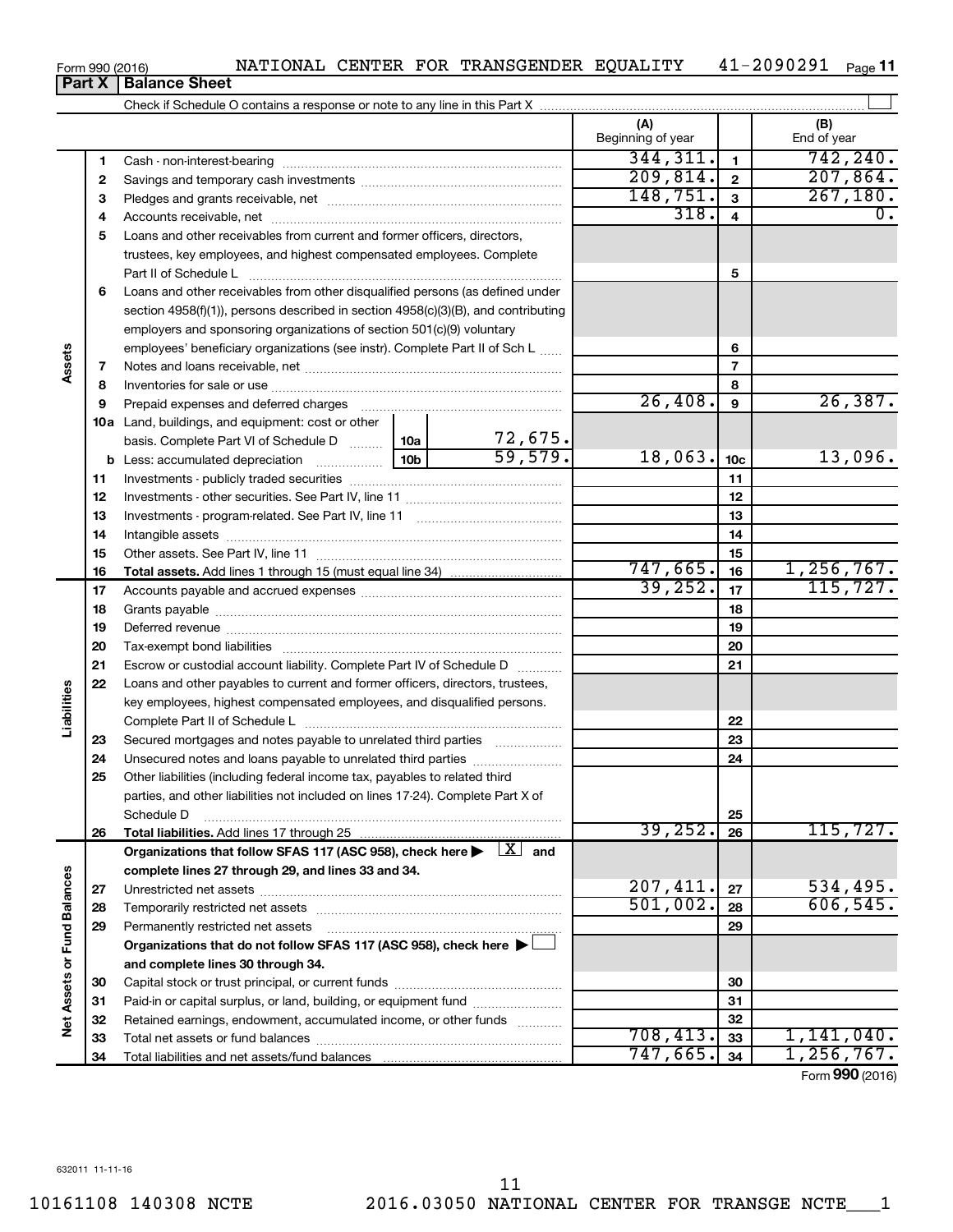|    | NATIONAL CENTER FOR TRANSGENDER EQUALITY<br>Form 990 (2016)                                                                     |                         | 41-2090291     |            | Page 12          |
|----|---------------------------------------------------------------------------------------------------------------------------------|-------------------------|----------------|------------|------------------|
|    | Part XI<br><b>Reconciliation of Net Assets</b>                                                                                  |                         |                |            |                  |
|    |                                                                                                                                 |                         |                |            |                  |
|    |                                                                                                                                 |                         |                |            |                  |
| 1  |                                                                                                                                 | $\mathbf{1}$            | $2,065,367$ .  |            |                  |
| 2  |                                                                                                                                 | $\mathbf{2}$            | 1,632,740.     |            |                  |
| З  | Revenue less expenses. Subtract line 2 from line 1                                                                              | 3                       |                |            | 432,627.         |
| 4  |                                                                                                                                 | $\overline{\mathbf{A}}$ |                |            | 708, 413.        |
| 5  |                                                                                                                                 | 5                       |                |            |                  |
| 6  | Donated services and use of facilities                                                                                          | 6                       |                |            |                  |
| 7  | Investment expenses                                                                                                             | $\overline{7}$          |                |            |                  |
| 8  | Prior period adjustments                                                                                                        | 8                       |                |            |                  |
| 9  |                                                                                                                                 | 9                       |                |            | $\overline{0}$ . |
| 10 | Net assets or fund balances at end of year. Combine lines 3 through 9 (must equal Part X, line 33,                              |                         |                |            |                  |
|    | column (B))                                                                                                                     | 10                      | $1,141,040$ .  |            |                  |
|    | <b>Part XII</b> Financial Statements and Reporting                                                                              |                         |                |            |                  |
|    |                                                                                                                                 |                         |                |            |                  |
|    |                                                                                                                                 |                         |                | <b>Yes</b> | <b>No</b>        |
| 1. | Accounting method used to prepare the Form 990: $\Box$ Cash $\Box X$ Accrual<br>$\Box$ Other                                    |                         |                |            |                  |
|    | If the organization changed its method of accounting from a prior year or checked "Other," explain in Schedule O.               |                         |                |            |                  |
|    |                                                                                                                                 |                         | 2a             |            | X                |
|    | If "Yes," check a box below to indicate whether the financial statements for the year were compiled or reviewed on a            |                         |                |            |                  |
|    | separate basis, consolidated basis, or both:                                                                                    |                         |                |            |                  |
|    | Both consolidated and separate basis<br>Separate basis<br>Consolidated basis                                                    |                         |                |            |                  |
|    |                                                                                                                                 |                         | 2 <sub>b</sub> | X          |                  |
|    | If "Yes," check a box below to indicate whether the financial statements for the year were audited on a separate basis,         |                         |                |            |                  |
|    | consolidated basis, or both:                                                                                                    |                         |                |            |                  |
|    | $ \mathbf{X} $ Separate basis<br>Consolidated basis<br>Both consolidated and separate basis                                     |                         |                |            |                  |
|    | c If "Yes" to line 2a or 2b, does the organization have a committee that assumes responsibility for oversight of the audit,     |                         |                |            |                  |
|    |                                                                                                                                 |                         | 2c             |            | х                |
|    | If the organization changed either its oversight process or selection process during the tax year, explain in Schedule O.       |                         |                |            |                  |
|    | 3a As a result of a federal award, was the organization required to undergo an audit or audits as set forth in the Single Audit |                         |                |            |                  |
|    | Act and OMB Circular A-133?                                                                                                     |                         | За             |            | х                |
|    | b If "Yes," did the organization undergo the required audit or audits? If the organization did not undergo the required audit   |                         |                |            |                  |
|    |                                                                                                                                 |                         | 3b             | $\sim$     |                  |

Form (2016) **990**

632012 11-11-16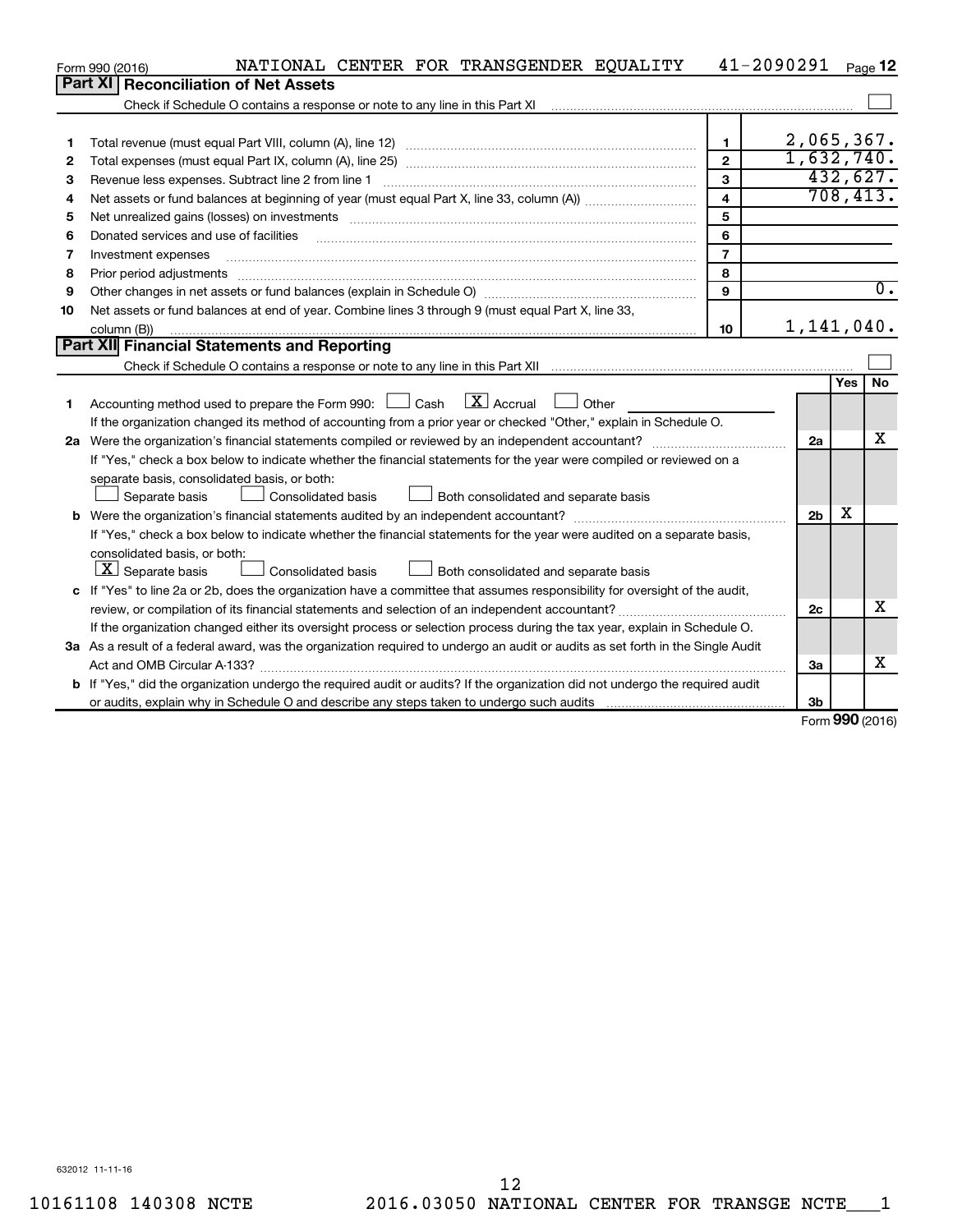| <b>SCHEDULE A</b> |  |
|-------------------|--|
|-------------------|--|

Department of the Treasury

## **Public Charity Status and Public Support** 2016

**(Form 990 or 990-EZ) Complete if the organization is a section 501(c)(3) organization or a section 4947(a)(1) nonexempt charitable trust.**

Information about Schedule A (Form 990 or 990-EZ) and its instructions is at WWW.irs.gov/form990. **| Attach to Form 990 or Form 990-EZ.** 

| <b>Open to Public</b><br>Inspection |
|-------------------------------------|

OMB No. 1545-0047

Internal Revenue Service

|       |                 | Name of the organization                                                                                                                      |                                          |  |                                                        |                                 |    |                                                      | <b>Employer identification number</b>              |
|-------|-----------------|-----------------------------------------------------------------------------------------------------------------------------------------------|------------------------------------------|--|--------------------------------------------------------|---------------------------------|----|------------------------------------------------------|----------------------------------------------------|
|       |                 |                                                                                                                                               | NATIONAL CENTER FOR TRANSGENDER EQUALITY |  |                                                        |                                 |    |                                                      | 41-2090291                                         |
|       | Part I          | Reason for Public Charity Status (All organizations must complete this part.) See instructions.                                               |                                          |  |                                                        |                                 |    |                                                      |                                                    |
|       |                 | The organization is not a private foundation because it is: (For lines 1 through 12, check only one box.)                                     |                                          |  |                                                        |                                 |    |                                                      |                                                    |
| 1.    |                 | A church, convention of churches, or association of churches described in section 170(b)(1)(A)(i).                                            |                                          |  |                                                        |                                 |    |                                                      |                                                    |
| 2     |                 | A school described in section 170(b)(1)(A)(ii). (Attach Schedule E (Form 990 or 990-EZ).)                                                     |                                          |  |                                                        |                                 |    |                                                      |                                                    |
| з     |                 | A hospital or a cooperative hospital service organization described in section 170(b)(1)(A)(iii).                                             |                                          |  |                                                        |                                 |    |                                                      |                                                    |
| 4     |                 | A medical research organization operated in conjunction with a hospital described in section 170(b)(1)(A)(iii). Enter the hospital's name,    |                                          |  |                                                        |                                 |    |                                                      |                                                    |
|       |                 | city, and state:                                                                                                                              |                                          |  |                                                        |                                 |    |                                                      |                                                    |
| 5     |                 | An organization operated for the benefit of a college or university owned or operated by a governmental unit described in                     |                                          |  |                                                        |                                 |    |                                                      |                                                    |
|       |                 | section 170(b)(1)(A)(iv). (Complete Part II.)                                                                                                 |                                          |  |                                                        |                                 |    |                                                      |                                                    |
| 6     |                 | A federal, state, or local government or governmental unit described in section 170(b)(1)(A)(v).                                              |                                          |  |                                                        |                                 |    |                                                      |                                                    |
|       | $7 \mid X \mid$ | An organization that normally receives a substantial part of its support from a governmental unit or from the general public described in     |                                          |  |                                                        |                                 |    |                                                      |                                                    |
|       |                 | section 170(b)(1)(A)(vi). (Complete Part II.)                                                                                                 |                                          |  |                                                        |                                 |    |                                                      |                                                    |
| 8     |                 | A community trust described in section 170(b)(1)(A)(vi). (Complete Part II.)                                                                  |                                          |  |                                                        |                                 |    |                                                      |                                                    |
| 9     |                 | An agricultural research organization described in section 170(b)(1)(A)(ix) operated in conjunction with a land-grant college                 |                                          |  |                                                        |                                 |    |                                                      |                                                    |
|       |                 | or university or a non-land-grant college of agriculture (see instructions). Enter the name, city, and state of the college or                |                                          |  |                                                        |                                 |    |                                                      |                                                    |
|       |                 | university:                                                                                                                                   |                                          |  |                                                        |                                 |    |                                                      |                                                    |
| 10    |                 | An organization that normally receives: (1) more than 33 1/3% of its support from contributions, membership fees, and gross receipts from     |                                          |  |                                                        |                                 |    |                                                      |                                                    |
|       |                 | activities related to its exempt functions - subject to certain exceptions, and (2) no more than 33 1/3% of its support from gross investment |                                          |  |                                                        |                                 |    |                                                      |                                                    |
|       |                 | income and unrelated business taxable income (less section 511 tax) from businesses acquired by the organization after June 30, 1975.         |                                          |  |                                                        |                                 |    |                                                      |                                                    |
|       |                 | See section 509(a)(2). (Complete Part III.)                                                                                                   |                                          |  |                                                        |                                 |    |                                                      |                                                    |
| 11    |                 | An organization organized and operated exclusively to test for public safety. See section 509(a)(4).                                          |                                          |  |                                                        |                                 |    |                                                      |                                                    |
| 12    |                 | An organization organized and operated exclusively for the benefit of, to perform the functions of, or to carry out the purposes of one or    |                                          |  |                                                        |                                 |    |                                                      |                                                    |
|       |                 | more publicly supported organizations described in section 509(a)(1) or section 509(a)(2). See section 509(a)(3). Check the box in            |                                          |  |                                                        |                                 |    |                                                      |                                                    |
|       |                 | lines 12a through 12d that describes the type of supporting organization and complete lines 12e, 12f, and 12g.                                |                                          |  |                                                        |                                 |    |                                                      |                                                    |
| a     |                 | Type I. A supporting organization operated, supervised, or controlled by its supported organization(s), typically by giving                   |                                          |  |                                                        |                                 |    |                                                      |                                                    |
|       |                 | the supported organization(s) the power to regularly appoint or elect a majority of the directors or trustees of the supporting               |                                          |  |                                                        |                                 |    |                                                      |                                                    |
|       |                 | organization. You must complete Part IV, Sections A and B.                                                                                    |                                          |  |                                                        |                                 |    |                                                      |                                                    |
| b     |                 | Type II. A supporting organization supervised or controlled in connection with its supported organization(s), by having                       |                                          |  |                                                        |                                 |    |                                                      |                                                    |
|       |                 | control or management of the supporting organization vested in the same persons that control or manage the supported                          |                                          |  |                                                        |                                 |    |                                                      |                                                    |
|       |                 | organization(s). You must complete Part IV, Sections A and C.                                                                                 |                                          |  |                                                        |                                 |    |                                                      |                                                    |
| с     |                 | Type III functionally integrated. A supporting organization operated in connection with, and functionally integrated with,                    |                                          |  |                                                        |                                 |    |                                                      |                                                    |
|       |                 | its supported organization(s) (see instructions). You must complete Part IV, Sections A, D, and E.                                            |                                          |  |                                                        |                                 |    |                                                      |                                                    |
| d     |                 | Type III non-functionally integrated. A supporting organization operated in connection with its supported organization(s)                     |                                          |  |                                                        |                                 |    |                                                      |                                                    |
|       |                 | that is not functionally integrated. The organization generally must satisfy a distribution requirement and an attentiveness                  |                                          |  |                                                        |                                 |    |                                                      |                                                    |
|       |                 | requirement (see instructions). You must complete Part IV, Sections A and D, and Part V.                                                      |                                          |  |                                                        |                                 |    |                                                      |                                                    |
|       |                 | Check this box if the organization received a written determination from the IRS that it is a Type I, Type II, Type III                       |                                          |  |                                                        |                                 |    |                                                      |                                                    |
|       |                 | functionally integrated, or Type III non-functionally integrated supporting organization.                                                     |                                          |  |                                                        |                                 |    |                                                      |                                                    |
|       |                 | f Enter the number of supported organizations                                                                                                 |                                          |  |                                                        |                                 |    |                                                      |                                                    |
|       |                 | g Provide the following information about the supported organization(s).                                                                      | (ii) EIN                                 |  |                                                        | (iv) Is the organization listed |    |                                                      |                                                    |
|       |                 | (i) Name of supported<br>organization                                                                                                         |                                          |  | (iii) Type of organization<br>(described on lines 1-10 | in your governing document?     |    | (v) Amount of monetary<br>support (see instructions) | (vi) Amount of other<br>support (see instructions) |
|       |                 |                                                                                                                                               |                                          |  | above (see instructions))                              | Yes                             | No |                                                      |                                                    |
|       |                 |                                                                                                                                               |                                          |  |                                                        |                                 |    |                                                      |                                                    |
|       |                 |                                                                                                                                               |                                          |  |                                                        |                                 |    |                                                      |                                                    |
|       |                 |                                                                                                                                               |                                          |  |                                                        |                                 |    |                                                      |                                                    |
|       |                 |                                                                                                                                               |                                          |  |                                                        |                                 |    |                                                      |                                                    |
|       |                 |                                                                                                                                               |                                          |  |                                                        |                                 |    |                                                      |                                                    |
|       |                 |                                                                                                                                               |                                          |  |                                                        |                                 |    |                                                      |                                                    |
|       |                 |                                                                                                                                               |                                          |  |                                                        |                                 |    |                                                      |                                                    |
|       |                 |                                                                                                                                               |                                          |  |                                                        |                                 |    |                                                      |                                                    |
|       |                 |                                                                                                                                               |                                          |  |                                                        |                                 |    |                                                      |                                                    |
| Total |                 |                                                                                                                                               |                                          |  |                                                        |                                 |    |                                                      |                                                    |

LHA For Paperwork Reduction Act Notice, see the Instructions for Form 990 or 990-EZ. 632021 09-21-16 Schedule A (Form 990 or 990-EZ) 2016 13

10161108 140308 NCTE 2016.03050 NATIONAL CENTER FOR TRANSGE NCTE\_\_\_1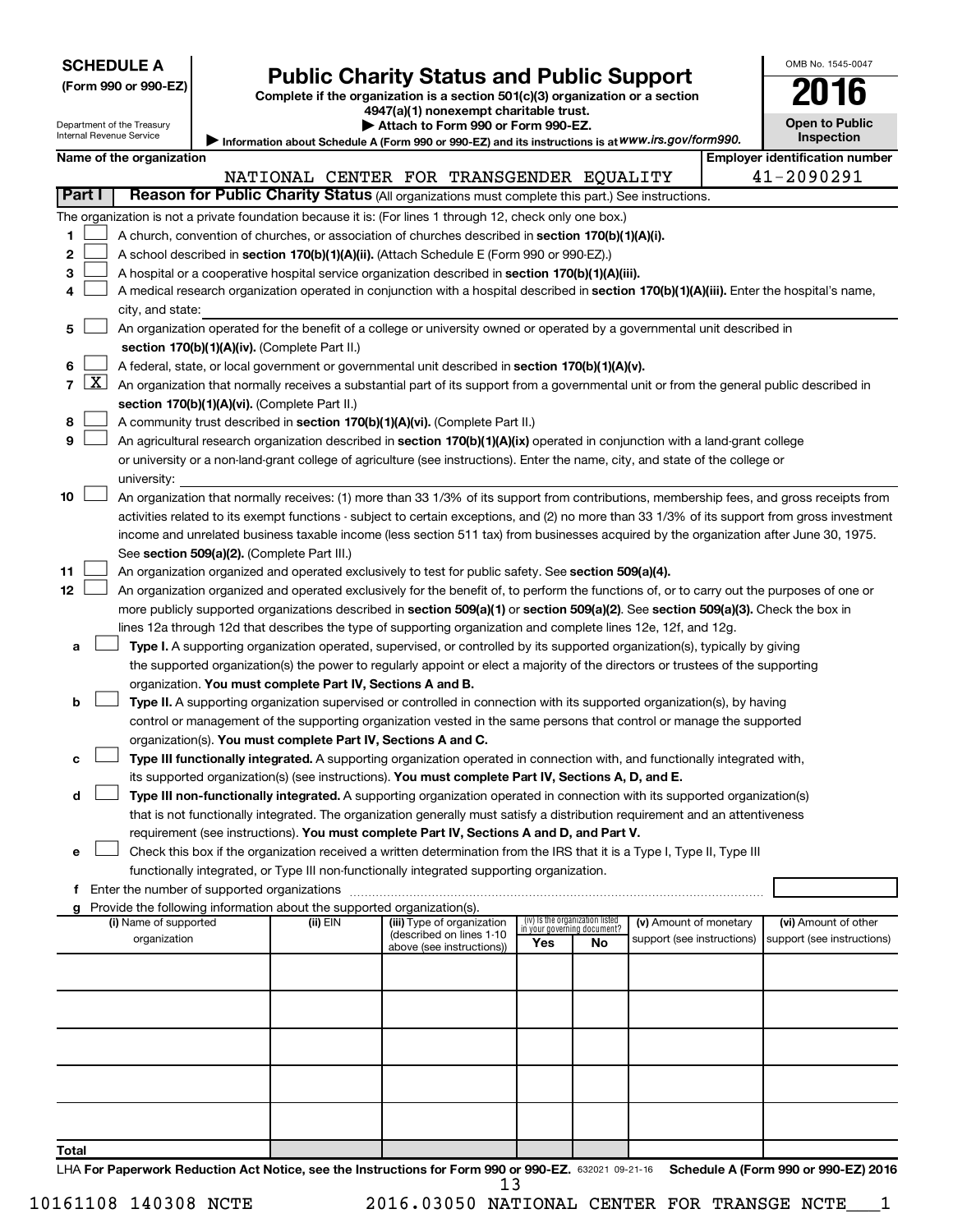#### Schedule A (Form 990 or 990-EZ) 2016 NATIONAL CENTER FOR TRANSGENDER EQUALITY41-2090291 <sub>Page 2</sub> **Part II Support Schedule for Organizations Described in Sections 170(b)(1)(A)(iv) and 170(b)(1)(A)(vi)**

(Complete only if you checked the box on line 5, 7, or 8 of Part I or if the organization failed to qualify under Part III. If the organization fails to qualify under the tests listed below, please complete Part III.)

| <b>Section A. Public Support</b>                                                                                                               |           |            |            |            |                                      |                                    |
|------------------------------------------------------------------------------------------------------------------------------------------------|-----------|------------|------------|------------|--------------------------------------|------------------------------------|
| Calendar year (or fiscal year beginning in)                                                                                                    | (a) 2012  | (b) 2013   | $(c)$ 2014 | $(d)$ 2015 | (e) 2016                             | (f) Total                          |
| 1 Gifts, grants, contributions, and                                                                                                            |           |            |            |            |                                      |                                    |
| membership fees received. (Do not                                                                                                              |           |            |            |            |                                      |                                    |
| include any "unusual grants.")                                                                                                                 | 235,142.  | 1,047,681. | 1,068,640. | 1,060,208. | 2,046,712.                           | 5,458,383.                         |
| 2 Tax revenues levied for the organ-                                                                                                           |           |            |            |            |                                      |                                    |
| ization's benefit and either paid to                                                                                                           |           |            |            |            |                                      |                                    |
| or expended on its behalf                                                                                                                      |           |            |            |            |                                      |                                    |
| 3 The value of services or facilities                                                                                                          |           |            |            |            |                                      |                                    |
| furnished by a governmental unit to                                                                                                            |           |            |            |            |                                      |                                    |
| the organization without charge                                                                                                                |           |            |            |            |                                      |                                    |
| 4 Total. Add lines 1 through 3                                                                                                                 | 235, 142. | 1,047,681  | 1,068,640  | 1,060,208. | 2,046,712                            | 5,458,383.                         |
| 5 The portion of total contributions                                                                                                           |           |            |            |            |                                      |                                    |
| by each person (other than a                                                                                                                   |           |            |            |            |                                      |                                    |
| governmental unit or publicly                                                                                                                  |           |            |            |            |                                      |                                    |
| supported organization) included                                                                                                               |           |            |            |            |                                      |                                    |
| on line 1 that exceeds 2% of the                                                                                                               |           |            |            |            |                                      |                                    |
| amount shown on line 11,                                                                                                                       |           |            |            |            |                                      |                                    |
| column (f)                                                                                                                                     |           |            |            |            |                                      | 2,563,903.                         |
| 6 Public support. Subtract line 5 from line 4.                                                                                                 |           |            |            |            |                                      | 2,894,480.                         |
| <b>Section B. Total Support</b>                                                                                                                |           |            |            |            |                                      |                                    |
| Calendar year (or fiscal year beginning in)                                                                                                    | (a) 2012  | (b) 2013   | $(c)$ 2014 | $(d)$ 2015 | (e) 2016                             | (f) Total                          |
| <b>7</b> Amounts from line 4                                                                                                                   | 235,142.  | 1,047,681  | 1,068,640  | 1,060,208  | 2,046,712                            | 5,458,383.                         |
| 8 Gross income from interest,                                                                                                                  |           |            |            |            |                                      |                                    |
| dividends, payments received on                                                                                                                |           |            |            |            |                                      |                                    |
| securities loans, rents, royalties                                                                                                             |           |            |            |            |                                      |                                    |
| and income from similar sources                                                                                                                | 19.       | 55.        | 68.        | 177.       | 125.                                 | 444.                               |
| 9 Net income from unrelated business                                                                                                           |           |            |            |            |                                      |                                    |
| activities, whether or not the                                                                                                                 |           |            |            |            |                                      |                                    |
| business is regularly carried on                                                                                                               |           |            |            |            |                                      |                                    |
| 10 Other income. Do not include gain                                                                                                           |           |            |            |            |                                      |                                    |
| or loss from the sale of capital                                                                                                               |           |            |            |            |                                      |                                    |
| assets (Explain in Part VI.)                                                                                                                   |           |            |            |            |                                      |                                    |
| 11 Total support. Add lines 7 through 10                                                                                                       |           |            |            |            |                                      | 5,458,827.                         |
| <b>12</b> Gross receipts from related activities, etc. (see instructions)                                                                      |           |            |            |            | 12                                   | 169,830.                           |
| 13 First five years. If the Form 990 is for the organization's first, second, third, fourth, or fifth tax year as a section 501(c)(3)          |           |            |            |            |                                      |                                    |
| organization, check this box and stop here                                                                                                     |           |            |            |            |                                      |                                    |
| <b>Section C. Computation of Public Support Percentage</b>                                                                                     |           |            |            |            |                                      |                                    |
|                                                                                                                                                |           |            |            |            | 14                                   | 53.02<br>%                         |
|                                                                                                                                                |           |            |            |            | 15                                   | 53.22<br>%                         |
| 16a 33 1/3% support test - 2016. If the organization did not check the box on line 13, and line 14 is 33 1/3% or more, check this box and      |           |            |            |            |                                      |                                    |
| stop here. The organization qualifies as a publicly supported organization                                                                     |           |            |            |            |                                      | $\blacktriangleright$ $\mathbf{X}$ |
| b 33 1/3% support test - 2015. If the organization did not check a box on line 13 or 16a, and line 15 is 33 1/3% or more, check this box       |           |            |            |            |                                      |                                    |
|                                                                                                                                                |           |            |            |            |                                      |                                    |
| 17a 10% -facts-and-circumstances test - 2016. If the organization did not check a box on line 13, 16a, or 16b, and line 14 is 10% or more,     |           |            |            |            |                                      |                                    |
| and if the organization meets the "facts-and-circumstances" test, check this box and stop here. Explain in Part VI how the organization        |           |            |            |            |                                      |                                    |
|                                                                                                                                                |           |            |            |            |                                      |                                    |
| <b>b 10%</b> -facts-and-circumstances test - 2015. If the organization did not check a box on line 13, 16a, 16b, or 17a, and line 15 is 10% or |           |            |            |            |                                      |                                    |
| more, and if the organization meets the "facts-and-circumstances" test, check this box and stop here. Explain in Part VI how the               |           |            |            |            |                                      |                                    |
| organization meets the "facts-and-circumstances" test. The organization qualifies as a publicly supported organization                         |           |            |            |            |                                      |                                    |
|                                                                                                                                                |           |            |            |            |                                      |                                    |
| 18 Private foundation. If the organization did not check a box on line 13, 16a, 16b, 17a, or 17b, check this box and see instructions          |           |            |            |            | Schodule A (Form 990 or 990-F7) 2016 |                                    |

**Schedule A (Form 990 or 990-EZ) 2016**

632022 09-21-16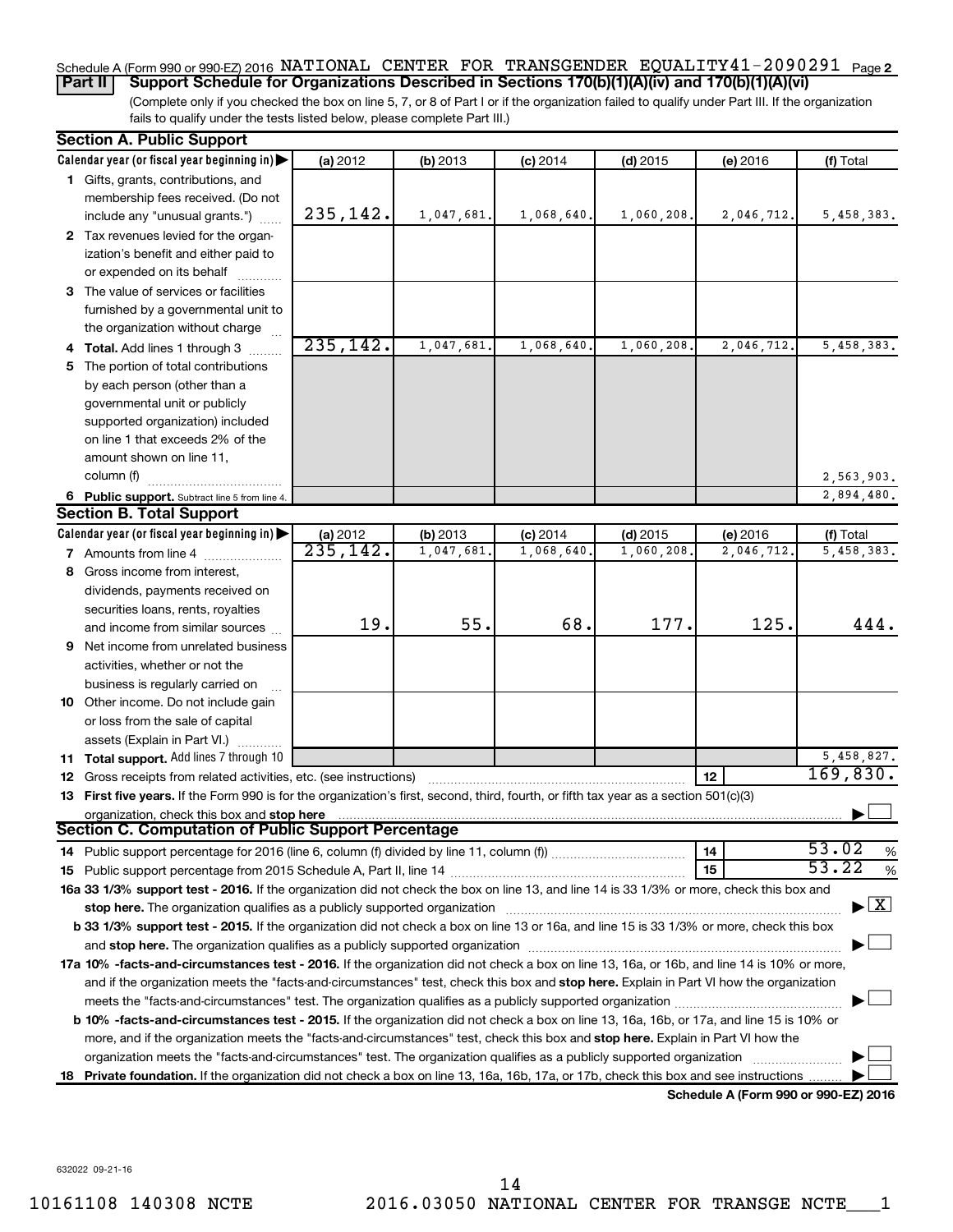#### Schedule A (Form 990 or 990-EZ) 2016 NATIONAL CENTER FOR TRANSGENDER EQUALITY41-2090291 <sub>Page 3</sub> **Part III Support Schedule for Organizations Described in Section 509(a)(2)**

(Complete only if you checked the box on line 10 of Part I or if the organization failed to qualify under Part II. If the organization fails to qualify under the tests listed below, please complete Part II.)

| <b>Section A. Public Support</b>                                                                                                                                                         |          |          |            |            |          |                                      |
|------------------------------------------------------------------------------------------------------------------------------------------------------------------------------------------|----------|----------|------------|------------|----------|--------------------------------------|
| Calendar year (or fiscal year beginning in)                                                                                                                                              | (a) 2012 | (b) 2013 | $(c)$ 2014 | $(d)$ 2015 | (e) 2016 | (f) Total                            |
| 1 Gifts, grants, contributions, and                                                                                                                                                      |          |          |            |            |          |                                      |
| membership fees received. (Do not                                                                                                                                                        |          |          |            |            |          |                                      |
| include any "unusual grants.")                                                                                                                                                           |          |          |            |            |          |                                      |
| 2 Gross receipts from admissions,<br>merchandise sold or services per-<br>formed, or facilities furnished in<br>any activity that is related to the<br>organization's tax-exempt purpose |          |          |            |            |          |                                      |
| 3 Gross receipts from activities that                                                                                                                                                    |          |          |            |            |          |                                      |
| are not an unrelated trade or bus-                                                                                                                                                       |          |          |            |            |          |                                      |
| iness under section 513                                                                                                                                                                  |          |          |            |            |          |                                      |
| 4 Tax revenues levied for the organ-                                                                                                                                                     |          |          |            |            |          |                                      |
| ization's benefit and either paid to                                                                                                                                                     |          |          |            |            |          |                                      |
| or expended on its behalf                                                                                                                                                                |          |          |            |            |          |                                      |
| 5 The value of services or facilities                                                                                                                                                    |          |          |            |            |          |                                      |
| furnished by a governmental unit to                                                                                                                                                      |          |          |            |            |          |                                      |
| the organization without charge                                                                                                                                                          |          |          |            |            |          |                                      |
| 6 Total. Add lines 1 through 5                                                                                                                                                           |          |          |            |            |          |                                      |
| 7a Amounts included on lines 1, 2, and                                                                                                                                                   |          |          |            |            |          |                                      |
| 3 received from disqualified persons                                                                                                                                                     |          |          |            |            |          |                                      |
| <b>b</b> Amounts included on lines 2 and 3 received<br>from other than disqualified persons that<br>exceed the greater of \$5,000 or 1% of the<br>amount on line 13 for the year         |          |          |            |            |          |                                      |
| c Add lines 7a and 7b                                                                                                                                                                    |          |          |            |            |          |                                      |
| 8 Public support. (Subtract line 7c from line 6.)                                                                                                                                        |          |          |            |            |          |                                      |
| <b>Section B. Total Support</b>                                                                                                                                                          |          |          |            |            |          |                                      |
| Calendar year (or fiscal year beginning in)                                                                                                                                              | (a) 2012 | (b) 2013 | $(c)$ 2014 | $(d)$ 2015 | (e) 2016 | (f) Total                            |
| <b>9</b> Amounts from line 6                                                                                                                                                             |          |          |            |            |          |                                      |
| <b>10a</b> Gross income from interest,<br>dividends, payments received on<br>securities loans, rents, royalties<br>and income from similar sources                                       |          |          |            |            |          |                                      |
| <b>b</b> Unrelated business taxable income                                                                                                                                               |          |          |            |            |          |                                      |
| (less section 511 taxes) from businesses                                                                                                                                                 |          |          |            |            |          |                                      |
| acquired after June 30, 1975                                                                                                                                                             |          |          |            |            |          |                                      |
| c Add lines 10a and 10b                                                                                                                                                                  |          |          |            |            |          |                                      |
| 11 Net income from unrelated business<br>activities not included in line 10b.<br>whether or not the business is<br>regularly carried on                                                  |          |          |            |            |          |                                      |
| <b>12</b> Other income. Do not include gain<br>or loss from the sale of capital<br>assets (Explain in Part VI.)                                                                          |          |          |            |            |          |                                      |
| <b>13</b> Total support. (Add lines 9, 10c, 11, and 12.)                                                                                                                                 |          |          |            |            |          |                                      |
| 14 First five years. If the Form 990 is for the organization's first, second, third, fourth, or fifth tax year as a section 501(c)(3) organization,                                      |          |          |            |            |          |                                      |
|                                                                                                                                                                                          |          |          |            |            |          |                                      |
| Section C. Computation of Public Support Percentage                                                                                                                                      |          |          |            |            |          |                                      |
|                                                                                                                                                                                          |          |          |            |            | 15       | ℅                                    |
| 16 Public support percentage from 2015 Schedule A, Part III, line 15                                                                                                                     |          |          |            |            | 16       | %                                    |
| Section D. Computation of Investment Income Percentage                                                                                                                                   |          |          |            |            |          |                                      |
|                                                                                                                                                                                          |          |          |            |            | 17       | %                                    |
| 18 Investment income percentage from 2015 Schedule A, Part III, line 17                                                                                                                  |          |          |            |            | 18       | %                                    |
| 19a 33 1/3% support tests - 2016. If the organization did not check the box on line 14, and line 15 is more than 33 1/3%, and line 17 is not                                             |          |          |            |            |          |                                      |
| more than 33 1/3%, check this box and stop here. The organization qualifies as a publicly supported organization                                                                         |          |          |            |            |          |                                      |
| b 33 1/3% support tests - 2015. If the organization did not check a box on line 14 or line 19a, and line 16 is more than 33 1/3%, and                                                    |          |          |            |            |          |                                      |
| line 18 is not more than 33 1/3%, check this box and stop here. The organization qualifies as a publicly supported organization                                                          |          |          |            |            |          |                                      |
|                                                                                                                                                                                          |          |          |            |            |          |                                      |
| 632023 09-21-16                                                                                                                                                                          |          |          |            |            |          | Schedule A (Form 990 or 990-EZ) 2016 |
|                                                                                                                                                                                          |          |          | 15         |            |          |                                      |

10161108 140308 NCTE 2016.03050 NATIONAL CENTER FOR TRANSGE NCTE\_\_\_1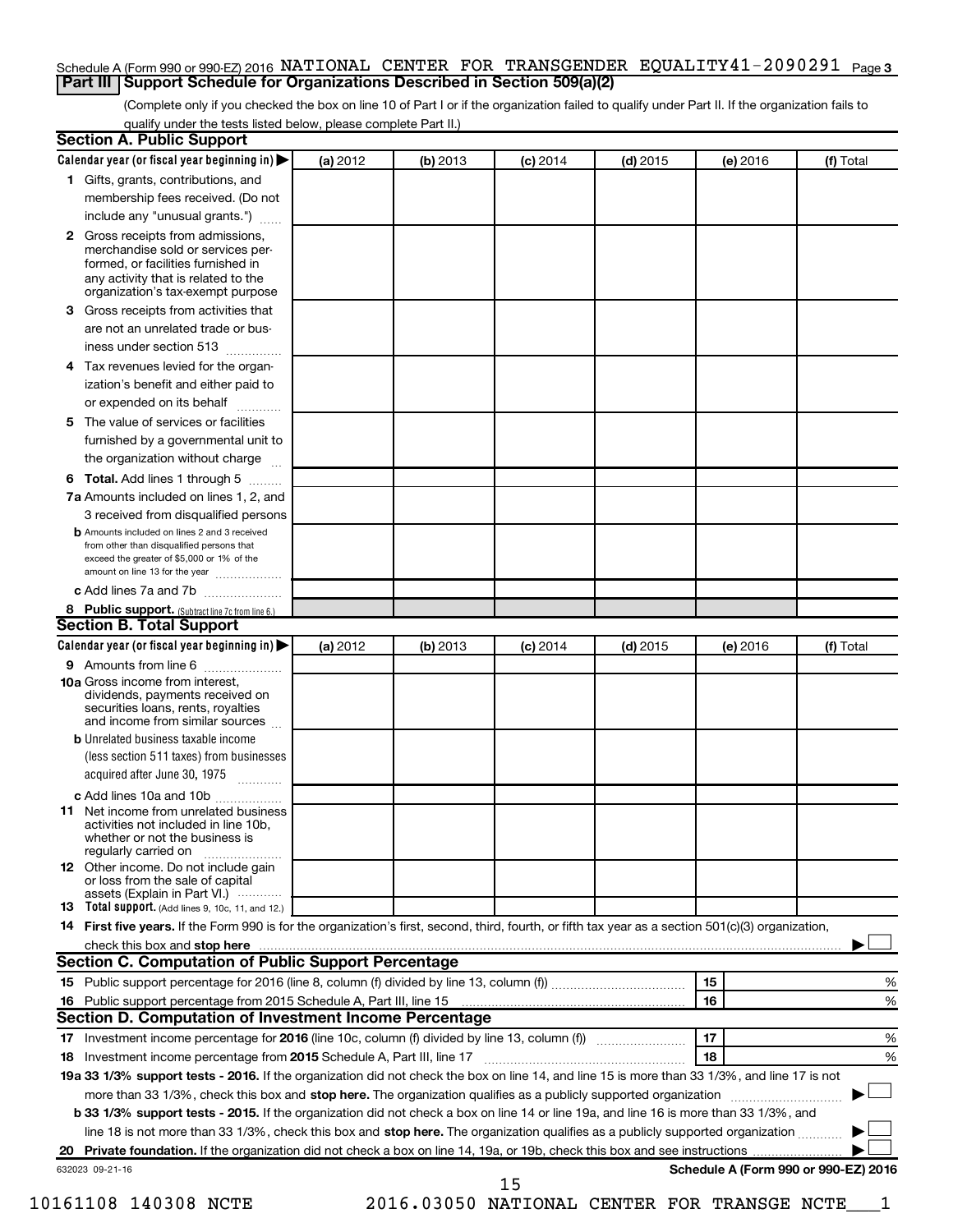#### Schedule A (Form 990 or 990-EZ) 2016 NATIONAL CENTER FOR TRANSGENDER EQUALITY41-2090291 <sub>Page 4</sub>

### **Part IV Supporting Organizations**

(Complete only if you checked a box in line 12 on Part I. If you checked 12a of Part I, complete Sections A and B. If you checked 12b of Part I, complete Sections A and C. If you checked 12c of Part I, complete Sections A, D, and E. If you checked 12d of Part I, complete Sections A and D, and complete Part V.)

#### **Section A. All Supporting Organizations**

- **1** Are all of the organization's supported organizations listed by name in the organization's governing documents? If "No," describe in Part VI how the supported organizations are designated. If designated by *class or purpose, describe the designation. If historic and continuing relationship, explain.*
- **2** Did the organization have any supported organization that does not have an IRS determination of status under section 509(a)(1) or (2)? If "Yes," explain in Part VI how the organization determined that the supported *organization was described in section 509(a)(1) or (2).*
- **3a** Did the organization have a supported organization described in section 501(c)(4), (5), or (6)? If "Yes," answer *(b) and (c) below.*
- **b** Did the organization confirm that each supported organization qualified under section 501(c)(4), (5), or (6) and satisfied the public support tests under section 509(a)(2)? If "Yes," describe in Part VI when and how the *organization made the determination.*
- **c** Did the organization ensure that all support to such organizations was used exclusively for section 170(c)(2)(B) purposes? If "Yes," explain in Part VI what controls the organization put in place to ensure such use.
- **4 a** *If* Was any supported organization not organized in the United States ("foreign supported organization")? *"Yes," and if you checked 12a or 12b in Part I, answer (b) and (c) below.*
- **b** Did the organization have ultimate control and discretion in deciding whether to make grants to the foreign supported organization? If "Yes," describe in Part VI how the organization had such control and discretion *despite being controlled or supervised by or in connection with its supported organizations.*
- **c** Did the organization support any foreign supported organization that does not have an IRS determination under sections 501(c)(3) and 509(a)(1) or (2)? If "Yes," explain in Part VI what controls the organization used *to ensure that all support to the foreign supported organization was used exclusively for section 170(c)(2)(B) purposes.*
- **5a** Did the organization add, substitute, or remove any supported organizations during the tax year? If "Yes," answer (b) and (c) below (if applicable). Also, provide detail in Part VI, including (i) the names and EIN *numbers of the supported organizations added, substituted, or removed; (ii) the reasons for each such action; (iii) the authority under the organization's organizing document authorizing such action; and (iv) how the action was accomplished (such as by amendment to the organizing document).*
- **b** Type I or Type II only. Was any added or substituted supported organization part of a class already designated in the organization's organizing document?
- **c Substitutions only.**  Was the substitution the result of an event beyond the organization's control?
- **6** Did the organization provide support (whether in the form of grants or the provision of services or facilities) to support or benefit one or more of the filing organization's supported organizations? If "Yes," provide detail in anyone other than (i) its supported organizations, (ii) individuals that are part of the charitable class benefited by one or more of its supported organizations, or (iii) other supporting organizations that also *Part VI.*
- **7** Did the organization provide a grant, loan, compensation, or other similar payment to a substantial contributor regard to a substantial contributor? If "Yes," complete Part I of Schedule L (Form 990 or 990-EZ). (defined in section 4958(c)(3)(C)), a family member of a substantial contributor, or a 35% controlled entity with
- **8** Did the organization make a loan to a disqualified person (as defined in section 4958) not described in line 7? *If "Yes," complete Part I of Schedule L (Form 990 or 990-EZ).*
- **9 a** Was the organization controlled directly or indirectly at any time during the tax year by one or more in section 509(a)(1) or (2))? If "Yes," provide detail in Part VI. disqualified persons as defined in section 4946 (other than foundation managers and organizations described
- **b** Did one or more disqualified persons (as defined in line 9a) hold a controlling interest in any entity in which the supporting organization had an interest? If "Yes," provide detail in Part VI.
- **c** Did a disqualified person (as defined in line 9a) have an ownership interest in, or derive any personal benefit from, assets in which the supporting organization also had an interest? If "Yes," provide detail in Part VI.
- **10 a** Was the organization subject to the excess business holdings rules of section 4943 because of section supporting organizations)? If "Yes," answer 10b below. 4943(f) (regarding certain Type II supporting organizations, and all Type III non-functionally integrated
	- **b** Did the organization have any excess business holdings in the tax year? (Use Schedule C, Form 4720, to *determine whether the organization had excess business holdings.)*

632024 09-21-16

**10a 10b Schedule A (Form 990 or 990-EZ) 2016**

**Yes No**

**1**

**2**

**3a**

**3b**

**3c**

**4a**

**4b**

**4c**

**5a**

**5b 5c**

**6**

**7**

**8**

**9a**

**9b**

**9c**

10161108 140308 NCTE 2016.03050 NATIONAL CENTER FOR TRANSGE NCTE\_\_\_1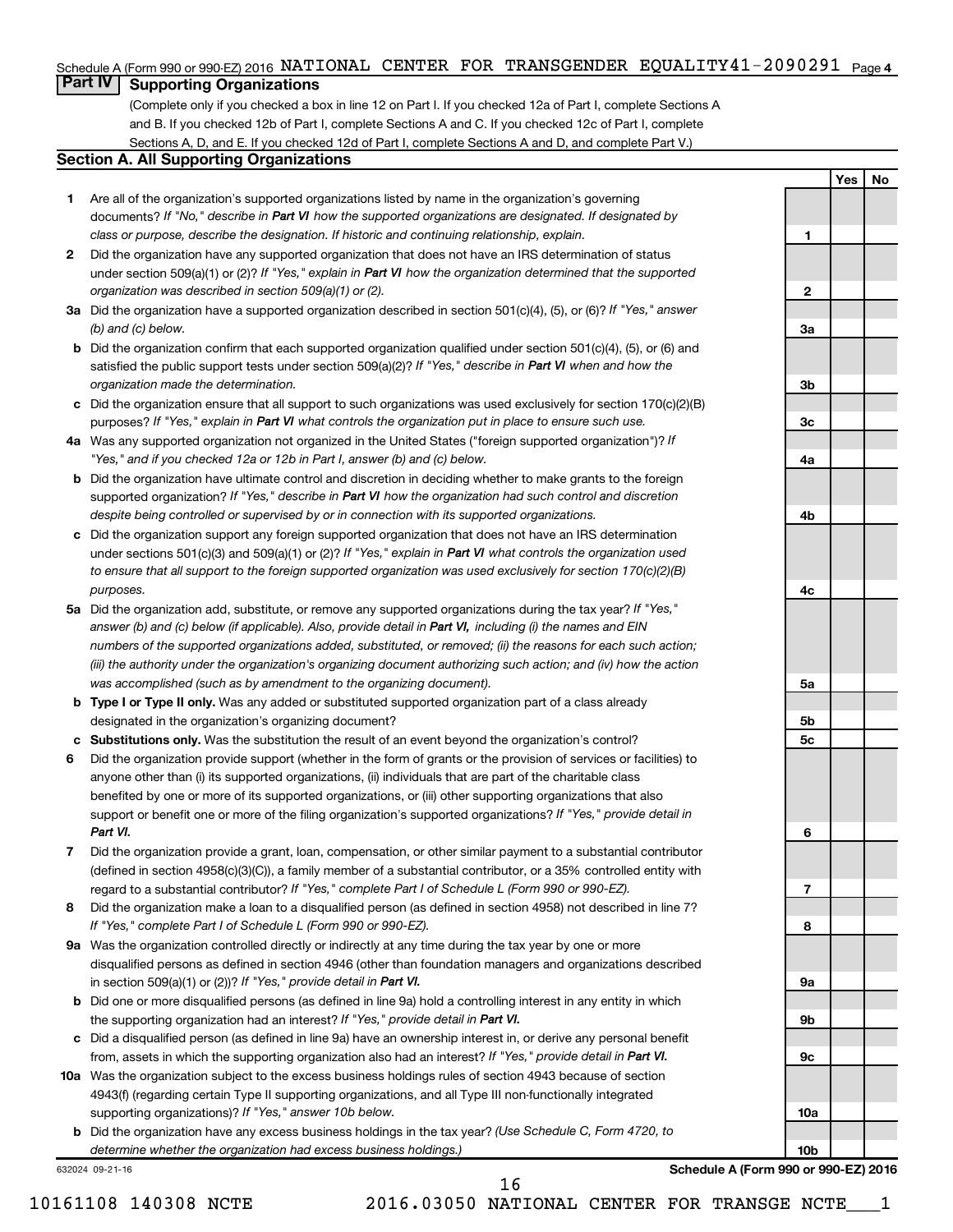#### Schedule A (Form 990 or 990-EZ) 2016 NATIONAL CENTER FOR TRANSGENDER EQUALITY4I-2090291 Page 5 **Part IV Supporting Organizations** *(continued)* NATIONAL CENTER FOR TRANSGENDER EQUALITY41-2090291

|              | <i>continued) continued in a gamzations</i>                                                                                     |                 |     |    |
|--------------|---------------------------------------------------------------------------------------------------------------------------------|-----------------|-----|----|
|              |                                                                                                                                 |                 | Yes | No |
| 11           | Has the organization accepted a gift or contribution from any of the following persons?                                         |                 |     |    |
|              | a A person who directly or indirectly controls, either alone or together with persons described in (b) and (c)                  |                 |     |    |
|              | below, the governing body of a supported organization?                                                                          | 11a             |     |    |
|              | <b>b</b> A family member of a person described in (a) above?                                                                    | 11 <sub>b</sub> |     |    |
|              | c A 35% controlled entity of a person described in (a) or (b) above? If "Yes" to a, b, or c, provide detail in Part VI.         | 11c             |     |    |
|              | <b>Section B. Type I Supporting Organizations</b>                                                                               |                 |     |    |
|              |                                                                                                                                 |                 | Yes | No |
| 1.           | Did the directors, trustees, or membership of one or more supported organizations have the power to                             |                 |     |    |
|              | regularly appoint or elect at least a majority of the organization's directors or trustees at all times during the              |                 |     |    |
|              | tax year? If "No," describe in Part VI how the supported organization(s) effectively operated, supervised, or                   |                 |     |    |
|              | controlled the organization's activities. If the organization had more than one supported organization,                         |                 |     |    |
|              | describe how the powers to appoint and/or remove directors or trustees were allocated among the supported                       |                 |     |    |
|              | organizations and what conditions or restrictions, if any, applied to such powers during the tax year.                          | 1               |     |    |
| $\mathbf{2}$ | Did the organization operate for the benefit of any supported organization other than the supported                             |                 |     |    |
|              | organization(s) that operated, supervised, or controlled the supporting organization? If "Yes," explain in                      |                 |     |    |
|              | Part VI how providing such benefit carried out the purposes of the supported organization(s) that operated,                     |                 |     |    |
|              | supervised, or controlled the supporting organization.                                                                          | 2               |     |    |
|              | <b>Section C. Type II Supporting Organizations</b>                                                                              |                 |     |    |
|              |                                                                                                                                 |                 | Yes | No |
| 1.           | Were a majority of the organization's directors or trustees during the tax year also a majority of the directors                |                 |     |    |
|              | or trustees of each of the organization's supported organization(s)? If "No," describe in Part VI how control                   |                 |     |    |
|              | or management of the supporting organization was vested in the same persons that controlled or managed                          |                 |     |    |
|              | the supported organization(s).                                                                                                  | 1               |     |    |
|              | <b>Section D. All Type III Supporting Organizations</b>                                                                         |                 |     |    |
|              |                                                                                                                                 |                 | Yes | No |
| 1.           | Did the organization provide to each of its supported organizations, by the last day of the fifth month of the                  |                 |     |    |
|              | organization's tax year, (i) a written notice describing the type and amount of support provided during the prior tax           |                 |     |    |
|              | year, (ii) a copy of the Form 990 that was most recently filed as of the date of notification, and (iii) copies of the          |                 |     |    |
|              | organization's governing documents in effect on the date of notification, to the extent not previously provided?                | 1               |     |    |
| $\mathbf{2}$ | Were any of the organization's officers, directors, or trustees either (i) appointed or elected by the supported                |                 |     |    |
|              | organization(s) or (ii) serving on the governing body of a supported organization? If "No," explain in Part VI how              |                 |     |    |
|              | the organization maintained a close and continuous working relationship with the supported organization(s).                     | 2               |     |    |
| 3            | By reason of the relationship described in (2), did the organization's supported organizations have a                           |                 |     |    |
|              | significant voice in the organization's investment policies and in directing the use of the organization's                      |                 |     |    |
|              | income or assets at all times during the tax year? If "Yes," describe in Part VI the role the organization's                    |                 |     |    |
|              | supported organizations played in this regard.                                                                                  | 3               |     |    |
|              | Section E. Type III Functionally Integrated Supporting Organizations                                                            |                 |     |    |
| 1            | Check the box next to the method that the organization used to satisfy the Integral Part Test during the yeafsee instructions). |                 |     |    |
| a            | The organization satisfied the Activities Test. Complete line 2 below.                                                          |                 |     |    |
| b            | The organization is the parent of each of its supported organizations. Complete line 3 below.                                   |                 |     |    |
| c            | The organization supported a governmental entity. Describe in Part VI how you supported a government entity (see instructions). |                 |     |    |
| 2            | Activities Test. Answer (a) and (b) below.                                                                                      |                 | Yes | No |
| а            | Did substantially all of the organization's activities during the tax year directly further the exempt purposes of              |                 |     |    |
|              | the supported organization(s) to which the organization was responsive? If "Yes," then in Part VI identify                      |                 |     |    |
|              | those supported organizations and explain how these activities directly furthered their exempt purposes,                        |                 |     |    |
|              | how the organization was responsive to those supported organizations, and how the organization determined                       |                 |     |    |
|              | that these activities constituted substantially all of its activities.                                                          | 2a              |     |    |
| b            | Did the activities described in (a) constitute activities that, but for the organization's involvement, one or more             |                 |     |    |
|              | of the organization's supported organization(s) would have been engaged in? If "Yes," explain in Part VI the                    |                 |     |    |
|              | reasons for the organization's position that its supported organization(s) would have engaged in these                          |                 |     |    |
|              | activities but for the organization's involvement.                                                                              | 2b              |     |    |
| 3            | Parent of Supported Organizations. Answer (a) and (b) below.                                                                    |                 |     |    |
| a            | Did the organization have the power to regularly appoint or elect a majority of the officers, directors, or                     |                 |     |    |
|              | trustees of each of the supported organizations? Provide details in Part VI.                                                    | За              |     |    |
| b            | Did the organization exercise a substantial degree of direction over the policies, programs, and activities of each             |                 |     |    |
|              | of its supported organizations? If "Yes," describe in Part VI the role played by the organization in this regard.               | 3b              |     |    |
|              | Schedule A (Form 990 or 990-EZ) 2016<br>632025 09-21-16                                                                         |                 |     |    |

10161108 140308 NCTE 2016.03050 NATIONAL CENTER FOR TRANSGE NCTE\_\_\_1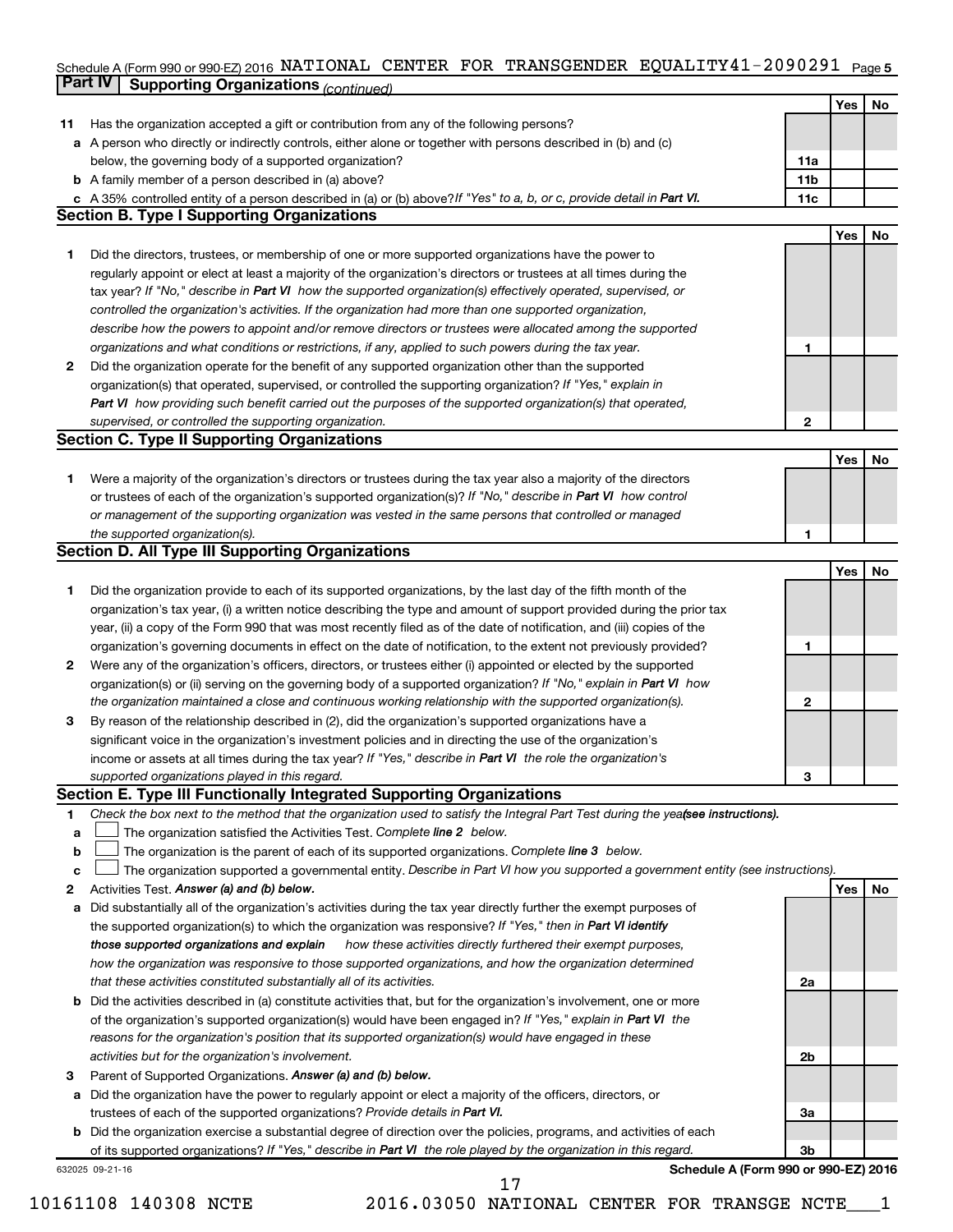### Schedule A (Form 990 or 990-EZ) 2016 NATIONAL CENTER FOR TRANSGENDER EQUALITY41-2090291 <sub>Page 6</sub> **Part V Type III Non-Functionally Integrated 509(a)(3) Supporting Organizations**

1 **Letter See instructions.** All Check here if the organization satisfied the Integral Part Test as a qualifying trust on Nov. 20, 1970 (explain in Part VI.) See instructions. All other Type III non-functionally integrated supporting organizations must complete Sections A through E.

|                | Section A - Adjusted Net Income                                              |                | (A) Prior Year | (B) Current Year<br>(optional) |
|----------------|------------------------------------------------------------------------------|----------------|----------------|--------------------------------|
| 1              | Net short-term capital gain                                                  | 1              |                |                                |
| 2              | Recoveries of prior-year distributions                                       | $\mathbf{2}$   |                |                                |
| З              | Other gross income (see instructions)                                        | 3              |                |                                |
| 4              | Add lines 1 through 3                                                        | 4              |                |                                |
| 5              | Depreciation and depletion                                                   | 5              |                |                                |
| 6              | Portion of operating expenses paid or incurred for production or             |                |                |                                |
|                | collection of gross income or for management, conservation, or               |                |                |                                |
|                | maintenance of property held for production of income (see instructions)     | 6              |                |                                |
| $\overline{7}$ | Other expenses (see instructions)                                            | $\overline{7}$ |                |                                |
| 8              | Adjusted Net Income (subtract lines 5, 6, and 7 from line 4)                 | 8              |                |                                |
|                | <b>Section B - Minimum Asset Amount</b>                                      |                | (A) Prior Year | (B) Current Year<br>(optional) |
| 1              | Aggregate fair market value of all non-exempt-use assets (see                |                |                |                                |
|                | instructions for short tax year or assets held for part of year):            |                |                |                                |
|                | a Average monthly value of securities                                        | 1a             |                |                                |
|                | <b>b</b> Average monthly cash balances                                       | 1b             |                |                                |
|                | c Fair market value of other non-exempt-use assets                           | 1c             |                |                                |
|                | d Total (add lines 1a, 1b, and 1c)                                           | 1 <sub>d</sub> |                |                                |
|                | e Discount claimed for blockage or other                                     |                |                |                                |
|                | factors (explain in detail in <b>Part VI</b> ):                              |                |                |                                |
| $\mathbf{2}$   | Acquisition indebtedness applicable to non-exempt-use assets                 | $\mathbf{2}$   |                |                                |
| 3              | Subtract line 2 from line 1d                                                 | 3              |                |                                |
| 4              | Cash deemed held for exempt use. Enter 1-1/2% of line 3 (for greater amount, |                |                |                                |
|                | see instructions)                                                            | 4              |                |                                |
| 5              | Net value of non-exempt-use assets (subtract line 4 from line 3)             | 5              |                |                                |
| 6              | Multiply line 5 by .035                                                      | 6              |                |                                |
| 7              | Recoveries of prior-year distributions                                       | $\overline{7}$ |                |                                |
| 8              | Minimum Asset Amount (add line 7 to line 6)                                  | 8              |                |                                |
|                | <b>Section C - Distributable Amount</b>                                      |                |                | <b>Current Year</b>            |
| 1              | Adjusted net income for prior year (from Section A, line 8, Column A)        | 1              |                |                                |
| 2              | Enter 85% of line 1                                                          | $\overline{2}$ |                |                                |
| 3              | Minimum asset amount for prior year (from Section B, line 8, Column A)       | 3              |                |                                |
| 4              | Enter greater of line 2 or line 3                                            | 4              |                |                                |
| 5              | Income tax imposed in prior year                                             | 5              |                |                                |
| 6              | <b>Distributable Amount.</b> Subtract line 5 from line 4, unless subject to  |                |                |                                |
|                | emergency temporary reduction (see instructions)                             | 6              |                |                                |
|                |                                                                              |                |                |                                |

**7** Check here if the current year is the organization's first as a non-functionally integrated Type III supporting organization (see † instructions).

**Schedule A (Form 990 or 990-EZ) 2016**

632026 09-21-16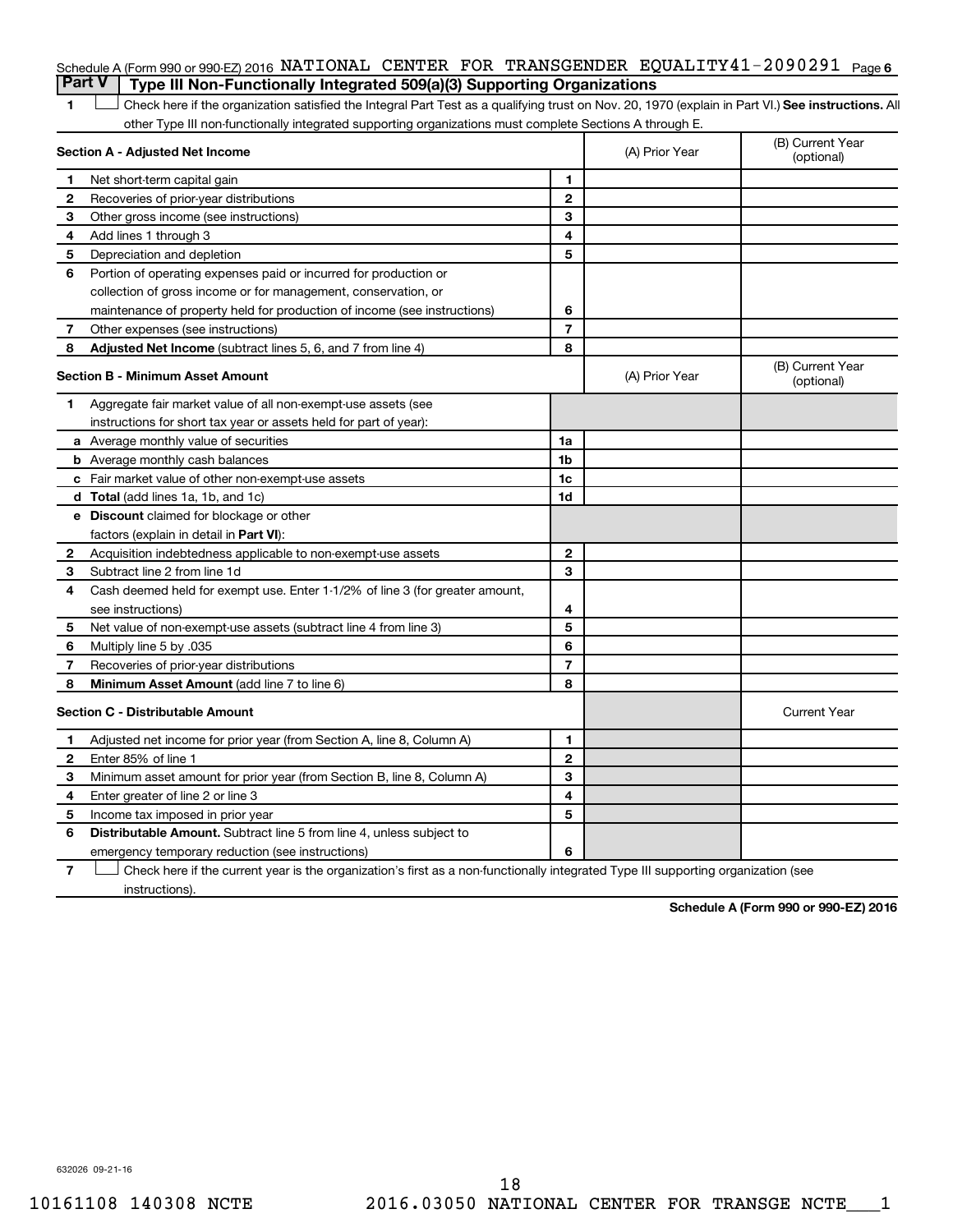#### Schedule A (Form 990 or 990-EZ) 2016 NATIONAL CENTER FOR TRANSGENDER EQUALITY41-2090291 <sub>Page 7</sub>

| <b>Part V</b><br>Type III Non-Functionally Integrated 509(a)(3) Supporting Organizations (continued) |                                                                                            |                             |                                       |                               |  |  |  |
|------------------------------------------------------------------------------------------------------|--------------------------------------------------------------------------------------------|-----------------------------|---------------------------------------|-------------------------------|--|--|--|
|                                                                                                      | <b>Current Year</b><br><b>Section D - Distributions</b>                                    |                             |                                       |                               |  |  |  |
| 1                                                                                                    | Amounts paid to supported organizations to accomplish exempt purposes                      |                             |                                       |                               |  |  |  |
| 2                                                                                                    | Amounts paid to perform activity that directly furthers exempt purposes of supported       |                             |                                       |                               |  |  |  |
|                                                                                                      | organizations, in excess of income from activity                                           |                             |                                       |                               |  |  |  |
| 3                                                                                                    | Administrative expenses paid to accomplish exempt purposes of supported organizations      |                             |                                       |                               |  |  |  |
| 4                                                                                                    | Amounts paid to acquire exempt-use assets                                                  |                             |                                       |                               |  |  |  |
| 5                                                                                                    | Qualified set-aside amounts (prior IRS approval required)                                  |                             |                                       |                               |  |  |  |
| 6                                                                                                    | Other distributions (describe in Part VI). See instructions                                |                             |                                       |                               |  |  |  |
| 7                                                                                                    | <b>Total annual distributions.</b> Add lines 1 through 6                                   |                             |                                       |                               |  |  |  |
| 8                                                                                                    | Distributions to attentive supported organizations to which the organization is responsive |                             |                                       |                               |  |  |  |
|                                                                                                      | (provide details in Part VI). See instructions                                             |                             |                                       |                               |  |  |  |
| 9                                                                                                    | Distributable amount for 2016 from Section C, line 6                                       |                             |                                       |                               |  |  |  |
| 10                                                                                                   | Line 8 amount divided by Line 9 amount                                                     |                             |                                       |                               |  |  |  |
|                                                                                                      |                                                                                            | (i)                         | (ii)                                  | (iii)<br><b>Distributable</b> |  |  |  |
|                                                                                                      | Section E - Distribution Allocations (see instructions)                                    | <b>Excess Distributions</b> | <b>Underdistributions</b><br>Pre-2016 | Amount for 2016               |  |  |  |
|                                                                                                      |                                                                                            |                             |                                       |                               |  |  |  |
| 1                                                                                                    | Distributable amount for 2016 from Section C, line 6                                       |                             |                                       |                               |  |  |  |
| $\mathbf{2}$                                                                                         | Underdistributions, if any, for years prior to 2016 (reason-                               |                             |                                       |                               |  |  |  |
|                                                                                                      | able cause required- explain in Part VI). See instructions                                 |                             |                                       |                               |  |  |  |
| 3                                                                                                    | Excess distributions carryover, if any, to 2016:                                           |                             |                                       |                               |  |  |  |
| а                                                                                                    |                                                                                            |                             |                                       |                               |  |  |  |
| b                                                                                                    |                                                                                            |                             |                                       |                               |  |  |  |
|                                                                                                      | c From 2013<br><b>d</b> From 2014                                                          |                             |                                       |                               |  |  |  |
|                                                                                                      | e From 2015                                                                                |                             |                                       |                               |  |  |  |
|                                                                                                      | f Total of lines 3a through e                                                              |                             |                                       |                               |  |  |  |
|                                                                                                      | <b>g</b> Applied to underdistributions of prior years                                      |                             |                                       |                               |  |  |  |
|                                                                                                      | <b>h</b> Applied to 2016 distributable amount                                              |                             |                                       |                               |  |  |  |
|                                                                                                      | Carryover from 2011 not applied (see instructions)                                         |                             |                                       |                               |  |  |  |
|                                                                                                      | Remainder. Subtract lines 3g, 3h, and 3i from 3f.                                          |                             |                                       |                               |  |  |  |
| 4                                                                                                    | Distributions for 2016 from Section D,                                                     |                             |                                       |                               |  |  |  |
|                                                                                                      | $line 7$ :                                                                                 |                             |                                       |                               |  |  |  |
|                                                                                                      | a Applied to underdistributions of prior years                                             |                             |                                       |                               |  |  |  |
|                                                                                                      | <b>b</b> Applied to 2016 distributable amount                                              |                             |                                       |                               |  |  |  |
| с                                                                                                    | Remainder. Subtract lines 4a and 4b from 4                                                 |                             |                                       |                               |  |  |  |
| 5                                                                                                    | Remaining underdistributions for years prior to 2016, if                                   |                             |                                       |                               |  |  |  |
|                                                                                                      | any. Subtract lines 3g and 4a from line 2. For result greater                              |                             |                                       |                               |  |  |  |
|                                                                                                      | than zero, explain in Part VI. See instructions                                            |                             |                                       |                               |  |  |  |
| 6                                                                                                    | Remaining underdistributions for 2016. Subtract lines 3h                                   |                             |                                       |                               |  |  |  |
|                                                                                                      | and 4b from line 1. For result greater than zero, explain in                               |                             |                                       |                               |  |  |  |
|                                                                                                      | Part VI. See instructions                                                                  |                             |                                       |                               |  |  |  |
| $\overline{7}$                                                                                       | Excess distributions carryover to 2017. Add lines 3j                                       |                             |                                       |                               |  |  |  |
|                                                                                                      | and 4c                                                                                     |                             |                                       |                               |  |  |  |
| 8                                                                                                    | Breakdown of line 7:                                                                       |                             |                                       |                               |  |  |  |
| a                                                                                                    |                                                                                            |                             |                                       |                               |  |  |  |
|                                                                                                      | <b>b</b> Excess from 2013                                                                  |                             |                                       |                               |  |  |  |
|                                                                                                      | c Excess from 2014                                                                         |                             |                                       |                               |  |  |  |
|                                                                                                      | d Excess from 2015                                                                         |                             |                                       |                               |  |  |  |
|                                                                                                      | e Excess from 2016                                                                         |                             |                                       |                               |  |  |  |

**Schedule A (Form 990 or 990-EZ) 2016**

632027 09-21-16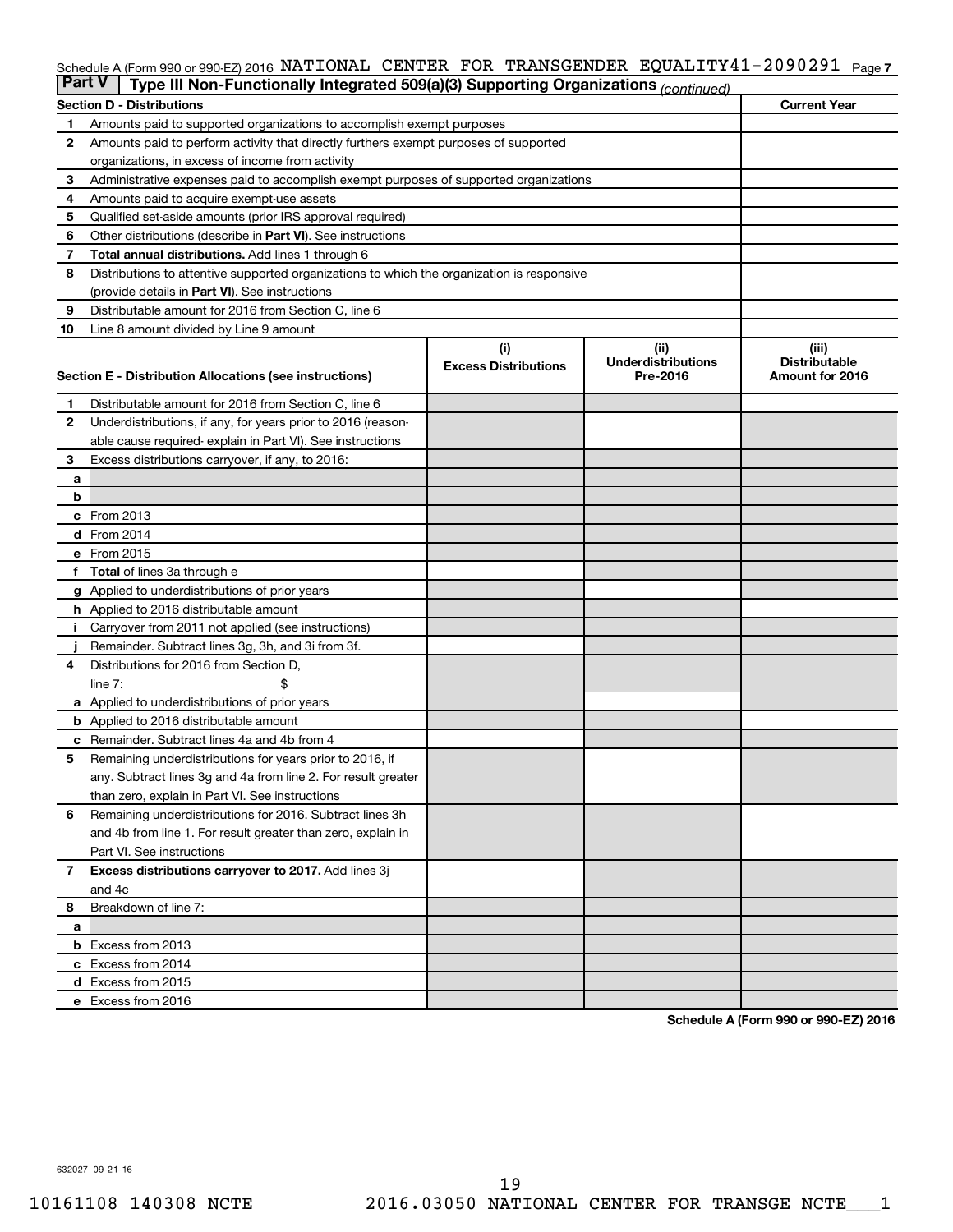| <b>Part VI</b>       | Schedule A (Form 990 or 990-EZ) 2016 NATIONAL CENTER FOR TRANSGENDER EQUALITY 41-2090291 Page 8<br>Supplemental Information. Provide the explanations required by Part II, line 10; Part II, line 17a or 17b; Part III, line 12;<br>Part IV, Section A, lines 1, 2, 3b, 3c, 4b, 4c, 5a, 6, 9a, 9b, 9c, 11a, 11b, and 11c; Part IV, Section B, lines 1 and 2; Part IV, Section C,<br>line 1; Part IV, Section D, lines 2 and 3; Part IV, Section E, lines 1c, 2a, 2b, 3a, and 3b; Part V, line 1; Part V, Section B, line 1e; Part V, |
|----------------------|--------------------------------------------------------------------------------------------------------------------------------------------------------------------------------------------------------------------------------------------------------------------------------------------------------------------------------------------------------------------------------------------------------------------------------------------------------------------------------------------------------------------------------------|
| (See instructions.)  | Section D, lines 5, 6, and 8; and Part V, Section E, lines 2, 5, and 6. Also complete this part for any additional information.                                                                                                                                                                                                                                                                                                                                                                                                      |
|                      |                                                                                                                                                                                                                                                                                                                                                                                                                                                                                                                                      |
|                      |                                                                                                                                                                                                                                                                                                                                                                                                                                                                                                                                      |
|                      |                                                                                                                                                                                                                                                                                                                                                                                                                                                                                                                                      |
|                      |                                                                                                                                                                                                                                                                                                                                                                                                                                                                                                                                      |
|                      |                                                                                                                                                                                                                                                                                                                                                                                                                                                                                                                                      |
|                      |                                                                                                                                                                                                                                                                                                                                                                                                                                                                                                                                      |
|                      |                                                                                                                                                                                                                                                                                                                                                                                                                                                                                                                                      |
|                      |                                                                                                                                                                                                                                                                                                                                                                                                                                                                                                                                      |
|                      |                                                                                                                                                                                                                                                                                                                                                                                                                                                                                                                                      |
|                      |                                                                                                                                                                                                                                                                                                                                                                                                                                                                                                                                      |
|                      |                                                                                                                                                                                                                                                                                                                                                                                                                                                                                                                                      |
|                      |                                                                                                                                                                                                                                                                                                                                                                                                                                                                                                                                      |
|                      |                                                                                                                                                                                                                                                                                                                                                                                                                                                                                                                                      |
|                      |                                                                                                                                                                                                                                                                                                                                                                                                                                                                                                                                      |
|                      |                                                                                                                                                                                                                                                                                                                                                                                                                                                                                                                                      |
|                      |                                                                                                                                                                                                                                                                                                                                                                                                                                                                                                                                      |
|                      |                                                                                                                                                                                                                                                                                                                                                                                                                                                                                                                                      |
|                      |                                                                                                                                                                                                                                                                                                                                                                                                                                                                                                                                      |
|                      |                                                                                                                                                                                                                                                                                                                                                                                                                                                                                                                                      |
|                      |                                                                                                                                                                                                                                                                                                                                                                                                                                                                                                                                      |
|                      |                                                                                                                                                                                                                                                                                                                                                                                                                                                                                                                                      |
|                      |                                                                                                                                                                                                                                                                                                                                                                                                                                                                                                                                      |
|                      |                                                                                                                                                                                                                                                                                                                                                                                                                                                                                                                                      |
|                      |                                                                                                                                                                                                                                                                                                                                                                                                                                                                                                                                      |
|                      |                                                                                                                                                                                                                                                                                                                                                                                                                                                                                                                                      |
|                      |                                                                                                                                                                                                                                                                                                                                                                                                                                                                                                                                      |
|                      |                                                                                                                                                                                                                                                                                                                                                                                                                                                                                                                                      |
|                      |                                                                                                                                                                                                                                                                                                                                                                                                                                                                                                                                      |
|                      |                                                                                                                                                                                                                                                                                                                                                                                                                                                                                                                                      |
|                      |                                                                                                                                                                                                                                                                                                                                                                                                                                                                                                                                      |
|                      |                                                                                                                                                                                                                                                                                                                                                                                                                                                                                                                                      |
|                      |                                                                                                                                                                                                                                                                                                                                                                                                                                                                                                                                      |
|                      |                                                                                                                                                                                                                                                                                                                                                                                                                                                                                                                                      |
|                      |                                                                                                                                                                                                                                                                                                                                                                                                                                                                                                                                      |
|                      |                                                                                                                                                                                                                                                                                                                                                                                                                                                                                                                                      |
| 632028 09-21-16      | Schedule A (Form 990 or 990-EZ) 2016                                                                                                                                                                                                                                                                                                                                                                                                                                                                                                 |
| 10161108 140308 NCTE | 20<br>2016.03050 NATIONAL CENTER FOR TRANSGE NCTE                                                                                                                                                                                                                                                                                                                                                                                                                                                                                    |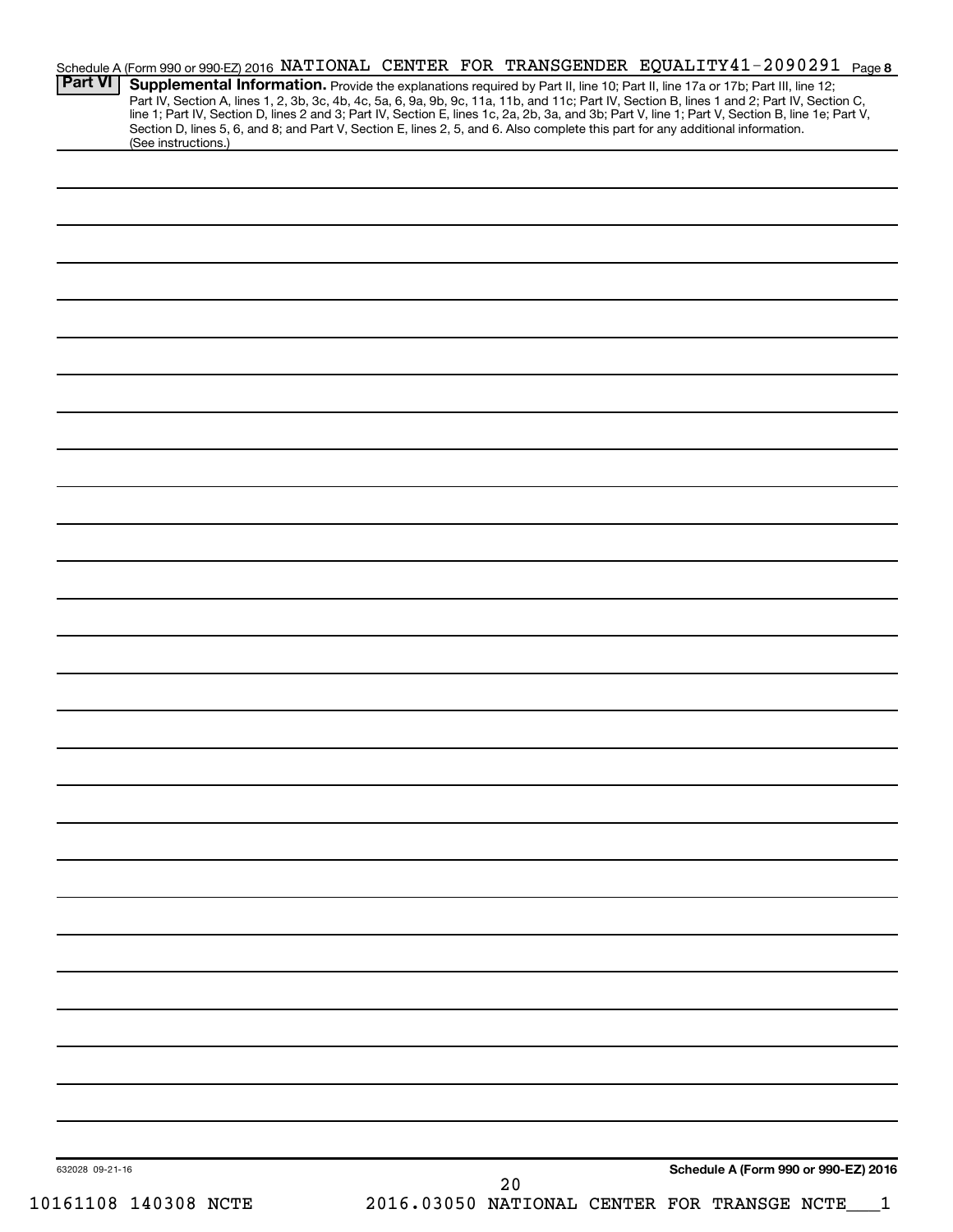Department of the Treasury Internal Revenue Service **(Form 990, 990-EZ,**

**Organization type**

|  |  | ** PUBLIC DISCLOSURE COPY ** |  |  |
|--|--|------------------------------|--|--|
|--|--|------------------------------|--|--|

### **Schedule B Schedule of Contributors**

**or 990-PF) | Attach to Form 990, Form 990-EZ, or Form 990-PF. | Information about Schedule B (Form 990, 990-EZ, or 990-PF) and** its instructions is at www.irs.gov/form990.

OMB No. 1545-0047

## **2016**

**Name of the organization Employer identification number**

|                                | NATIONAL CENTER FOR TRANSGENDER EQUALITY                                           | 41-2090291 |
|--------------------------------|------------------------------------------------------------------------------------|------------|
| Organization type (check one): |                                                                                    |            |
| Filers of:                     | Section:                                                                           |            |
| Form 990 or 990-EZ             | $\boxed{\textbf{X}}$ 501(c)( 3) (enter number) organization                        |            |
|                                | $4947(a)(1)$ nonexempt charitable trust <b>not</b> treated as a private foundation |            |
|                                | 527 political organization                                                         |            |
| Form 990-PF                    | 501(c)(3) exempt private foundation                                                |            |
|                                | 4947(a)(1) nonexempt charitable trust treated as a private foundation              |            |
|                                | 501(c)(3) taxable private foundation                                               |            |

Check if your organization is covered by the General Rule or a Special Rule. **Note:**  Only a section 501(c)(7), (8), or (10) organization can check boxes for both the General Rule and a Special Rule. See instructions.

#### **General Rule**

 $\Box$ 

For an organization filing Form 990, 990-EZ, or 990-PF that received, during the year, contributions totaling \$5,000 or more (in money or property) from any one contributor. Complete Parts I and II. See instructions for determining a contributor's total contributions.

#### **Special Rules**

any one contributor, during the year, total contributions of the greater of **(1)** \$5,000 or **(2)** 2% of the amount on (i) Form 990, Part VIII, line 1h,  $\boxed{\text{X}}$  For an organization described in section 501(c)(3) filing Form 990 or 990-EZ that met the 33 1/3% support test of the regulations under sections 509(a)(1) and 170(b)(1)(A)(vi), that checked Schedule A (Form 990 or 990-EZ), Part II, line 13, 16a, or 16b, and that received from or (ii) Form 990-EZ, line 1. Complete Parts I and II.

year, total contributions of more than \$1,000 *exclusively* for religious, charitable, scientific, literary, or educational purposes, or for For an organization described in section 501(c)(7), (8), or (10) filing Form 990 or 990-EZ that received from any one contributor, during the the prevention of cruelty to children or animals. Complete Parts I, II, and III.  $\Box$ 

purpose. Don't complete any of the parts unless the General Rule applies to this organization because it received nonexclusively year, contributions exclusively for religious, charitable, etc., purposes, but no such contributions totaled more than \$1,000. If this box is checked, enter here the total contributions that were received during the year for an exclusively religious, charitable, etc., For an organization described in section 501(c)(7), (8), or (10) filing Form 990 or 990-EZ that received from any one contributor, during the religious, charitable, etc., contributions totaling \$5,000 or more during the year  $\ldots$  $\ldots$  $\ldots$  $\ldots$  $\ldots$  $\ldots$  $\Box$ 

**Caution:**  An organization that isn't covered by the General Rule and/or the Special Rules doesn't file Schedule B (Form 990, 990-EZ, or 990-PF),  **must** but it answer "No" on Part IV, line 2, of its Form 990; or check the box on line H of its Form 990-EZ or on its Form 990-PF, Part I, line 2, to certify that it doesn't meet the filing requirements of Schedule B (Form 990, 990-EZ, or 990-PF).

LHA For Paperwork Reduction Act Notice, see the Instructions for Form 990, 990-EZ, or 990-PF. Schedule B (Form 990, 990-EZ, or 990-PF) (2016)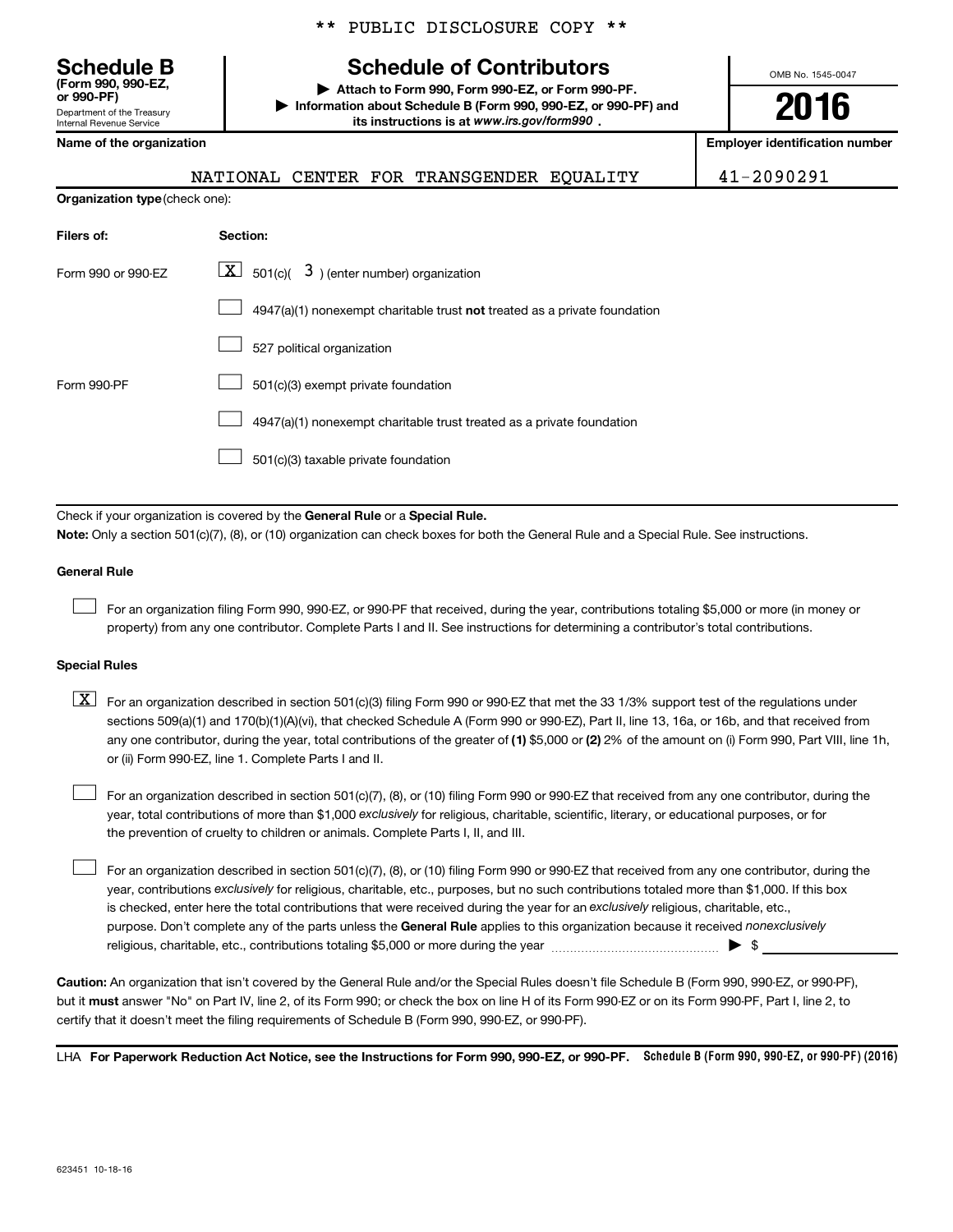#### Schedule B (Form 990, 990-EZ, or 990-PF) (2016)

**Name of organization Employer identification number**

#### NATIONAL CENTER FOR TRANSGENDER EQUALITY 41-2090291

623452 10-18-16 **Schedule B (Form 990, 990-EZ, or 990-PF) (2016) (a) No. (b) Name, address, and ZIP + 4 (c) Total contributions (d) Type of contribution Person Payroll Noncash (a) No. (b) Name, address, and ZIP + 4 (c) Total contributions (d) Type of contribution Person Payroll Noncash (a) No. (b) Name, address, and ZIP + 4 (c) Total contributions (d) Type of contribution Person Payroll Noncash (a) No. (b) Name, address, and ZIP + 4 (c) Total contributions (d) Type of contribution Person Payroll Noncash (a) No. (b) Name, address, and ZIP + 4 (c) Total contributions (d) Type of contribution Person Payroll Noncash (a) No. (b) Name, address, and ZIP + 4 (c) Total contributions (d) Type of contribution Person Payroll Noncash Part I** Contributors (See instructions). Use duplicate copies of Part I if additional space is needed. \$ (Complete Part II for noncash contributions.) \$ (Complete Part II for noncash contributions.) \$ (Complete Part II for noncash contributions.) \$ (Complete Part II for noncash contributions.) \$ (Complete Part II for noncash contributions.) \$ (Complete Part II for noncash contributions.)  $\lfloor x \rfloor$  $\Box$  $\Box$  $\overline{\mathbf{X}}$  $\Box$  $\Box$  $\boxed{\textbf{X}}$  $\Box$  $\boxed{\textbf{X}}$  $\boxed{\textbf{X}}$  $\Box$  $\Box$  $\boxed{\text{X}}$  $\Box$  $\Box$  $\boxed{\text{X}}$  $\Box$  $\Box$  $\begin{array}{|c|c|c|c|c|}\hline \ \text{1} & \text{Person} & \text{X} \ \hline \end{array}$ 485,050.  $2$  Person  $\overline{\text{X}}$ 251,000.  $\begin{array}{|c|c|c|c|c|c|}\hline \text{3} & \text{Person} & \text{X} \ \hline \end{array}$ 203,092. X  $\begin{array}{|c|c|c|c|c|}\hline \text{4} & \text{Person} & \text{\textbf{X}}\ \hline \end{array}$ 175,000.  $\overline{5}$  Person  $\overline{X}$ 90,000.  $\overline{6}$  Person  $\overline{X}$ 50,000. 22

10161108 140308 NCTE 2016.03050 NATIONAL CENTER FOR TRANSGE NCTE\_\_\_1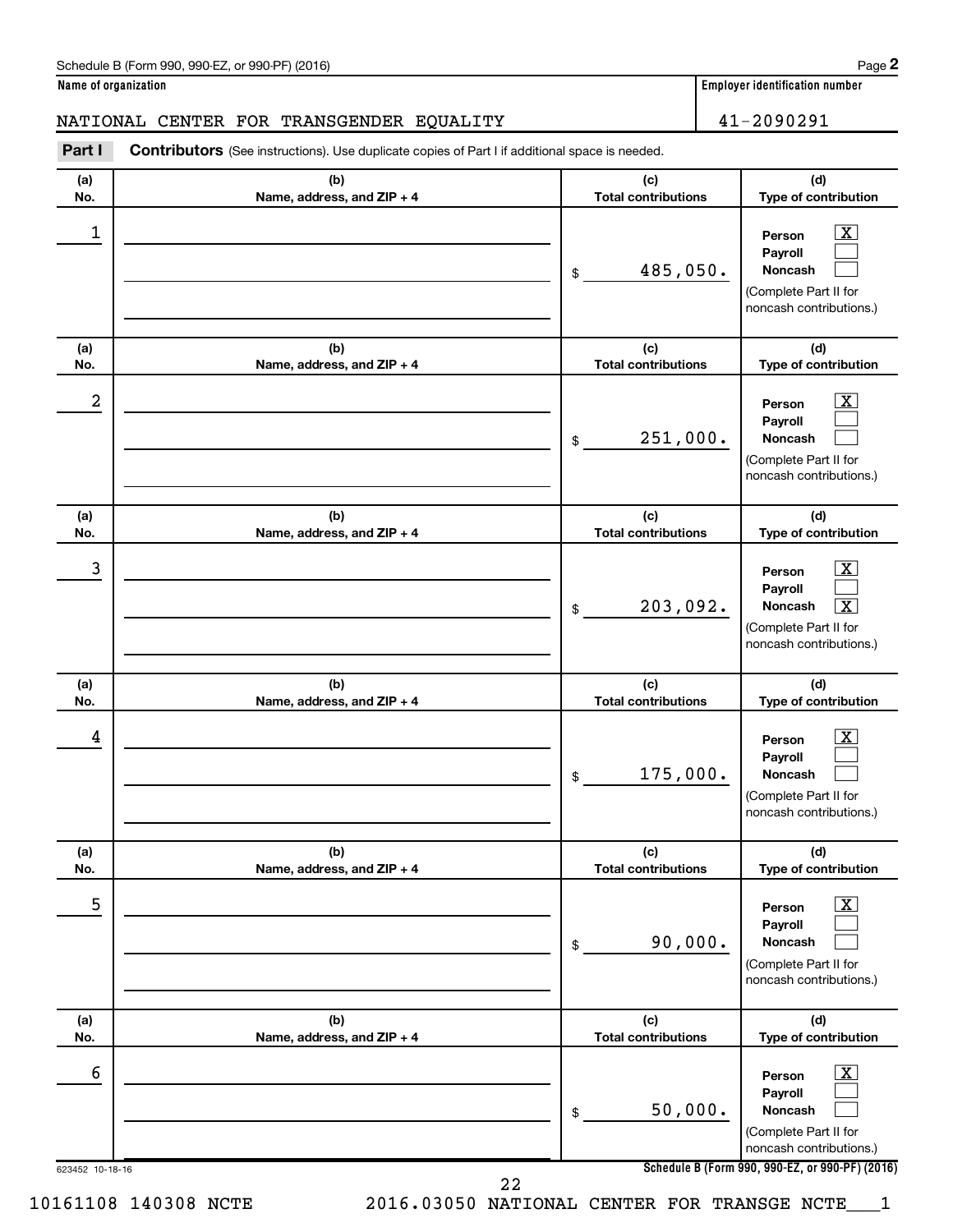#### Schedule B (Form 990, 990-EZ, or 990-PF) (2016)

**Name of organization Employer identification number**

### NATIONAL CENTER FOR TRANSGENDER EQUALITY 41-2090291

623452 10-18-16 **Schedule B (Form 990, 990-EZ, or 990-PF) (2016) (a) No. (b) Name, address, and ZIP + 4 (c) Total contributions (d) Type of contribution Person Payroll Noncash (a) No. (b) Name, address, and ZIP + 4 (c) Total contributions (d) Type of contribution Person Payroll Noncash (a) No. (b) Name, address, and ZIP + 4 (c) Total contributions (d) Type of contribution Person Payroll Noncash (a) No. (b) Name, address, and ZIP + 4 (c) Total contributions (d) Type of contribution Person Payroll Noncash (a) No. (b) Name, address, and ZIP + 4 (c) Total contributions (d) Type of contribution Person Payroll Noncash (a) No. (b) Name, address, and ZIP + 4 (c) Total contributions (d) Type of contribution Person Payroll Noncash Part I** Contributors (See instructions). Use duplicate copies of Part I if additional space is needed. \$ (Complete Part II for noncash contributions.) \$ (Complete Part II for noncash contributions.) \$ (Complete Part II for noncash contributions.) \$ (Complete Part II for noncash contributions.) \$ (Complete Part II for noncash contributions.) \$ (Complete Part II for noncash contributions.)  $\lfloor x \rfloor$  $\Box$  $\Box$  $\overline{\mathbf{X}}$  $\Box$  $\Box$  $\boxed{\textbf{X}}$  $\Box$  $\Box$  $\Box$  $\Box$  $\Box$  $\Box$  $\Box$  $\Box$  $\Box$  $\Box$  $\Box$  $7$   $|$  Person  $\overline{\text{X}}$ 50,000.  $8$  Person  $\overline{\text{X}}$ 50,000. 9 X 50,000.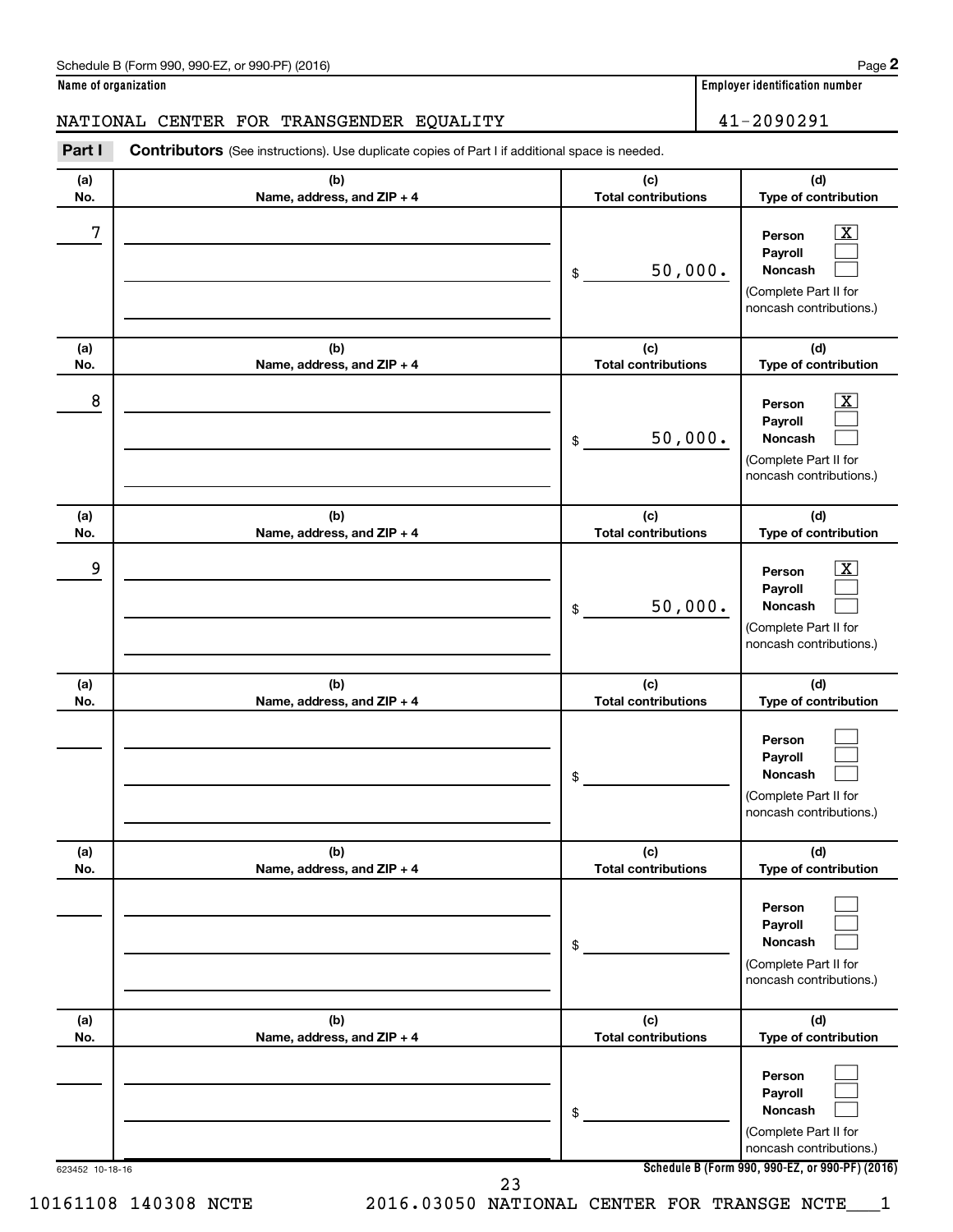### NATIONAL CENTER FOR TRANSGENDER EQUALITY 41-2090291

Part II Noncash Property (See instructions). Use duplicate copies of Part II if additional space is needed.

| (a)<br>No.<br>from<br>Part I | (b)<br>Description of noncash property given | (c)<br>FMV (or estimate)<br>(See instructions) | (d)<br>Date received                            |
|------------------------------|----------------------------------------------|------------------------------------------------|-------------------------------------------------|
| 3                            | <b>STOCK DONATION</b>                        |                                                |                                                 |
|                              |                                              |                                                |                                                 |
|                              |                                              | 1,938.<br>\$                                   | 02/25/16                                        |
| (a)<br>No.<br>from<br>Part I | (b)<br>Description of noncash property given | (c)<br>FMV (or estimate)<br>(See instructions) | (d)<br>Date received                            |
|                              |                                              |                                                |                                                 |
|                              |                                              | $\frac{1}{2}$                                  |                                                 |
| (a)<br>No.<br>from<br>Part I | (b)<br>Description of noncash property given | (c)<br>FMV (or estimate)<br>(See instructions) | (d)<br>Date received                            |
|                              |                                              |                                                |                                                 |
|                              |                                              | $\mathsf{\$}$                                  |                                                 |
| (a)<br>No.<br>from<br>Part I | (b)<br>Description of noncash property given | (c)<br>FMV (or estimate)<br>(See instructions) | (d)<br>Date received                            |
|                              |                                              |                                                |                                                 |
|                              |                                              | \$                                             |                                                 |
| (a)<br>No.<br>from<br>Part I | (b)<br>Description of noncash property given | (c)<br>FMV (or estimate)<br>(See instructions) | (d)<br>Date received                            |
|                              |                                              |                                                |                                                 |
|                              |                                              | \$                                             |                                                 |
| (a)<br>No.<br>from<br>Part I | (b)<br>Description of noncash property given | (c)<br>FMV (or estimate)<br>(See instructions) | (d)<br>Date received                            |
|                              |                                              |                                                |                                                 |
|                              |                                              | \$                                             |                                                 |
| 623453 10-18-16              | 24                                           |                                                | Schedule B (Form 990, 990-EZ, or 990-PF) (2016) |

10161108 140308 NCTE 2016.03050 NATIONAL CENTER FOR TRANSGE NCTE\_\_\_1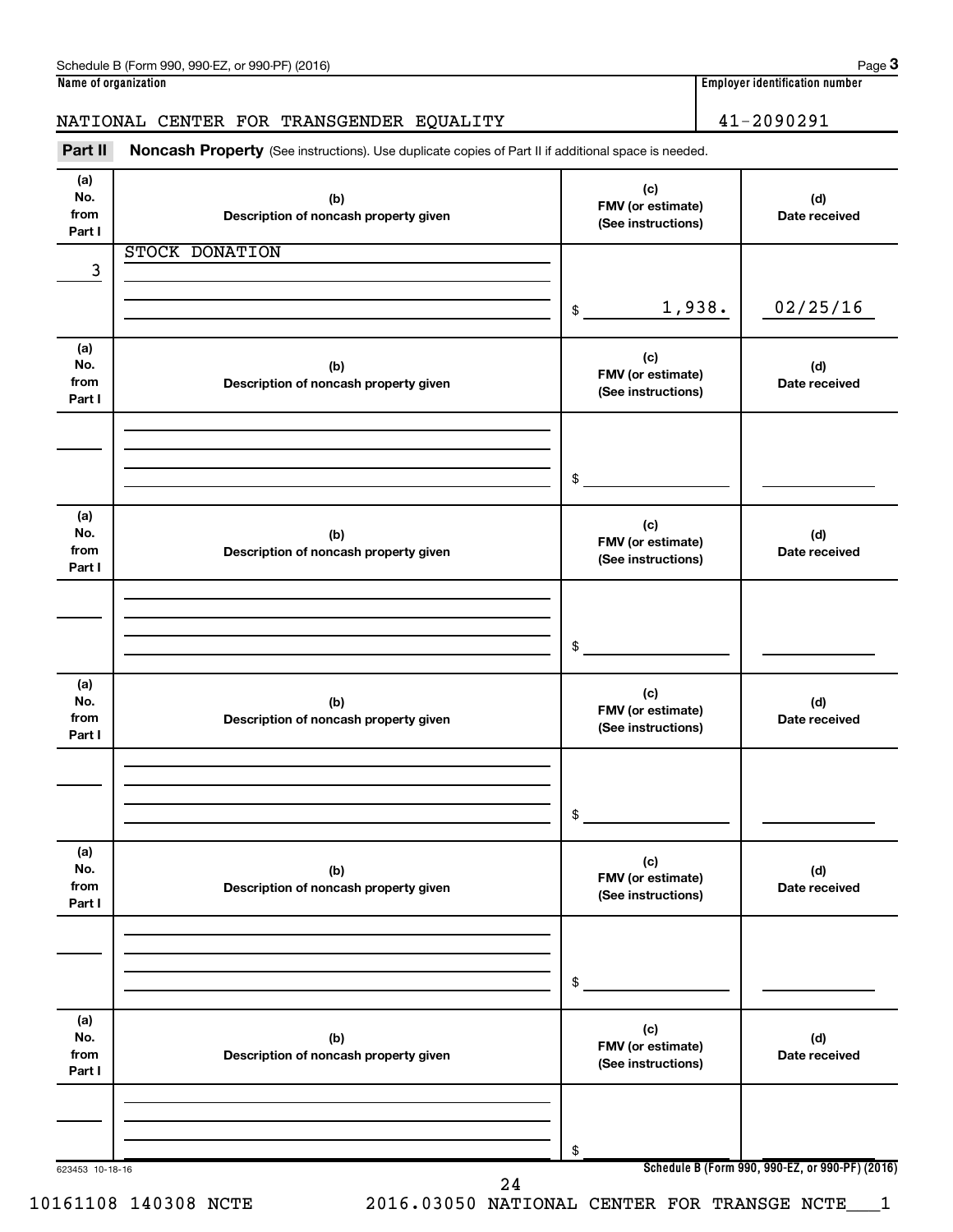|                           | Schedule B (Form 990, 990-EZ, or 990-PF) (2016)                                                                                                                                                                                                                                 |                                          | Page 4                                                                                                                                                |  |  |  |  |
|---------------------------|---------------------------------------------------------------------------------------------------------------------------------------------------------------------------------------------------------------------------------------------------------------------------------|------------------------------------------|-------------------------------------------------------------------------------------------------------------------------------------------------------|--|--|--|--|
| Name of organization      |                                                                                                                                                                                                                                                                                 |                                          | <b>Employer identification number</b>                                                                                                                 |  |  |  |  |
|                           | NATIONAL CENTER FOR TRANSGENDER EQUALITY                                                                                                                                                                                                                                        |                                          | 41-2090291                                                                                                                                            |  |  |  |  |
| Part III                  |                                                                                                                                                                                                                                                                                 |                                          | Exclusively religious, charitable, etc., contributions to organizations described in section 501(c)(7), (8), or (10) that total more than \$1,000 for |  |  |  |  |
|                           | the year from any one contributor. Complete columns (a) through (e) and the following line entry. For organizations<br>completing Part III, enter the total of exclusively religious, charitable, etc., contributions of \$1,000 or less for the year. (Enter this info. once.) |                                          |                                                                                                                                                       |  |  |  |  |
|                           | Use duplicate copies of Part III if additional space is needed.                                                                                                                                                                                                                 |                                          |                                                                                                                                                       |  |  |  |  |
| (a) No.<br>from<br>Part I | (b) Purpose of gift                                                                                                                                                                                                                                                             | (c) Use of gift                          | (d) Description of how gift is held                                                                                                                   |  |  |  |  |
|                           |                                                                                                                                                                                                                                                                                 |                                          |                                                                                                                                                       |  |  |  |  |
|                           |                                                                                                                                                                                                                                                                                 |                                          |                                                                                                                                                       |  |  |  |  |
|                           |                                                                                                                                                                                                                                                                                 | (e) Transfer of gift                     |                                                                                                                                                       |  |  |  |  |
|                           | Transferee's name, address, and ZIP + 4                                                                                                                                                                                                                                         |                                          | Relationship of transferor to transferee                                                                                                              |  |  |  |  |
|                           |                                                                                                                                                                                                                                                                                 |                                          |                                                                                                                                                       |  |  |  |  |
| (a) No.<br>from<br>Part I | (b) Purpose of gift                                                                                                                                                                                                                                                             | (c) Use of gift                          | (d) Description of how gift is held                                                                                                                   |  |  |  |  |
|                           |                                                                                                                                                                                                                                                                                 |                                          |                                                                                                                                                       |  |  |  |  |
|                           |                                                                                                                                                                                                                                                                                 |                                          |                                                                                                                                                       |  |  |  |  |
|                           | (e) Transfer of gift                                                                                                                                                                                                                                                            |                                          |                                                                                                                                                       |  |  |  |  |
|                           | Transferee's name, address, and ZIP + 4                                                                                                                                                                                                                                         |                                          | Relationship of transferor to transferee                                                                                                              |  |  |  |  |
|                           |                                                                                                                                                                                                                                                                                 |                                          |                                                                                                                                                       |  |  |  |  |
|                           |                                                                                                                                                                                                                                                                                 |                                          |                                                                                                                                                       |  |  |  |  |
| (a) No.<br>from<br>Part I | (b) Purpose of gift                                                                                                                                                                                                                                                             | (c) Use of gift                          | (d) Description of how gift is held                                                                                                                   |  |  |  |  |
|                           |                                                                                                                                                                                                                                                                                 |                                          |                                                                                                                                                       |  |  |  |  |
|                           |                                                                                                                                                                                                                                                                                 |                                          |                                                                                                                                                       |  |  |  |  |
|                           |                                                                                                                                                                                                                                                                                 |                                          |                                                                                                                                                       |  |  |  |  |
|                           | (e) Transfer of gift                                                                                                                                                                                                                                                            |                                          |                                                                                                                                                       |  |  |  |  |
|                           | Transferee's name, address, and ZIP + 4                                                                                                                                                                                                                                         |                                          | Relationship of transferor to transferee                                                                                                              |  |  |  |  |
|                           |                                                                                                                                                                                                                                                                                 |                                          |                                                                                                                                                       |  |  |  |  |
|                           |                                                                                                                                                                                                                                                                                 |                                          |                                                                                                                                                       |  |  |  |  |
| (a) No.<br>from           |                                                                                                                                                                                                                                                                                 |                                          |                                                                                                                                                       |  |  |  |  |
| Part I                    | (b) Purpose of gift                                                                                                                                                                                                                                                             | (c) Use of gift                          | (d) Description of how gift is held                                                                                                                   |  |  |  |  |
|                           |                                                                                                                                                                                                                                                                                 |                                          |                                                                                                                                                       |  |  |  |  |
|                           |                                                                                                                                                                                                                                                                                 |                                          |                                                                                                                                                       |  |  |  |  |
|                           | (e) Transfer of gift                                                                                                                                                                                                                                                            |                                          |                                                                                                                                                       |  |  |  |  |
|                           | Transferee's name, address, and ZIP + 4                                                                                                                                                                                                                                         | Relationship of transferor to transferee |                                                                                                                                                       |  |  |  |  |
|                           |                                                                                                                                                                                                                                                                                 |                                          |                                                                                                                                                       |  |  |  |  |
|                           |                                                                                                                                                                                                                                                                                 |                                          |                                                                                                                                                       |  |  |  |  |
|                           |                                                                                                                                                                                                                                                                                 |                                          | Schedule B (Form 990, 990-EZ, or 990-PF) (2016)                                                                                                       |  |  |  |  |

10161108 140308 NCTE 2016.03050 NATIONAL CENTER FOR TRANSGE NCTE\_\_\_1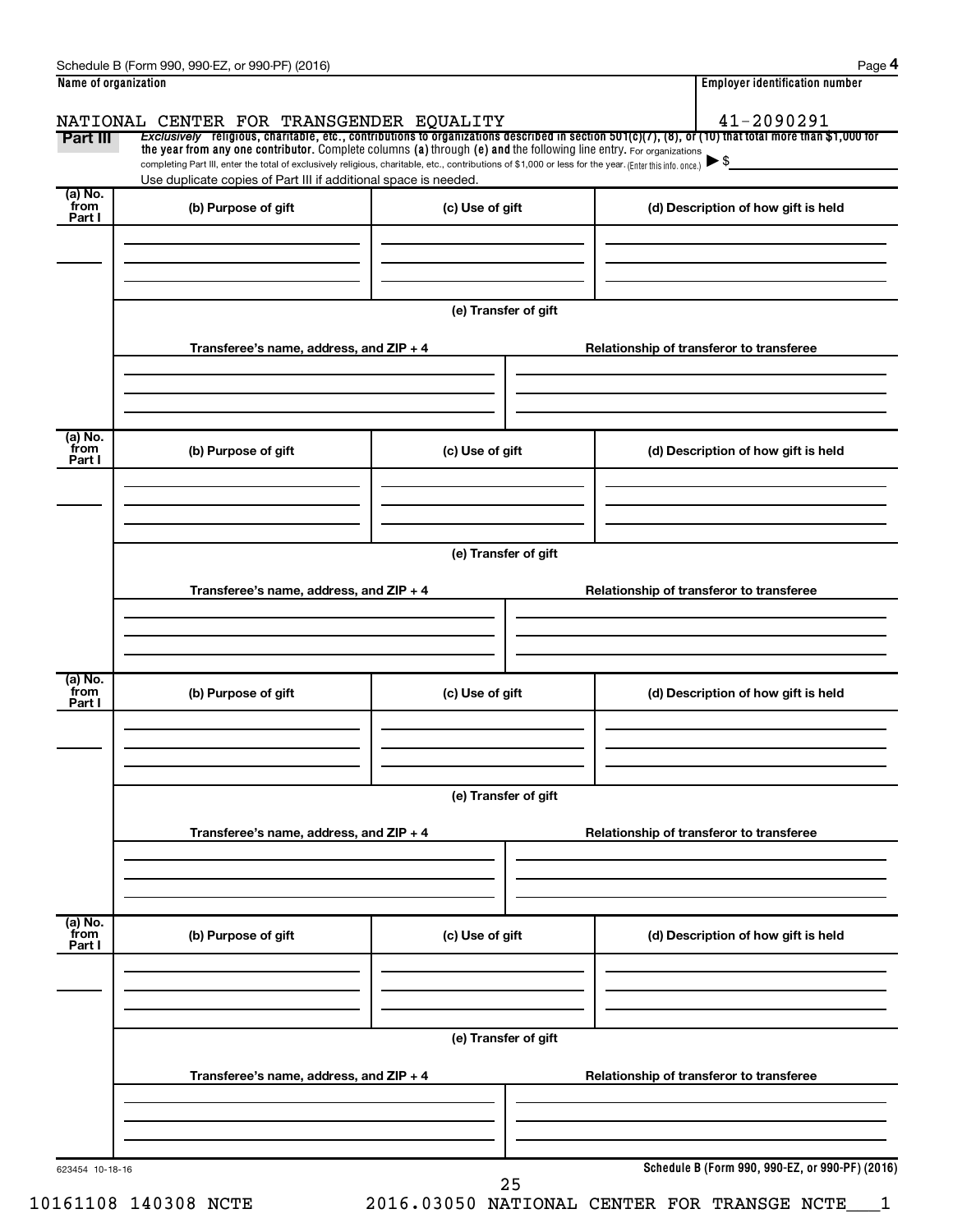## **SCHEDULE C**

# **Political Campaign and Lobbying Activities**<br>Drganizations Exempt From Income Tax Under section 501(c) and section 527 **2016**

**Information about Schedule C (Form 990 or 990-EZ) and its instructions is at |**  *www.irs.gov/form990.* **(Form 990 or 990-EZ) For Organizations Exempt From Income Tax Under section 501(c) and section 527** Complete if the organization is described below. > Attach to Form 990 or Form 990-EZ. **Open to Public**

**Inspection**

**Employer identification number**

OMB No. 1545-0047

Department of the Treasury Internal Revenue Service

#### **If the organization answered "Yes," on Form 990, Part IV, line 3, or Form 990-EZ, Part V, line 46 (Political Campaign Activities), then**

- Section 501(c)(3) organizations: Complete Parts I-A and B. Do not complete Part I-C.
- Section 501(c) (other than section 501(c)(3)) organizations: Complete Parts I-A and C below. Do not complete Part I-B.
- Section 527 organizations: Complete Part I-A only.

#### **If the organization answered "Yes," on Form 990, Part IV, line 4, or Form 990-EZ, Part VI, line 47 (Lobbying Activities), then**

- Section 501(c)(3) organizations that have filed Form 5768 (election under section 501(h)): Complete Part II-A. Do not complete Part II-B.
- Section 501(c)(3) organizations that have NOT filed Form 5768 (election under section 501(h)): Complete Part II-B. Do not complete Part II-A.

#### **If the organization answered "Yes," on Form 990, Part IV, line 5 (Proxy Tax) (see separate instructions) or Form 990-EZ, Part V, line 35c (Proxy Tax) (see separate instructions), then**

|                      | ● Section 501(c)(4), (5), or (6) organizations: Complete Part III. |
|----------------------|--------------------------------------------------------------------|
| Name of organization |                                                                    |

|          |                                                                                                                                                                                                                                                    | NATIONAL CENTER FOR TRANSGENDER EQUALITY                                                                                                                                                                                       |           |                                                                             |                          | 41-2090291                                                                                                |           |  |
|----------|----------------------------------------------------------------------------------------------------------------------------------------------------------------------------------------------------------------------------------------------------|--------------------------------------------------------------------------------------------------------------------------------------------------------------------------------------------------------------------------------|-----------|-----------------------------------------------------------------------------|--------------------------|-----------------------------------------------------------------------------------------------------------|-----------|--|
| Part I-A |                                                                                                                                                                                                                                                    | Complete if the organization is exempt under section 501(c) or is a section 527 organization.                                                                                                                                  |           |                                                                             |                          |                                                                                                           |           |  |
| 3        |                                                                                                                                                                                                                                                    | 1 Provide a description of the organization's direct and indirect political campaign activities in Part IV.<br>Volunteer hours for political campaign activities [11] [12] Martin Martin Martin Martin Martin Martin Martin Ma |           |                                                                             |                          |                                                                                                           |           |  |
|          | Part I-B<br>Complete if the organization is exempt under section 501(c)(3).                                                                                                                                                                        |                                                                                                                                                                                                                                |           |                                                                             |                          |                                                                                                           |           |  |
|          |                                                                                                                                                                                                                                                    | Enter the amount of any excise tax incurred by the organization under section 4955 $\ldots$ $\ldots$ $\ldots$ $\ldots$                                                                                                         |           |                                                                             |                          |                                                                                                           |           |  |
| 2        |                                                                                                                                                                                                                                                    |                                                                                                                                                                                                                                |           |                                                                             |                          |                                                                                                           |           |  |
|          |                                                                                                                                                                                                                                                    |                                                                                                                                                                                                                                |           |                                                                             |                          | Yes                                                                                                       | <b>No</b> |  |
|          | 4a Was a correction made?                                                                                                                                                                                                                          |                                                                                                                                                                                                                                |           |                                                                             |                          | Yes                                                                                                       | <b>No</b> |  |
|          | <b>b</b> If "Yes." describe in Part IV.                                                                                                                                                                                                            |                                                                                                                                                                                                                                |           |                                                                             |                          |                                                                                                           |           |  |
|          | Part I-CI                                                                                                                                                                                                                                          | Complete if the organization is exempt under section 501(c), except section 501(c)(3).                                                                                                                                         |           |                                                                             |                          |                                                                                                           |           |  |
|          |                                                                                                                                                                                                                                                    | Enter the amount directly expended by the filing organization for section 527 exempt function activities                                                                                                                       |           |                                                                             | $\blacktriangleright$ \$ |                                                                                                           |           |  |
| 2.       |                                                                                                                                                                                                                                                    | Enter the amount of the filing organization's funds contributed to other organizations for section 527                                                                                                                         |           |                                                                             |                          |                                                                                                           |           |  |
|          |                                                                                                                                                                                                                                                    | exempt function activities with activities and contain activities are activities and contained activities and contain activities and contain activities and contain activities and contain activities and contain activities a |           |                                                                             | $\blacktriangleright$ \$ |                                                                                                           |           |  |
| З.       |                                                                                                                                                                                                                                                    | Total exempt function expenditures. Add lines 1 and 2. Enter here and on Form 1120-POL,                                                                                                                                        |           |                                                                             |                          |                                                                                                           |           |  |
|          |                                                                                                                                                                                                                                                    | line 17b                                                                                                                                                                                                                       |           |                                                                             | >                        |                                                                                                           |           |  |
|          |                                                                                                                                                                                                                                                    |                                                                                                                                                                                                                                |           |                                                                             |                          | Yes                                                                                                       | <b>No</b> |  |
| 5        |                                                                                                                                                                                                                                                    | Enter the names, addresses and employer identification number (EIN) of all section 527 political organizations to which the filing organization                                                                                |           |                                                                             |                          |                                                                                                           |           |  |
|          | made payments. For each organization listed, enter the amount paid from the filing organization's funds. Also enter the amount of political                                                                                                        |                                                                                                                                                                                                                                |           |                                                                             |                          |                                                                                                           |           |  |
|          | contributions received that were promptly and directly delivered to a separate political organization, such as a separate segregated fund or a<br>political action committee (PAC). If additional space is needed, provide information in Part IV. |                                                                                                                                                                                                                                |           |                                                                             |                          |                                                                                                           |           |  |
|          |                                                                                                                                                                                                                                                    |                                                                                                                                                                                                                                |           |                                                                             |                          |                                                                                                           |           |  |
|          | (a) Name                                                                                                                                                                                                                                           | (b) Address                                                                                                                                                                                                                    | (c) $EIN$ | (d) Amount paid from<br>filing organization's<br>funds. If none, enter -0-. |                          | (e) Amount of political<br>contributions received and<br>promptly and directly<br>delivered to a separate |           |  |

|  | funds. If none, enter -0-. | promptly and directly<br>delivered to a separate<br>political organization.<br>If none, enter -0-. |
|--|----------------------------|----------------------------------------------------------------------------------------------------|
|  |                            |                                                                                                    |
|  |                            |                                                                                                    |
|  |                            |                                                                                                    |
|  |                            |                                                                                                    |
|  |                            |                                                                                                    |
|  |                            |                                                                                                    |

**For Paperwork Reduction Act Notice, see the Instructions for Form 990 or 990-EZ. Schedule C (Form 990 or 990-EZ) 2016** LHA

632041 11-10-16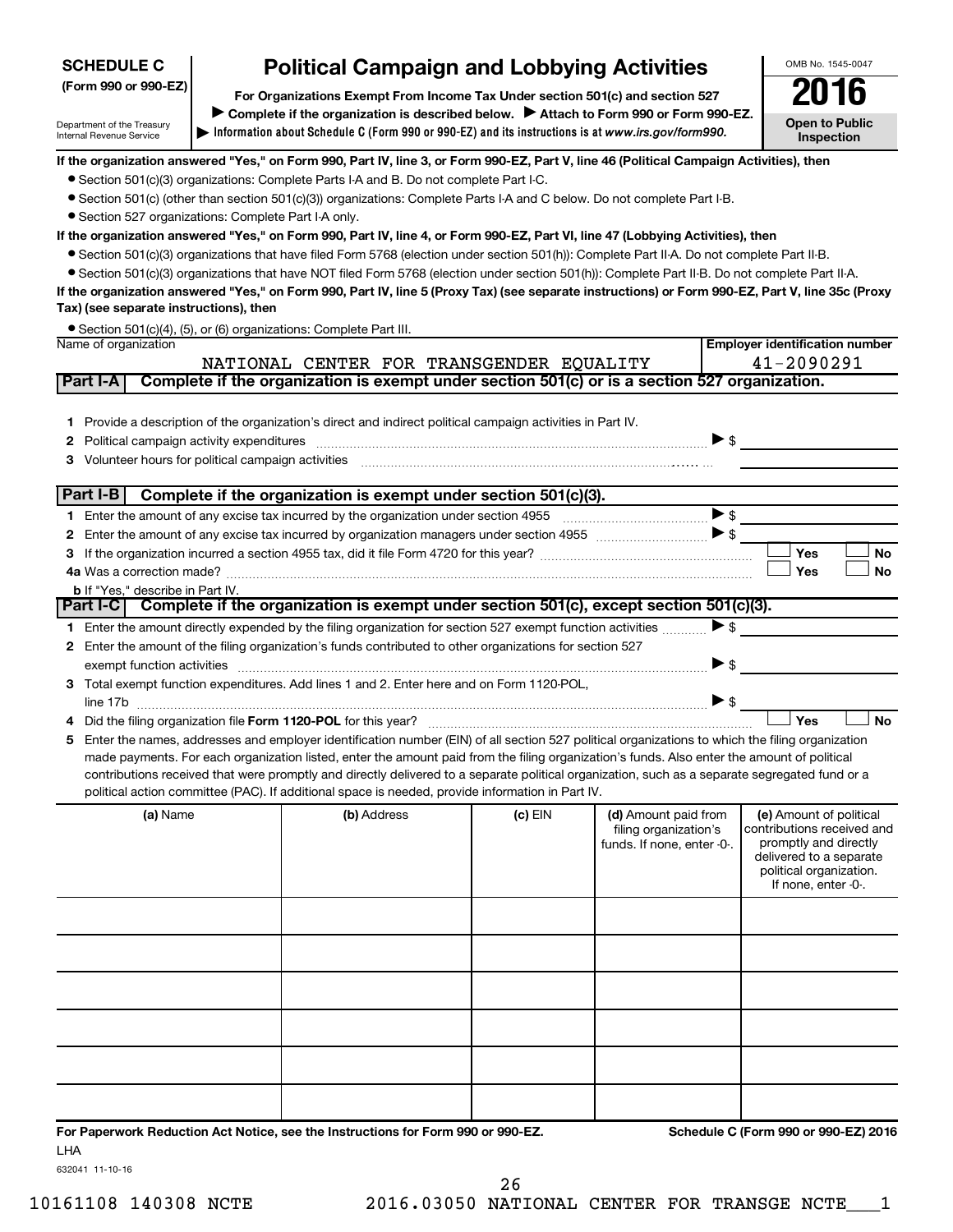| Schedule C (Form 990 or 990-EZ) 2016 NATIONAL CENTER FOR TRANSGENDER EQUALIT $41-2090291$ Page 2<br>Complete if the organization is exempt under section 501(c)(3) and filed Form 5768 (election under<br>Part II-A |                                                                                                                                                                                                                           |                                                                                                                                   |            |                  |            |  |  |  |  |
|---------------------------------------------------------------------------------------------------------------------------------------------------------------------------------------------------------------------|---------------------------------------------------------------------------------------------------------------------------------------------------------------------------------------------------------------------------|-----------------------------------------------------------------------------------------------------------------------------------|------------|------------------|------------|--|--|--|--|
| section 501(h)).                                                                                                                                                                                                    |                                                                                                                                                                                                                           |                                                                                                                                   |            |                  |            |  |  |  |  |
| A Check $\blacktriangleright$                                                                                                                                                                                       |                                                                                                                                                                                                                           | if the filing organization belongs to an affiliated group (and list in Part IV each affiliated group member's name, address, EIN, |            |                  |            |  |  |  |  |
|                                                                                                                                                                                                                     | expenses, and share of excess lobbying expenditures).                                                                                                                                                                     |                                                                                                                                   |            |                  |            |  |  |  |  |
| <b>B</b> Check $\blacktriangleright$                                                                                                                                                                                |                                                                                                                                                                                                                           | if the filing organization checked box A and "limited control" provisions apply.                                                  |            |                  |            |  |  |  |  |
| <b>Limits on Lobbying Expenditures</b><br>(The term "expenditures" means amounts paid or incurred.)                                                                                                                 | (a) Filing<br>organization's<br>totals                                                                                                                                                                                    | (b) Affiliated group<br>totals                                                                                                    |            |                  |            |  |  |  |  |
| 1a Total lobbying expenditures to influence public opinion (grass roots lobbying) [111]                                                                                                                             |                                                                                                                                                                                                                           |                                                                                                                                   |            | 9,287.           |            |  |  |  |  |
|                                                                                                                                                                                                                     |                                                                                                                                                                                                                           |                                                                                                                                   |            | 21,973.          |            |  |  |  |  |
| c                                                                                                                                                                                                                   |                                                                                                                                                                                                                           |                                                                                                                                   |            | 31,260.          |            |  |  |  |  |
| d Other exempt purpose expenditures                                                                                                                                                                                 |                                                                                                                                                                                                                           |                                                                                                                                   |            | 1,601,480.       |            |  |  |  |  |
| е                                                                                                                                                                                                                   |                                                                                                                                                                                                                           |                                                                                                                                   |            | 1,632,740.       |            |  |  |  |  |
| Lobbying nontaxable amount. Enter the amount from the following table in both columns.<br>f                                                                                                                         |                                                                                                                                                                                                                           |                                                                                                                                   |            | 231,637.         |            |  |  |  |  |
| If the amount on line 1e, column (a) or (b) is:                                                                                                                                                                     |                                                                                                                                                                                                                           | The lobbying nontaxable amount is:                                                                                                |            |                  |            |  |  |  |  |
| Not over \$500,000                                                                                                                                                                                                  |                                                                                                                                                                                                                           | 20% of the amount on line 1e.                                                                                                     |            |                  |            |  |  |  |  |
| Over \$500,000 but not over \$1,000,000                                                                                                                                                                             |                                                                                                                                                                                                                           | \$100,000 plus 15% of the excess over \$500,000.                                                                                  |            |                  |            |  |  |  |  |
| Over \$1,000,000 but not over \$1,500,000                                                                                                                                                                           |                                                                                                                                                                                                                           | \$175,000 plus 10% of the excess over \$1,000,000                                                                                 |            |                  |            |  |  |  |  |
| Over \$1,500,000 but not over \$17,000,000                                                                                                                                                                          |                                                                                                                                                                                                                           | \$225,000 plus 5% of the excess over \$1,500,000.                                                                                 |            |                  |            |  |  |  |  |
| Over \$17,000,000                                                                                                                                                                                                   | \$1,000,000.                                                                                                                                                                                                              |                                                                                                                                   |            |                  |            |  |  |  |  |
|                                                                                                                                                                                                                     |                                                                                                                                                                                                                           |                                                                                                                                   |            |                  |            |  |  |  |  |
| g Grassroots nontaxable amount (enter 25% of line 1f)                                                                                                                                                               |                                                                                                                                                                                                                           |                                                                                                                                   |            | 57,909.          |            |  |  |  |  |
| h Subtract line 1g from line 1a. If zero or less, enter -0-                                                                                                                                                         |                                                                                                                                                                                                                           |                                                                                                                                   |            | $\overline{0}$ . |            |  |  |  |  |
| i Subtract line 1f from line 1c. If zero or less, enter -0-                                                                                                                                                         |                                                                                                                                                                                                                           |                                                                                                                                   |            | $\overline{0}$ . |            |  |  |  |  |
| If there is an amount other than zero on either line 1h or line 1i, did the organization file Form 4720                                                                                                             |                                                                                                                                                                                                                           |                                                                                                                                   |            |                  |            |  |  |  |  |
| reporting section 4911 tax for this year?                                                                                                                                                                           |                                                                                                                                                                                                                           |                                                                                                                                   |            |                  | Yes<br>No  |  |  |  |  |
|                                                                                                                                                                                                                     | 4-Year Averaging Period Under section 501(h)<br>(Some organizations that made a section 501(h) election do not have to complete all of the five columns below.<br>See the separate instructions for lines 2a through 2f.) |                                                                                                                                   |            |                  |            |  |  |  |  |
|                                                                                                                                                                                                                     |                                                                                                                                                                                                                           | Lobbying Expenditures During 4-Year Averaging Period                                                                              |            |                  |            |  |  |  |  |
| Calendar year<br>(or fiscal year beginning in)                                                                                                                                                                      | (a) 2013                                                                                                                                                                                                                  | (b) 2014                                                                                                                          | $(c)$ 2015 | $(d)$ 2016       | (e) Total  |  |  |  |  |
| 2a Lobbying nontaxable amount                                                                                                                                                                                       | 120,828.                                                                                                                                                                                                                  | 170,288.                                                                                                                          | 200, 266.  | 231,637.         | 723,019.   |  |  |  |  |
| <b>b</b> Lobbying ceiling amount<br>(150% of line 2a, column(e))                                                                                                                                                    |                                                                                                                                                                                                                           |                                                                                                                                   |            |                  | 1,084,529. |  |  |  |  |

**Schedule C (Form 990 or 990-EZ) 2016**

271,133.

632042 11-10-16

**c** Total lobbying expenditures

**d** Grassroots nontaxable amount **e** Grassroots ceiling amount

(150% of line 2d, column (e))

**f** Grassroots lobbying expenditures

17,612. 38,365. 13,961. 31,260. 101,198.

 $30,207.$  42,572. 50,067. 57,909. 180,755.

11,738.  $\begin{array}{|c|c|c|c|c|c|c|c|} \hline \end{array}$  35,292. 2,469. 9,287. 58,786.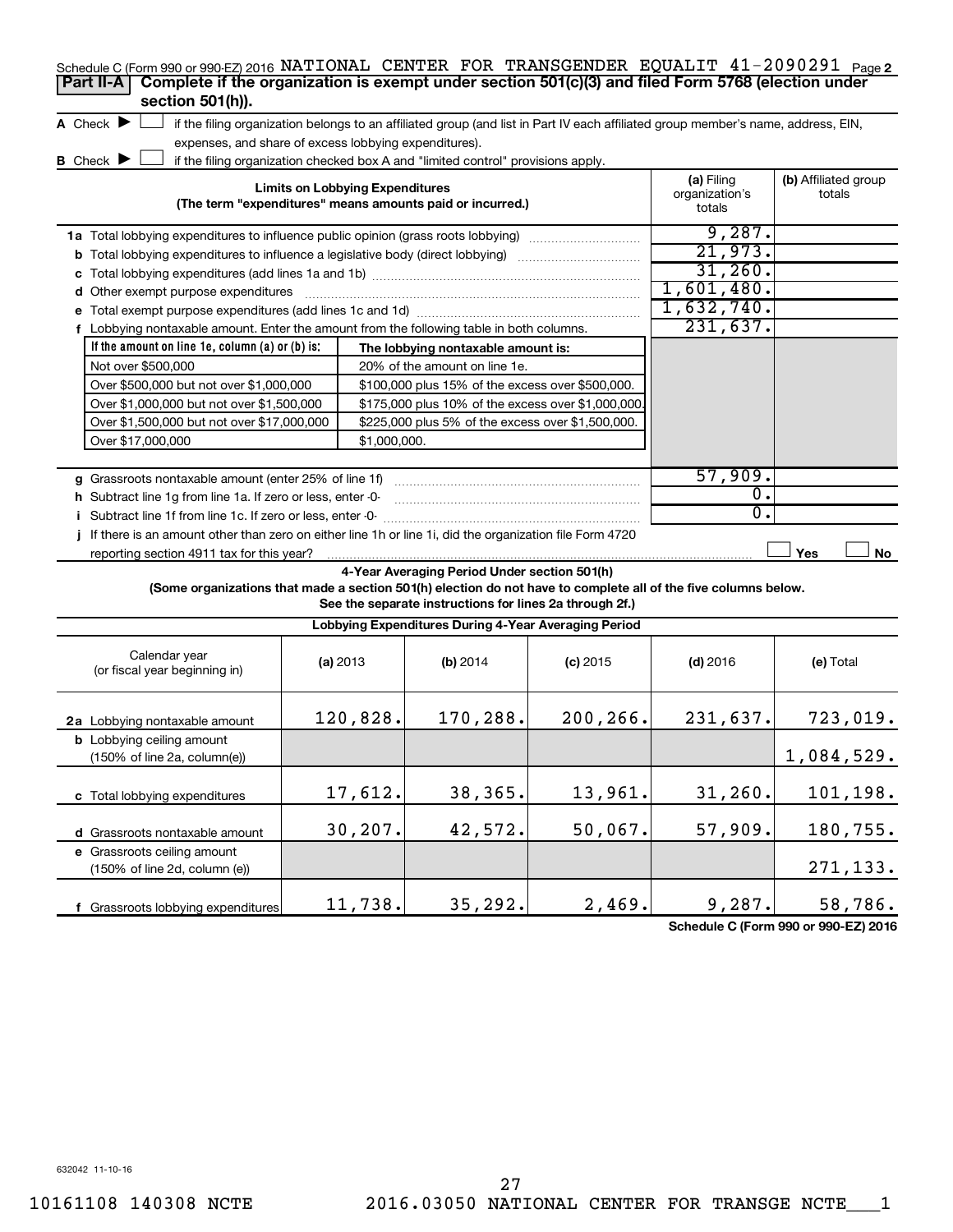#### Schedule C (Form 990 or 990-EZ) 2016 NATIONAL CENTER FOR TRANSGENDER EQUALIT  $41$  –  $2090291$  Page 3 **Part II-B Complete if the organization is exempt under section 501(c)(3) and has NOT filed Form 5768 (election under section 501(h)).**

| For each "Yes," response on lines 1a through 1i below, provide in Part IV a detailed description                                                                                                                                                                                                                                                                        |     | (a)          | (b) |        |
|-------------------------------------------------------------------------------------------------------------------------------------------------------------------------------------------------------------------------------------------------------------------------------------------------------------------------------------------------------------------------|-----|--------------|-----|--------|
| of the lobbying activity.                                                                                                                                                                                                                                                                                                                                               | Yes | No           |     | Amount |
| During the year, did the filing organization attempt to influence foreign, national, state or<br>1<br>local legislation, including any attempt to influence public opinion on a legislative matter<br>or referendum, through the use of:                                                                                                                                |     |              |     |        |
| <b>b</b> Paid staff or management (include compensation in expenses reported on lines 1c through 1i)?                                                                                                                                                                                                                                                                   |     |              |     |        |
|                                                                                                                                                                                                                                                                                                                                                                         |     |              |     |        |
| g Direct contact with legislators, their staffs, government officials, or a legislative body?                                                                                                                                                                                                                                                                           |     |              |     |        |
| h Rallies, demonstrations, seminars, conventions, speeches, lectures, or any similar means?<br><i>i</i> Other activities?                                                                                                                                                                                                                                               |     |              |     |        |
| 2a Did the activities in line 1 cause the organization to be not described in section 501(c)(3)?                                                                                                                                                                                                                                                                        |     |              |     |        |
| c If "Yes," enter the amount of any tax incurred by organization managers under section 4912<br>d If the filing organization incurred a section 4912 tax, did it file Form 4720 for this year?                                                                                                                                                                          |     |              |     |        |
| Part III-A Complete if the organization is exempt under section 501(c)(4), section 501(c)(5), or section<br>$501(c)(6)$ .                                                                                                                                                                                                                                               |     |              |     |        |
|                                                                                                                                                                                                                                                                                                                                                                         |     | $\mathbf{1}$ | Yes | No     |
| 1<br>2                                                                                                                                                                                                                                                                                                                                                                  |     | $\mathbf{2}$ |     |        |
| Did the organization agree to carry over lobbying and political campaign activity expenditures from the prior year?<br>3<br>Part III-B Complete if the organization is exempt under section 501(c)(4), section 501(c)(5), or section<br>501(c)(6) and if either (a) BOTH Part III-A, lines 1 and 2, are answered "No," OR (b) Part III-A, line 3, is<br>answered "Yes." |     | 3            |     |        |
| Dues, assessments and similar amounts from members [11] matter continuum matter assessments and similar amounts from members [11] matter continuum matter as a set of the state of the state of the state of the state of the<br>1                                                                                                                                      |     | 1            |     |        |
| Section 162(e) nondeductible lobbying and political expenditures (do not include amounts of political<br>$\mathbf{2}$<br>expenses for which the section 527(f) tax was paid).                                                                                                                                                                                           |     |              |     |        |
| b Carryover from last year manufactured and contract the contract of the contract of the contract of the contract of contract of contract of contract of contract of contract of contract of contract of contract of contract                                                                                                                                           |     | 2a<br>2b     |     |        |
|                                                                                                                                                                                                                                                                                                                                                                         |     | 2c           |     |        |
| З                                                                                                                                                                                                                                                                                                                                                                       |     | 3            |     |        |
| If notices were sent and the amount on line 2c exceeds the amount on line 3, what portion of the excess<br>4<br>does the organization agree to carryover to the reasonable estimate of nondeductible lobbying and political                                                                                                                                             |     | 4            |     |        |
|                                                                                                                                                                                                                                                                                                                                                                         |     | 5            |     |        |
| Part IV  <br><b>Supplemental Information</b><br>Provide the descriptions required for Part I-A line 1: Part I-B line 4: Part I-C line 5: Part II-A (affiliated group list): Part II-A lines 1 and 2 (see                                                                                                                                                                |     |              |     |        |

Provide the descriptions required for Part I-A, line 1; Part I-B, line 4; Part I-C, line 5; Part II-A (affiliated group list); Part II-A, lines 1 and 2 (see instructions); and Part II-B, line 1. Also, complete this part for any additional information.

**Schedule C (Form 990 or 990-EZ) 2016**

632043 11-10-16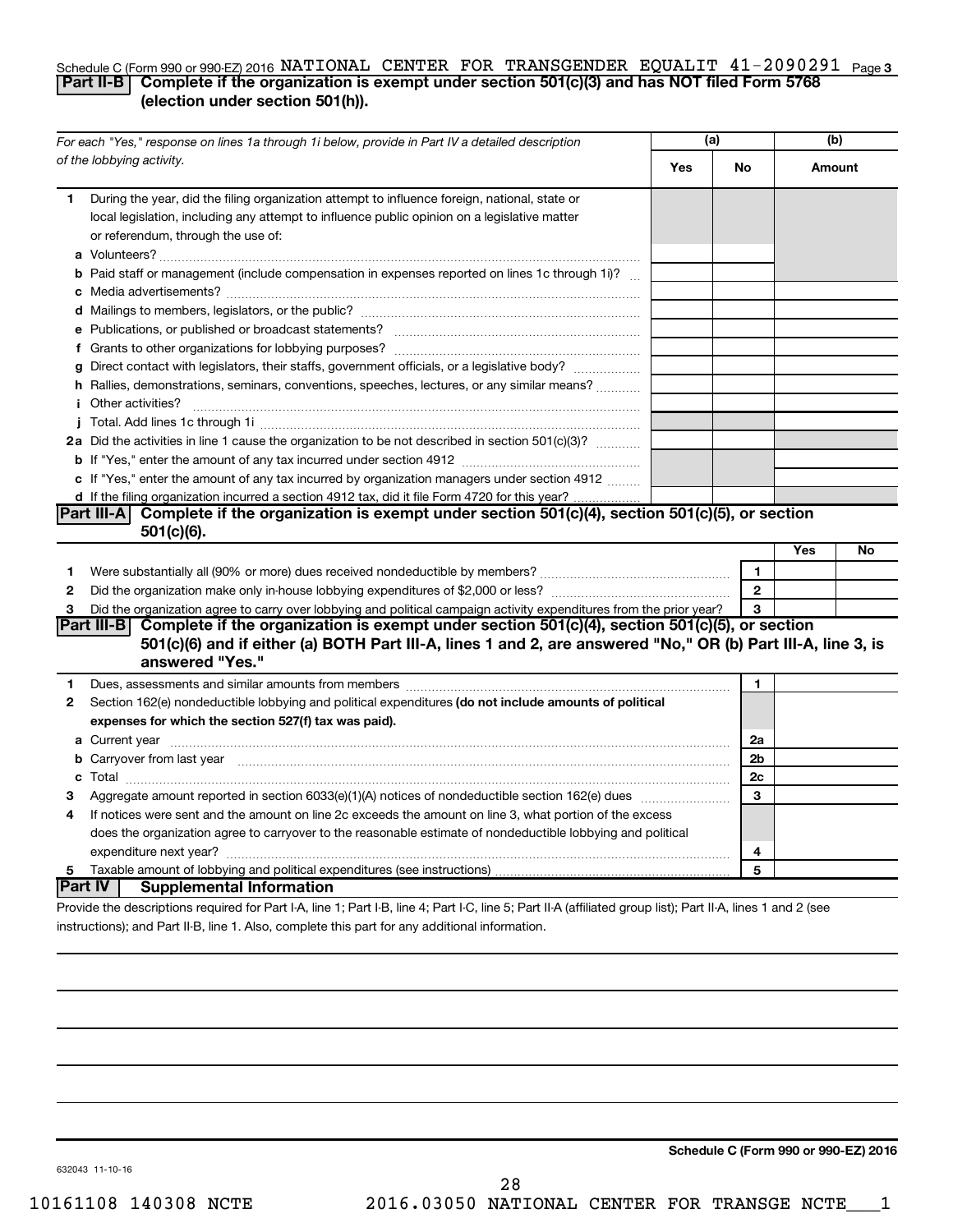| <b>SCHEDULE D</b> |  |
|-------------------|--|
|-------------------|--|

| (Form 990) |  |
|------------|--|
|------------|--|

## **SCHEDULE D Supplemental Financial Statements**<br> **Form 990 2016**<br> **Part IV** line 6.7.8.9.10, 11a, 11b, 11d, 11d, 11d, 11d, 11d, 12a, 0r, 12b

**(Form 990) | Complete if the organization answered "Yes" on Form 990, Part IV, line 6, 7, 8, 9, 10, 11a, 11b, 11c, 11d, 11e, 11f, 12a, or 12b.**

**| Attach to Form 990. | Information about Schedule D (Form 990) and its instructions is at**  *www.irs.gov/form990.*



Department of the Treasury Internal Revenue Service **Name of the organization Employer identification number**  $\vert$  **Employer identification number** 

|         | NATIONAL CENTER FOR TRANSGENDER EQUALITY                                                                                                                                                                                       | 41-2090291                      |
|---------|--------------------------------------------------------------------------------------------------------------------------------------------------------------------------------------------------------------------------------|---------------------------------|
| Part I  | Organizations Maintaining Donor Advised Funds or Other Similar Funds or Accounts. Complete if the                                                                                                                              |                                 |
|         | organization answered "Yes" on Form 990, Part IV, line 6.                                                                                                                                                                      |                                 |
|         | (a) Donor advised funds                                                                                                                                                                                                        | (b) Funds and other accounts    |
| 1       |                                                                                                                                                                                                                                |                                 |
| 2       | Aggregate value of contributions to (during year)                                                                                                                                                                              |                                 |
| З       | Aggregate value of grants from (during year)                                                                                                                                                                                   |                                 |
| 4       |                                                                                                                                                                                                                                |                                 |
| 5       | Did the organization inform all donors and donor advisors in writing that the assets held in donor advised funds                                                                                                               |                                 |
|         |                                                                                                                                                                                                                                | Yes<br>No                       |
| 6       | Did the organization inform all grantees, donors, and donor advisors in writing that grant funds can be used only                                                                                                              |                                 |
|         | for charitable purposes and not for the benefit of the donor or donor advisor, or for any other purpose conferring                                                                                                             |                                 |
|         | impermissible private benefit?                                                                                                                                                                                                 | Yes<br>No                       |
| Part II | Conservation Easements. Complete if the organization answered "Yes" on Form 990, Part IV, line 7.                                                                                                                              |                                 |
| 1.      | Purpose(s) of conservation easements held by the organization (check all that apply).                                                                                                                                          |                                 |
|         | Preservation of land for public use (e.g., recreation or education)<br>Preservation of a historically important land area                                                                                                      |                                 |
|         | Preservation of a certified historic structure<br>Protection of natural habitat                                                                                                                                                |                                 |
|         | Preservation of open space                                                                                                                                                                                                     |                                 |
| 2       | Complete lines 2a through 2d if the organization held a qualified conservation contribution in the form of a conservation easement on the last                                                                                 |                                 |
|         | day of the tax year.                                                                                                                                                                                                           | Held at the End of the Tax Year |
| а       |                                                                                                                                                                                                                                | 2a                              |
|         | Total acreage restricted by conservation easements                                                                                                                                                                             | 2b                              |
|         |                                                                                                                                                                                                                                | 2c                              |
| d       | Number of conservation easements included in (c) acquired after 8/17/06, and not on a historic structure                                                                                                                       |                                 |
|         | listed in the National Register [111] in the National Register [11] in the National Register [11] in the National Register [11] in the National Register [11] in the National Register [11] in the National Register [11] in t | 2d                              |
| 3       | Number of conservation easements modified, transferred, released, extinguished, or terminated by the organization during the tax                                                                                               |                                 |
|         | year                                                                                                                                                                                                                           |                                 |
| 4       | Number of states where property subject to conservation easement is located >                                                                                                                                                  |                                 |
| 5       | Does the organization have a written policy regarding the periodic monitoring, inspection, handling of                                                                                                                         |                                 |
|         | violations, and enforcement of the conservation easements it holds?                                                                                                                                                            | Yes<br>No                       |
| 6       | Staff and volunteer hours devoted to monitoring, inspecting, handling of violations, and enforcing conservation easements during the year                                                                                      |                                 |
|         |                                                                                                                                                                                                                                |                                 |
| 7       | Amount of expenses incurred in monitoring, inspecting, handling of violations, and enforcing conservation easements during the year                                                                                            |                                 |
|         | ▶ \$                                                                                                                                                                                                                           |                                 |
| 8       | Does each conservation easement reported on line 2(d) above satisfy the requirements of section 170(h)(4)(B)(i)                                                                                                                |                                 |
|         |                                                                                                                                                                                                                                | No<br>Yes                       |
| 9       | In Part XIII, describe how the organization reports conservation easements in its revenue and expense statement, and balance sheet, and                                                                                        |                                 |
|         | include, if applicable, the text of the footnote to the organization's financial statements that describes the organization's accounting for                                                                                   |                                 |
|         | conservation easements.                                                                                                                                                                                                        |                                 |
|         | Organizations Maintaining Collections of Art, Historical Treasures, or Other Similar Assets.<br>Part III                                                                                                                       |                                 |
|         | Complete if the organization answered "Yes" on Form 990, Part IV, line 8.                                                                                                                                                      |                                 |
|         | 1a If the organization elected, as permitted under SFAS 116 (ASC 958), not to report in its revenue statement and balance sheet works of art,                                                                                  |                                 |
|         | historical treasures, or other similar assets held for public exhibition, education, or research in furtherance of public service, provide, in Part XIII,                                                                      |                                 |
|         | the text of the footnote to its financial statements that describes these items.                                                                                                                                               |                                 |
| b       | If the organization elected, as permitted under SFAS 116 (ASC 958), to report in its revenue statement and balance sheet works of art, historical                                                                              |                                 |
|         | treasures, or other similar assets held for public exhibition, education, or research in furtherance of public service, provide the following amounts                                                                          |                                 |
|         | relating to these items:                                                                                                                                                                                                       |                                 |
|         |                                                                                                                                                                                                                                | \$                              |
|         | (ii) Assets included in Form 990, Part X                                                                                                                                                                                       | $\blacktriangleright$ \$        |
| 2       | If the organization received or held works of art, historical treasures, or other similar assets for financial gain, provide                                                                                                   |                                 |
|         | the following amounts required to be reported under SFAS 116 (ASC 958) relating to these items:                                                                                                                                |                                 |
|         |                                                                                                                                                                                                                                | \$                              |
| а       |                                                                                                                                                                                                                                | $\blacktriangleright$ s         |
| b       | LHA For Paperwork Reduction Act Notice, see the Instructions for Form 990.                                                                                                                                                     |                                 |
|         |                                                                                                                                                                                                                                | Schedule D (Form 990) 2016      |

632051 08-29-16

10161108 140308 NCTE 2016.03050 NATIONAL CENTER FOR TRANSGE NCTE\_\_\_1 29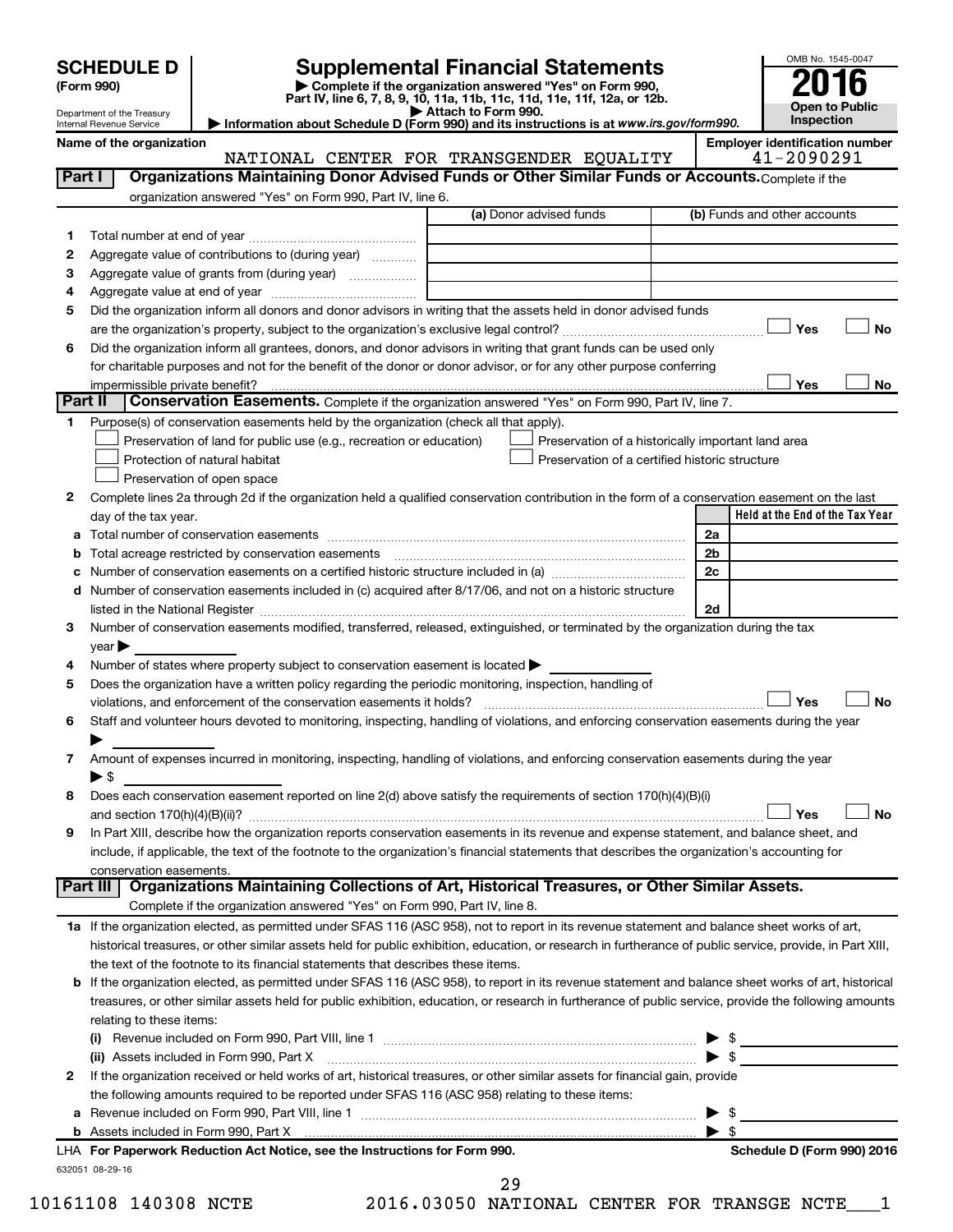|        | Schedule D (Form 990) 2016                                                                                                                                                                                                     | NATIONAL CENTER FOR TRANSGENDER EQUALITY 41-2090291 Page2 |   |                |                                                                                                                                                                                                                                |                 |                |         |           |
|--------|--------------------------------------------------------------------------------------------------------------------------------------------------------------------------------------------------------------------------------|-----------------------------------------------------------|---|----------------|--------------------------------------------------------------------------------------------------------------------------------------------------------------------------------------------------------------------------------|-----------------|----------------|---------|-----------|
|        | Part III<br>Organizations Maintaining Collections of Art, Historical Treasures, or Other Similar Assets (continued)                                                                                                            |                                                           |   |                |                                                                                                                                                                                                                                |                 |                |         |           |
| 3      | Using the organization's acquisition, accession, and other records, check any of the following that are a significant use of its collection items                                                                              |                                                           |   |                |                                                                                                                                                                                                                                |                 |                |         |           |
|        | (check all that apply):                                                                                                                                                                                                        |                                                           |   |                |                                                                                                                                                                                                                                |                 |                |         |           |
| a      | Public exhibition                                                                                                                                                                                                              | d                                                         |   |                | Loan or exchange programs                                                                                                                                                                                                      |                 |                |         |           |
| b      | Scholarly research                                                                                                                                                                                                             | е                                                         |   |                | Other and the control of the control of the control of the control of the control of the control of the control of the control of the control of the control of the control of the control of the control of the control of th |                 |                |         |           |
| c      | Preservation for future generations                                                                                                                                                                                            |                                                           |   |                |                                                                                                                                                                                                                                |                 |                |         |           |
| 4      | Provide a description of the organization's collections and explain how they further the organization's exempt purpose in Part XIII.                                                                                           |                                                           |   |                |                                                                                                                                                                                                                                |                 |                |         |           |
| 5      | During the year, did the organization solicit or receive donations of art, historical treasures, or other similar assets                                                                                                       |                                                           |   |                |                                                                                                                                                                                                                                |                 |                |         |           |
|        |                                                                                                                                                                                                                                |                                                           |   |                |                                                                                                                                                                                                                                |                 | Yes            |         | No        |
|        | Part IV<br>Escrow and Custodial Arrangements. Complete if the organization answered "Yes" on Form 990, Part IV, line 9, or                                                                                                     |                                                           |   |                |                                                                                                                                                                                                                                |                 |                |         |           |
|        | reported an amount on Form 990, Part X, line 21.                                                                                                                                                                               |                                                           |   |                |                                                                                                                                                                                                                                |                 |                |         |           |
|        | 1a Is the organization an agent, trustee, custodian or other intermediary for contributions or other assets not included                                                                                                       |                                                           |   |                |                                                                                                                                                                                                                                |                 |                |         |           |
|        |                                                                                                                                                                                                                                |                                                           |   |                |                                                                                                                                                                                                                                |                 | Yes            |         | <b>No</b> |
|        | b If "Yes," explain the arrangement in Part XIII and complete the following table:                                                                                                                                             |                                                           |   |                |                                                                                                                                                                                                                                |                 |                |         |           |
|        |                                                                                                                                                                                                                                |                                                           |   |                |                                                                                                                                                                                                                                |                 | Amount         |         |           |
|        | c Beginning balance measurements and the contract of the contract of the contract of the contract of the contract of the contract of the contract of the contract of the contract of the contract of the contract of the contr |                                                           |   |                |                                                                                                                                                                                                                                | 1c              |                |         |           |
|        |                                                                                                                                                                                                                                |                                                           |   |                |                                                                                                                                                                                                                                | 1d              |                |         |           |
|        | e Distributions during the year manufactured and an account of the year manufactured and account of the year manufactured and account of the USA of the Distributions during the year                                          |                                                           |   |                |                                                                                                                                                                                                                                | 1e              |                |         |           |
|        |                                                                                                                                                                                                                                |                                                           |   |                |                                                                                                                                                                                                                                | 1f              |                |         |           |
|        | 2a Did the organization include an amount on Form 990, Part X, line 21, for escrow or custodial account liability?                                                                                                             |                                                           |   |                |                                                                                                                                                                                                                                |                 | Yes            |         | No        |
|        | <b>b</b> If "Yes," explain the arrangement in Part XIII. Check here if the explanation has been provided on Part XIII<br>Part V                                                                                                |                                                           |   |                |                                                                                                                                                                                                                                |                 |                |         |           |
|        | Endowment Funds. Complete if the organization answered "Yes" on Form 990, Part IV, line 10.                                                                                                                                    |                                                           |   |                |                                                                                                                                                                                                                                |                 |                |         |           |
|        |                                                                                                                                                                                                                                | (a) Current year                                          |   | (b) Prior year | (c) Two years back $\vert$ (d) Three years back $\vert$ (e) Four years back                                                                                                                                                    |                 |                |         |           |
|        | 1a Beginning of year balance                                                                                                                                                                                                   |                                                           |   |                |                                                                                                                                                                                                                                |                 |                |         |           |
|        |                                                                                                                                                                                                                                |                                                           |   |                |                                                                                                                                                                                                                                |                 |                |         |           |
|        | Net investment earnings, gains, and losses                                                                                                                                                                                     |                                                           |   |                |                                                                                                                                                                                                                                |                 |                |         |           |
|        | e Other expenditures for facilities                                                                                                                                                                                            |                                                           |   |                |                                                                                                                                                                                                                                |                 |                |         |           |
|        |                                                                                                                                                                                                                                |                                                           |   |                |                                                                                                                                                                                                                                |                 |                |         |           |
|        | and programs                                                                                                                                                                                                                   |                                                           |   |                |                                                                                                                                                                                                                                |                 |                |         |           |
| Ť.     |                                                                                                                                                                                                                                |                                                           |   |                |                                                                                                                                                                                                                                |                 |                |         |           |
| g<br>2 | End of year balance<br>Provide the estimated percentage of the current year end balance (line 1g, column (a)) held as:                                                                                                         |                                                           |   |                |                                                                                                                                                                                                                                |                 |                |         |           |
|        | Board designated or quasi-endowment                                                                                                                                                                                            |                                                           | ℅ |                |                                                                                                                                                                                                                                |                 |                |         |           |
| а      | <b>b</b> Permanent endowment $\blacktriangleright$                                                                                                                                                                             | %                                                         |   |                |                                                                                                                                                                                                                                |                 |                |         |           |
|        | c Temporarily restricted endowment $\blacktriangleright$                                                                                                                                                                       | %                                                         |   |                |                                                                                                                                                                                                                                |                 |                |         |           |
|        | The percentages on lines 2a, 2b, and 2c should equal 100%.                                                                                                                                                                     |                                                           |   |                |                                                                                                                                                                                                                                |                 |                |         |           |
|        | 3a Are there endowment funds not in the possession of the organization that are held and administered for the organization                                                                                                     |                                                           |   |                |                                                                                                                                                                                                                                |                 |                |         |           |
|        | by:                                                                                                                                                                                                                            |                                                           |   |                |                                                                                                                                                                                                                                |                 |                | Yes     | No        |
|        | (i)                                                                                                                                                                                                                            |                                                           |   |                |                                                                                                                                                                                                                                |                 | 3a(i)          |         |           |
|        |                                                                                                                                                                                                                                |                                                           |   |                |                                                                                                                                                                                                                                |                 | 3a(ii)         |         |           |
|        |                                                                                                                                                                                                                                |                                                           |   |                |                                                                                                                                                                                                                                |                 | 3b             |         |           |
| 4      | Describe in Part XIII the intended uses of the organization's endowment funds.                                                                                                                                                 |                                                           |   |                |                                                                                                                                                                                                                                |                 |                |         |           |
|        | <b>Part VI</b><br>Land, Buildings, and Equipment.                                                                                                                                                                              |                                                           |   |                |                                                                                                                                                                                                                                |                 |                |         |           |
|        | Complete if the organization answered "Yes" on Form 990, Part IV, line 11a. See Form 990, Part X, line 10.                                                                                                                     |                                                           |   |                |                                                                                                                                                                                                                                |                 |                |         |           |
|        | Description of property                                                                                                                                                                                                        | (a) Cost or other                                         |   |                | (b) Cost or other                                                                                                                                                                                                              | (c) Accumulated | (d) Book value |         |           |
|        |                                                                                                                                                                                                                                | basis (investment)                                        |   |                | basis (other)                                                                                                                                                                                                                  | depreciation    |                |         |           |
|        |                                                                                                                                                                                                                                |                                                           |   |                |                                                                                                                                                                                                                                |                 |                |         |           |
|        |                                                                                                                                                                                                                                |                                                           |   |                |                                                                                                                                                                                                                                |                 |                |         |           |
|        |                                                                                                                                                                                                                                |                                                           |   |                |                                                                                                                                                                                                                                |                 |                |         |           |
|        |                                                                                                                                                                                                                                |                                                           |   |                | 51,707.                                                                                                                                                                                                                        | 46, 183.        |                | 5,524.  |           |
|        |                                                                                                                                                                                                                                |                                                           |   |                | 20,968.                                                                                                                                                                                                                        | 13,396.         |                | 7,572.  |           |
|        | Total. Add lines 1a through 1e. (Column (d) must equal Form 990, Part X, column (B), line 10c.)                                                                                                                                |                                                           |   |                |                                                                                                                                                                                                                                |                 |                | 13,096. |           |

**Schedule D (Form 990) 2016**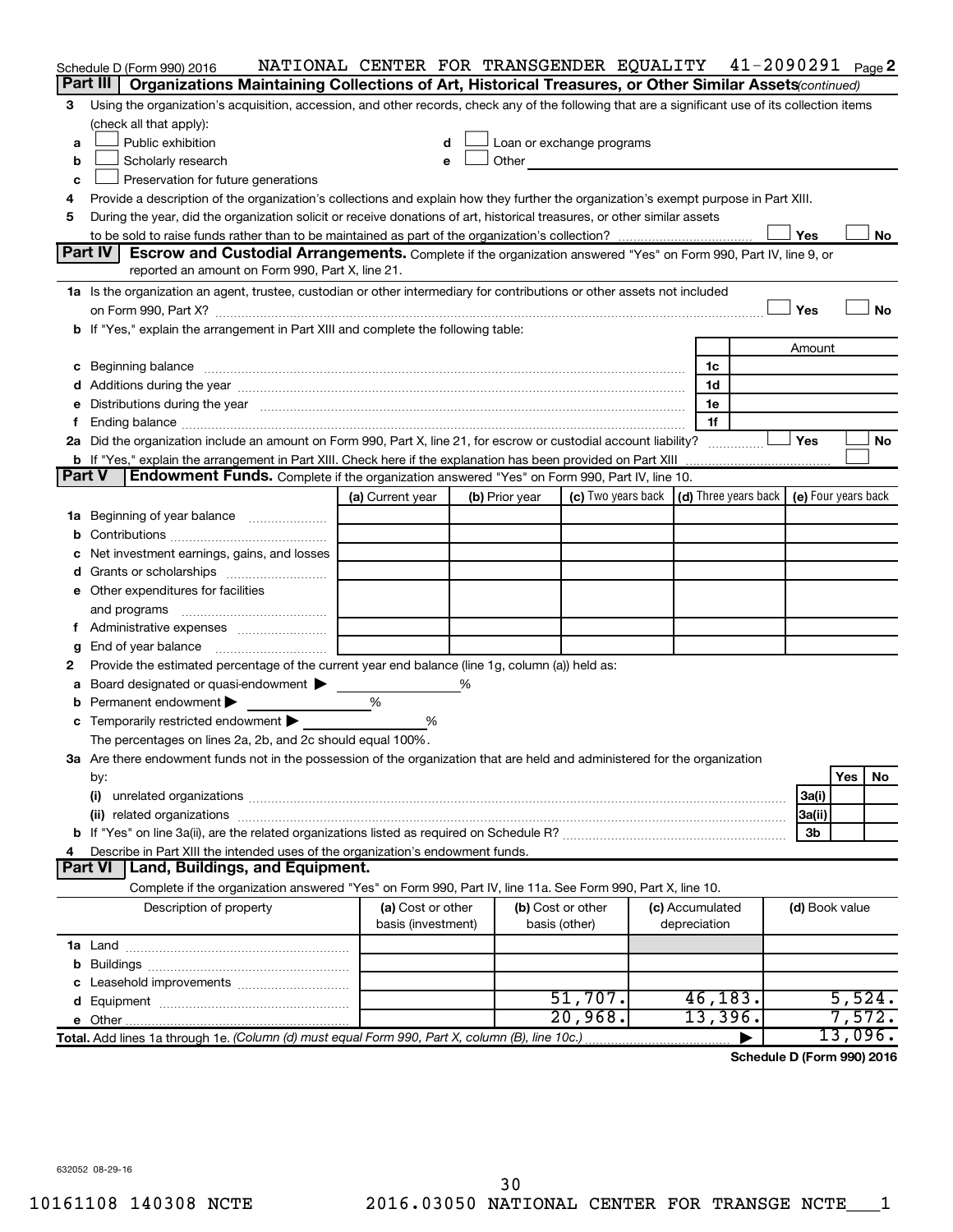| Schedule D (Form 990) 2016                                                                                        |                 |                | NATIONAL CENTER FOR TRANSGENDER EQUALITY | $41 - 2090291$ Page 3                                     |
|-------------------------------------------------------------------------------------------------------------------|-----------------|----------------|------------------------------------------|-----------------------------------------------------------|
| Part VII Investments - Other Securities.                                                                          |                 |                |                                          |                                                           |
| Complete if the organization answered "Yes" on Form 990, Part IV, line 11b. See Form 990, Part X, line 12.        |                 |                |                                          |                                                           |
| (a) Description of security or category (including name of security)                                              |                 | (b) Book value |                                          | (c) Method of valuation: Cost or end-of-year market value |
|                                                                                                                   |                 |                |                                          |                                                           |
|                                                                                                                   |                 |                |                                          |                                                           |
| $(3)$ Other                                                                                                       |                 |                |                                          |                                                           |
| (A)                                                                                                               |                 |                |                                          |                                                           |
| (B)                                                                                                               |                 |                |                                          |                                                           |
| (C)                                                                                                               |                 |                |                                          |                                                           |
| (D)                                                                                                               |                 |                |                                          |                                                           |
| (E)                                                                                                               |                 |                |                                          |                                                           |
| (F)                                                                                                               |                 |                |                                          |                                                           |
| (G)                                                                                                               |                 |                |                                          |                                                           |
| (H)                                                                                                               |                 |                |                                          |                                                           |
| Total. (Col. (b) must equal Form 990, Part X, col. (B) line 12.) $\blacktriangleright$                            |                 |                |                                          |                                                           |
| Part VIII Investments - Program Related.                                                                          |                 |                |                                          |                                                           |
| Complete if the organization answered "Yes" on Form 990, Part IV, line 11c. See Form 990, Part X, line 13.        |                 |                |                                          |                                                           |
| (a) Description of investment                                                                                     |                 | (b) Book value |                                          | (c) Method of valuation: Cost or end-of-year market value |
| (1)                                                                                                               |                 |                |                                          |                                                           |
| (2)                                                                                                               |                 |                |                                          |                                                           |
| (3)                                                                                                               |                 |                |                                          |                                                           |
| (4)                                                                                                               |                 |                |                                          |                                                           |
| (5)                                                                                                               |                 |                |                                          |                                                           |
| (6)                                                                                                               |                 |                |                                          |                                                           |
| (7)                                                                                                               |                 |                |                                          |                                                           |
| (8)                                                                                                               |                 |                |                                          |                                                           |
| (9)                                                                                                               |                 |                |                                          |                                                           |
| Total. (Col. (b) must equal Form 990, Part X, col. (B) line 13.)<br>Part IX<br><b>Other Assets.</b>               |                 |                |                                          |                                                           |
|                                                                                                                   |                 |                |                                          |                                                           |
| Complete if the organization answered "Yes" on Form 990, Part IV, line 11d. See Form 990, Part X, line 15.        | (a) Description |                |                                          | (b) Book value                                            |
|                                                                                                                   |                 |                |                                          |                                                           |
| (1)                                                                                                               |                 |                |                                          |                                                           |
| (2)                                                                                                               |                 |                |                                          |                                                           |
| (3)                                                                                                               |                 |                |                                          |                                                           |
| (4)                                                                                                               |                 |                |                                          |                                                           |
| (5)<br>(6)                                                                                                        |                 |                |                                          |                                                           |
|                                                                                                                   |                 |                |                                          |                                                           |
| (7)<br>(8)                                                                                                        |                 |                |                                          |                                                           |
| (9)                                                                                                               |                 |                |                                          |                                                           |
| Total. (Column (b) must equal Form 990, Part X, col. (B) line 15.)                                                |                 |                |                                          | ▶                                                         |
| <b>Other Liabilities.</b><br>Part X                                                                               |                 |                |                                          |                                                           |
| Complete if the organization answered "Yes" on Form 990, Part IV, line 11e or 11f. See Form 990, Part X, line 25. |                 |                |                                          |                                                           |
| (a) Description of liability<br>1.                                                                                |                 |                | (b) Book value                           |                                                           |
| Federal income taxes<br>(1)                                                                                       |                 |                |                                          |                                                           |
| (2)                                                                                                               |                 |                |                                          |                                                           |
|                                                                                                                   |                 |                |                                          |                                                           |
| (3)                                                                                                               |                 |                |                                          |                                                           |

**Total.**  *(Column (b) must equal Form 990, Part X, col. (B) line 25.)*  $\blacktriangleright$ 

**2.** Liability for uncertain tax positions. In Part XIII, provide the text of the footnote to the organization's financial statements that reports the organization's liability for uncertain tax positions under FIN 48 (ASC 740). Check here if the text of the footnote has been provided in Part XIII  $\boxed{\text{X}}$ 

#### **Schedule D (Form 990) 2016**

632053 08-29-16

(5) (6) (7) (8) (9)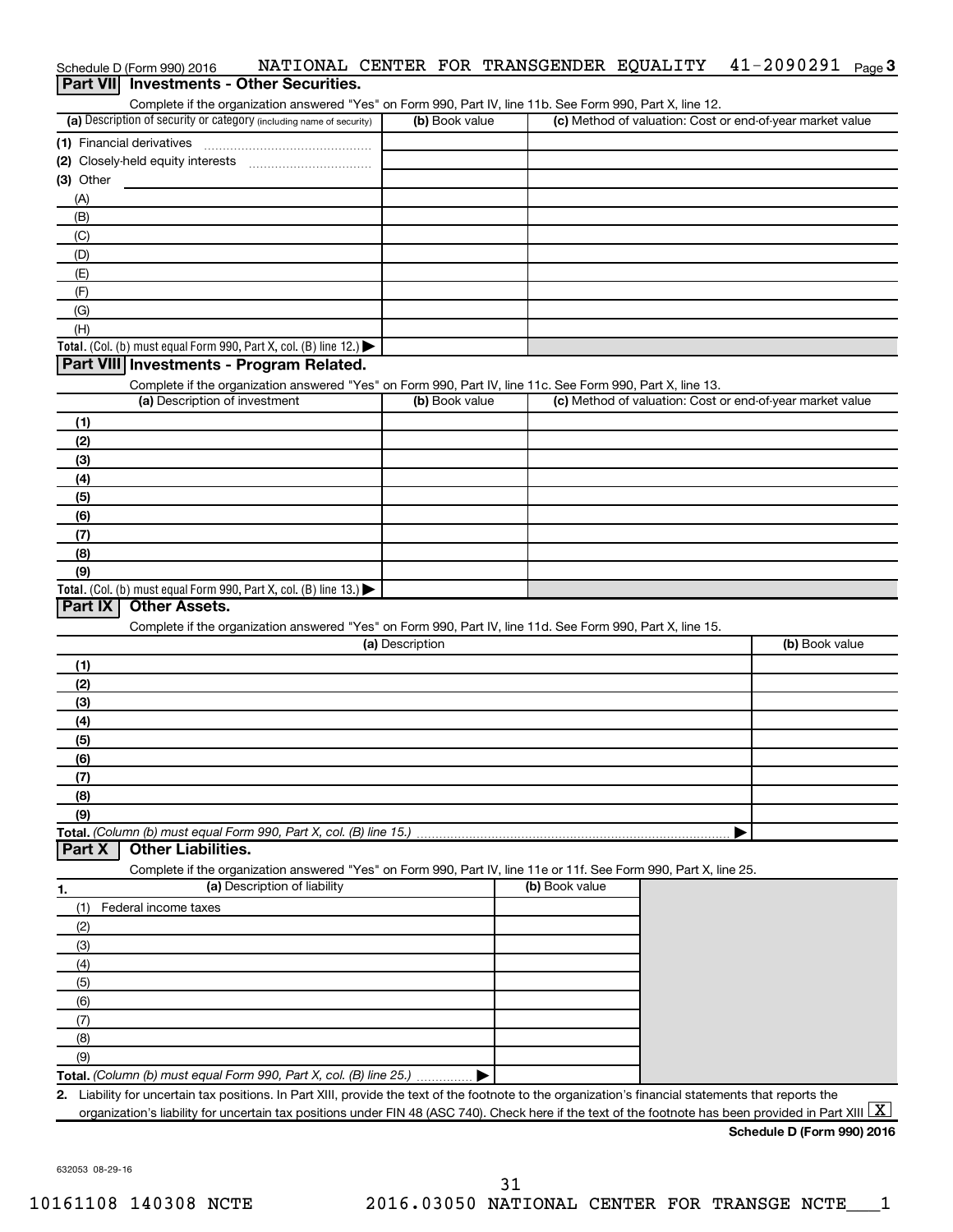|    | NATIONAL CENTER FOR TRANSGENDER EQUALITY 41-2090291 Page 4<br>Schedule D (Form 990) 2016                                                                                                                                            |                |          |                |            |         |
|----|-------------------------------------------------------------------------------------------------------------------------------------------------------------------------------------------------------------------------------------|----------------|----------|----------------|------------|---------|
|    | Part XI<br>Reconciliation of Revenue per Audited Financial Statements With Revenue per Return.                                                                                                                                      |                |          |                |            |         |
|    | Complete if the organization answered "Yes" on Form 990, Part IV, line 12a.                                                                                                                                                         |                |          |                |            |         |
| 1  | Total revenue, gains, and other support per audited financial statements [111][11] matter controller matter controller matter controller matter matter matter matter matter matter matter matter matter matter matter matter m      |                |          | $\blacksquare$ | 2,144,079. |         |
| 2  | Amounts included on line 1 but not on Form 990, Part VIII, line 12:                                                                                                                                                                 |                |          |                |            |         |
| a  |                                                                                                                                                                                                                                     | 2a             |          |                |            |         |
| b  |                                                                                                                                                                                                                                     | 2 <sub>b</sub> | 49,550.  |                |            |         |
| с  |                                                                                                                                                                                                                                     | 2c             |          |                |            |         |
| d  |                                                                                                                                                                                                                                     | 2d             | 29,162.  |                |            |         |
| е  | Add lines 2a through 2d <b>manufactures</b> in the contract of the contract of the contract of the contract of the contract of the contract of the contract of the contract of the contract of the contract of the contract of the  |                |          | 2e             |            | 78,712. |
| 3  |                                                                                                                                                                                                                                     |                |          | 3              | 2,065,367. |         |
| 4  | Amounts included on Form 990, Part VIII, line 12, but not on line 1:                                                                                                                                                                |                |          |                |            |         |
| а  | Investment expenses not included on Form 990, Part VIII, line 7b [                                                                                                                                                                  | 4a             |          |                |            |         |
| b  |                                                                                                                                                                                                                                     | 4 <sub>h</sub> |          |                |            |         |
| C. | Add lines 4a and 4b                                                                                                                                                                                                                 |                |          | 4c             |            | υ.      |
| 5  |                                                                                                                                                                                                                                     |                |          | $\overline{5}$ | 2,065,367. |         |
|    | Part XII   Reconciliation of Expenses per Audited Financial Statements With Expenses per Return.                                                                                                                                    |                |          |                |            |         |
|    | Complete if the organization answered "Yes" on Form 990, Part IV, line 12a.                                                                                                                                                         |                |          |                |            |         |
| 1  |                                                                                                                                                                                                                                     |                |          | $\blacksquare$ | 1,711,452. |         |
| 2  | Amounts included on line 1 but not on Form 990, Part IX, line 25:                                                                                                                                                                   |                |          |                |            |         |
| a  |                                                                                                                                                                                                                                     | 2a             | 49,550.  |                |            |         |
| b  |                                                                                                                                                                                                                                     | 2 <sub>b</sub> |          |                |            |         |
| c  |                                                                                                                                                                                                                                     | 2 <sub>c</sub> |          |                |            |         |
|    |                                                                                                                                                                                                                                     | 2d             | 29, 162. |                |            |         |
| е  | Add lines 2a through 2d <b>contained a contained a contained a</b> contained a contact the state of the contained and contained a contact the contact of the contact of the contact of the contact of the contact of the contact of |                |          | 2е             |            | 78,712. |
| 3  |                                                                                                                                                                                                                                     |                |          | $\mathbf{a}$   | 1,632,740. |         |
| 4  | Amounts included on Form 990, Part IX, line 25, but not on line 1:                                                                                                                                                                  |                |          |                |            |         |
| a  |                                                                                                                                                                                                                                     | 4a             |          |                |            |         |
| b  | Other (Describe in Part XIII.) [100] [100] [100] [100] [100] [100] [100] [100] [100] [100] [100] [100] [100] [                                                                                                                      | 4h             |          |                |            |         |
|    | Add lines 4a and 4b                                                                                                                                                                                                                 |                |          | 4c             |            | 0.      |
| 5  |                                                                                                                                                                                                                                     |                |          | 5              | 1,632,740. |         |
|    | Part XIII Supplemental Information.                                                                                                                                                                                                 |                |          |                |            |         |

Provide the descriptions required for Part II, lines 3, 5, and 9; Part III, lines 1a and 4; Part IV, lines 1b and 2b; Part V, line 4; Part X, line 2; Part XI, lines 2d and 4b; and Part XII, lines 2d and 4b. Also complete this part to provide any additional information.

PART X, LINE 2:

| THE CENTER FOLLOWS THE AUTHORITATIVE GUIDANCE RELATING TO ACCOUNTING FOR  |
|---------------------------------------------------------------------------|
| UNCERTAINTY IN INCOME TAXES INCLUDED IN ACCOUNTING STANDARDS CODIFICATION |
| TOPIC 740-10, INCOME TAXES. THESE PROVISIONS PROVIDE CONSISTENT GUIDANCE  |
| FOR THE ACCOUNTING FOR UNCERTAINTY IN INCOME TAXES RECOGNIZED IN AN       |
| ENTITY'S FINANCIAL STATEMENTS AND PRESCRIBE A THRESHOLD OF "MORE LIKELY   |
| THAN NOT" FOR RECOGNITION AND DERECOGNITION OF TAX POSITIONS TAKEN OR     |
| EXPECTED TO BE TAKEN IN A TAX RETURN.                                     |

#### THE CENTER PERFORMED AN EVALUATION OF UNCERTAIN TAX POSITIONS FOR THE YEAR

ENDED DECEMBER 31, 2016, AND DETERMINED THAT THERE WERE NO MATTERS THAT

632054 08-29-16 **Schedule D (Form 990) 2016** WOULD REQUIRE RECOGNITION IN THE FINANCIAL STATEMENTS OR THAT MAY HAVE ANY

32

10161108 140308 NCTE 2016.03050 NATIONAL CENTER FOR TRANSGE NCTE\_\_\_1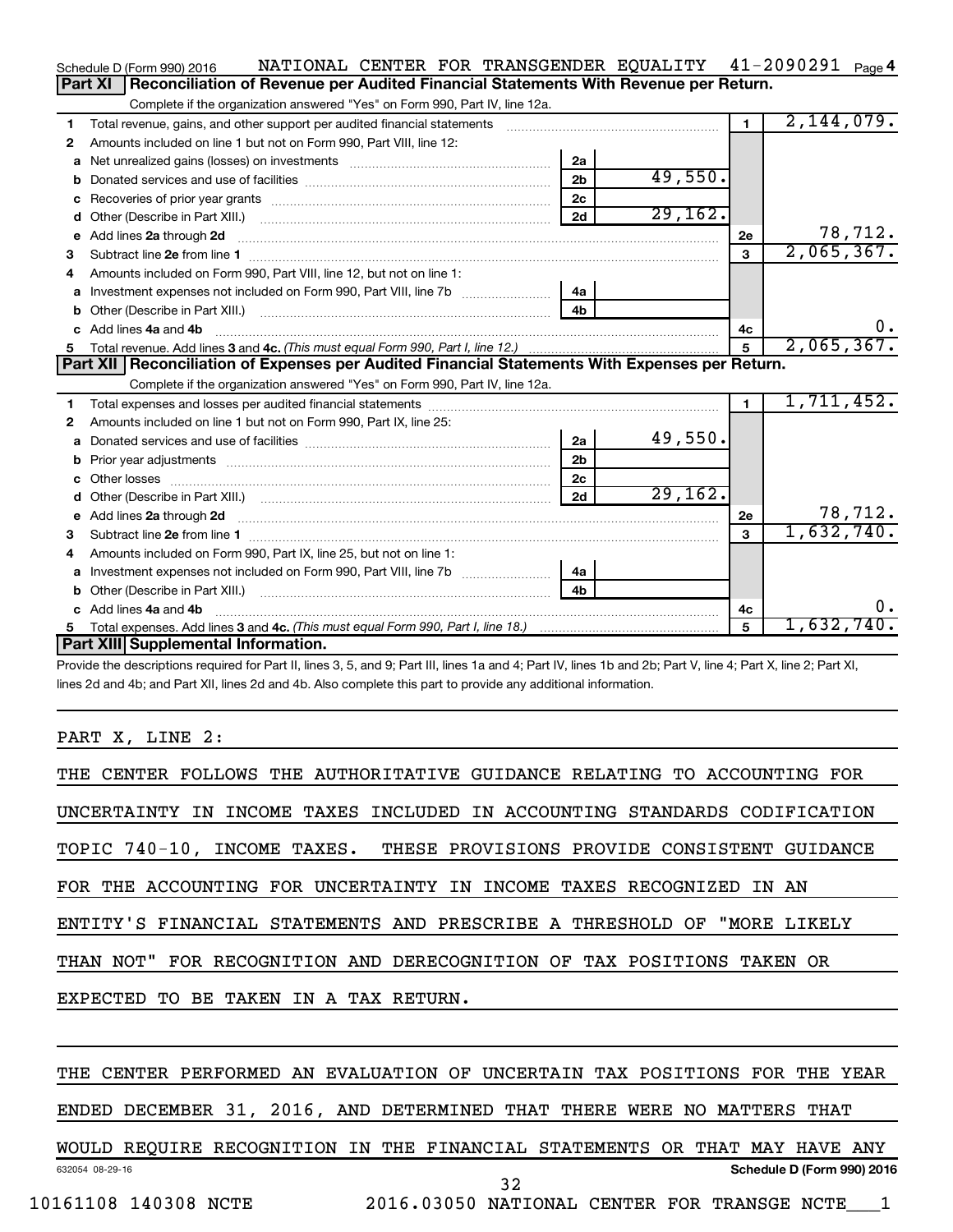Schedule D (Form 990) 2016 NATIONAL CENTER FOR TRANSGENDER EQUALITY41-2090291 <sub>Page 5</sub> *(continued)* **Part XIII Supplemental Information**  EFFECT ON ITS TAX-EXEMPT STATUS. AT DECEMBER 31, 2016, THE STATUTE OF LIMITATIONS FOR THE TAX YEARS ENDED DECEMBER 31, 2013 TO 2015 REMAINS OPEN WITH THE U.S. FEDERAL JURISDICTION OR THE VARIOUS STATES AND LOCAL JURISDICTIONS IN WHICH THE CENTER FILES TAX RETURNS. IT IS THE CENTER'S POLICY TO RECOGNIZE INTEREST AND/OR PENALTIES RELATED TO UNCERTAIN TAX POSITIONS, IF ANY, IN INCOME TAX EXPENSES.

PART XI, LINE 2D - OTHER ADJUSTMENTS:

DIRECT FUNDRAISING EXPENSES 29, 2008 29, 202.

PART XII, LINE 2D - OTHER ADJUSTMENTS:

DIRECT FUNDRAISING EXPENSES 29,162.

**Schedule D (Form 990) 2016**

632055 08-29-16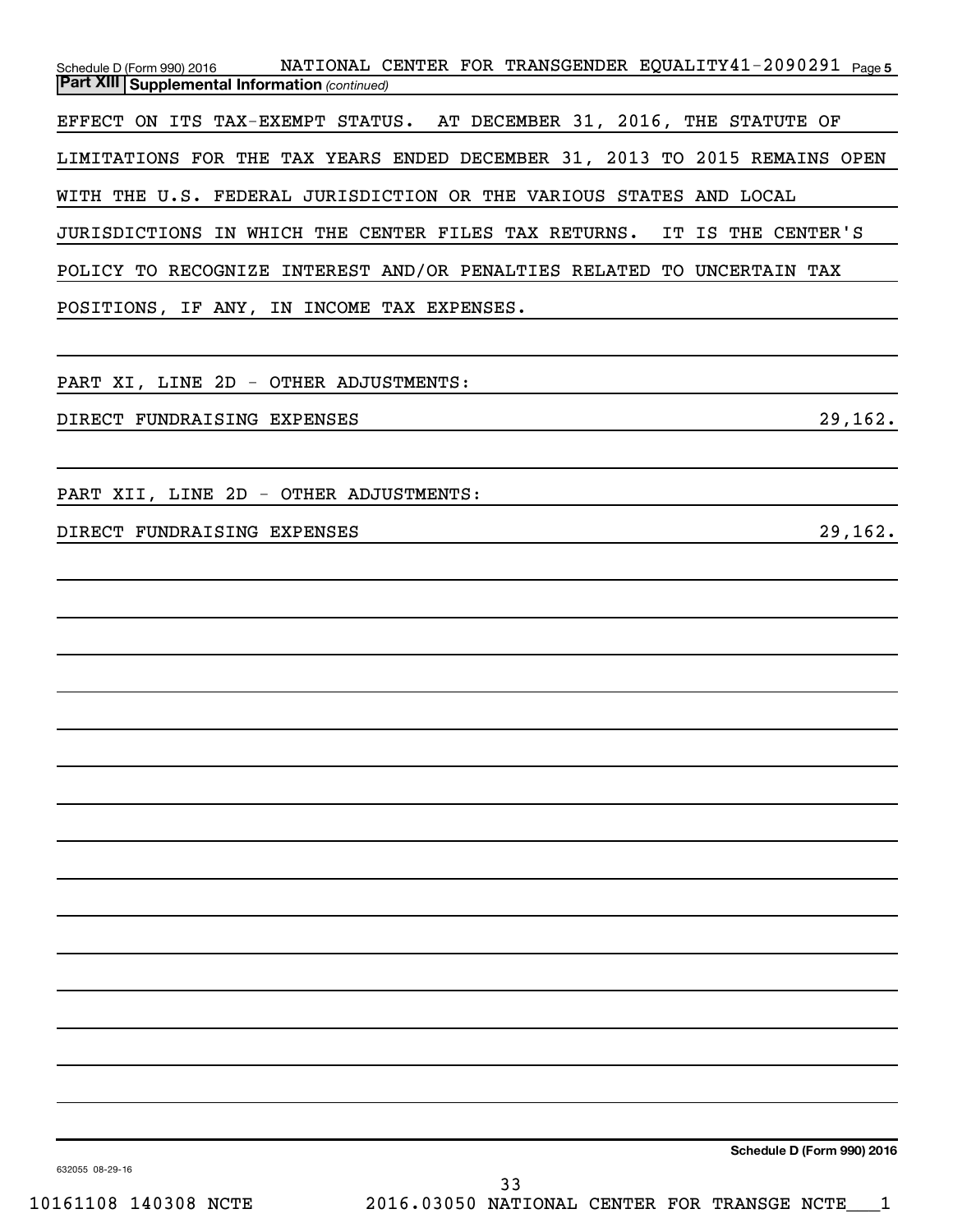| <b>SCHEDULE G</b><br>(Form 990 or 990-EZ)                                                                                                                                                                                                                                                                                                                                                                                                                                          |                                  |                                    |                                                            |              | Supplemental Information Regarding Fundraising or Gaming Activities<br>Complete if the organization answered "Yes" on Form 990, Part IV, line 17, 18, or 19, or if the                    |                                                                            | OMB No. 1545-0047                                       |
|------------------------------------------------------------------------------------------------------------------------------------------------------------------------------------------------------------------------------------------------------------------------------------------------------------------------------------------------------------------------------------------------------------------------------------------------------------------------------------|----------------------------------|------------------------------------|------------------------------------------------------------|--------------|-------------------------------------------------------------------------------------------------------------------------------------------------------------------------------------------|----------------------------------------------------------------------------|---------------------------------------------------------|
| Department of the Treasury<br>Internal Revenue Service                                                                                                                                                                                                                                                                                                                                                                                                                             |                                  | Attach to Form 990 or Form 990-EZ. |                                                            |              | organization entered more than \$15,000 on Form 990-EZ, line 6a.                                                                                                                          |                                                                            | <b>Open to Public</b>                                   |
|                                                                                                                                                                                                                                                                                                                                                                                                                                                                                    |                                  |                                    |                                                            |              | Information about Schedule G (Form 990 or 990-EZ) and its instructions is at WWW.irs.gov/form990.                                                                                         |                                                                            | Inspection<br><b>Employer identification number</b>     |
| Name of the organization                                                                                                                                                                                                                                                                                                                                                                                                                                                           |                                  |                                    |                                                            |              | NATIONAL CENTER FOR TRANSGENDER EQUALITY                                                                                                                                                  | 41-2090291                                                                 |                                                         |
|                                                                                                                                                                                                                                                                                                                                                                                                                                                                                    |                                  |                                    |                                                            |              | Fundraising Activities. Complete if the organization answered "Yes" on Form 990, Part IV, line 17. Form 990-EZ filers are not                                                             |                                                                            |                                                         |
| Part I                                                                                                                                                                                                                                                                                                                                                                                                                                                                             | required to complete this part.  |                                    |                                                            |              |                                                                                                                                                                                           |                                                                            |                                                         |
| 1 Indicate whether the organization raised funds through any of the following activities. Check all that apply.<br>Mail solicitations<br>a<br>b<br>Phone solicitations<br>c<br>In-person solicitations<br>d<br>2 a Did the organization have a written or oral agreement with any individual (including officers, directors, trustees, or<br>b If "Yes," list the 10 highest paid individuals or entities (fundraisers) pursuant to agreements under which the fundraiser is to be | Internet and email solicitations | e<br>f<br>g                        | Special fundraising events                                 |              | Solicitation of non-government grants<br>Solicitation of government grants<br>key employees listed in Form 990, Part VII) or entity in connection with professional fundraising services? | Yes                                                                        | No                                                      |
| compensated at least \$5,000 by the organization.                                                                                                                                                                                                                                                                                                                                                                                                                                  |                                  |                                    |                                                            |              |                                                                                                                                                                                           |                                                                            |                                                         |
| (i) Name and address of individual<br>or entity (fundraiser)                                                                                                                                                                                                                                                                                                                                                                                                                       |                                  | (ii) Activity                      | (iii) Did<br>fundraiser<br>or control of<br>contributions? | have custody | (iv) Gross receipts<br>from activity                                                                                                                                                      | (v) Amount paid<br>to (or retained by)<br>fundraiser<br>listed in col. (i) | (vi) Amount paid<br>to (or retained by)<br>organization |
|                                                                                                                                                                                                                                                                                                                                                                                                                                                                                    |                                  |                                    | Yes                                                        | No           |                                                                                                                                                                                           |                                                                            |                                                         |
|                                                                                                                                                                                                                                                                                                                                                                                                                                                                                    |                                  |                                    |                                                            |              |                                                                                                                                                                                           |                                                                            |                                                         |
|                                                                                                                                                                                                                                                                                                                                                                                                                                                                                    |                                  |                                    |                                                            |              |                                                                                                                                                                                           |                                                                            |                                                         |
|                                                                                                                                                                                                                                                                                                                                                                                                                                                                                    |                                  |                                    |                                                            |              |                                                                                                                                                                                           |                                                                            |                                                         |
|                                                                                                                                                                                                                                                                                                                                                                                                                                                                                    |                                  |                                    |                                                            |              |                                                                                                                                                                                           |                                                                            |                                                         |
|                                                                                                                                                                                                                                                                                                                                                                                                                                                                                    |                                  |                                    |                                                            |              |                                                                                                                                                                                           |                                                                            |                                                         |
|                                                                                                                                                                                                                                                                                                                                                                                                                                                                                    |                                  |                                    |                                                            |              |                                                                                                                                                                                           |                                                                            |                                                         |
|                                                                                                                                                                                                                                                                                                                                                                                                                                                                                    |                                  |                                    |                                                            |              |                                                                                                                                                                                           |                                                                            |                                                         |
|                                                                                                                                                                                                                                                                                                                                                                                                                                                                                    |                                  |                                    |                                                            |              |                                                                                                                                                                                           |                                                                            |                                                         |
|                                                                                                                                                                                                                                                                                                                                                                                                                                                                                    |                                  |                                    |                                                            |              |                                                                                                                                                                                           |                                                                            |                                                         |
| Total                                                                                                                                                                                                                                                                                                                                                                                                                                                                              |                                  |                                    |                                                            |              |                                                                                                                                                                                           |                                                                            |                                                         |
| 3 List all states in which the organization is registered or licensed to solicit contributions or has been notified it is exempt from registration<br>or licensing.                                                                                                                                                                                                                                                                                                                |                                  |                                    |                                                            |              |                                                                                                                                                                                           |                                                                            |                                                         |
|                                                                                                                                                                                                                                                                                                                                                                                                                                                                                    |                                  |                                    |                                                            |              |                                                                                                                                                                                           |                                                                            |                                                         |
|                                                                                                                                                                                                                                                                                                                                                                                                                                                                                    |                                  |                                    |                                                            |              |                                                                                                                                                                                           |                                                                            |                                                         |
|                                                                                                                                                                                                                                                                                                                                                                                                                                                                                    |                                  |                                    |                                                            |              |                                                                                                                                                                                           |                                                                            |                                                         |
|                                                                                                                                                                                                                                                                                                                                                                                                                                                                                    |                                  |                                    |                                                            |              |                                                                                                                                                                                           |                                                                            |                                                         |
|                                                                                                                                                                                                                                                                                                                                                                                                                                                                                    |                                  |                                    |                                                            |              |                                                                                                                                                                                           |                                                                            |                                                         |
|                                                                                                                                                                                                                                                                                                                                                                                                                                                                                    |                                  |                                    |                                                            |              |                                                                                                                                                                                           |                                                                            |                                                         |
|                                                                                                                                                                                                                                                                                                                                                                                                                                                                                    |                                  |                                    |                                                            |              |                                                                                                                                                                                           |                                                                            |                                                         |
|                                                                                                                                                                                                                                                                                                                                                                                                                                                                                    |                                  |                                    |                                                            |              |                                                                                                                                                                                           |                                                                            |                                                         |

**For Paperwork Reduction Act Notice, see the Instructions for Form 990 or 990-EZ. Schedule G (Form 990 or 990-EZ) 2016** LHA

632081 09-12-16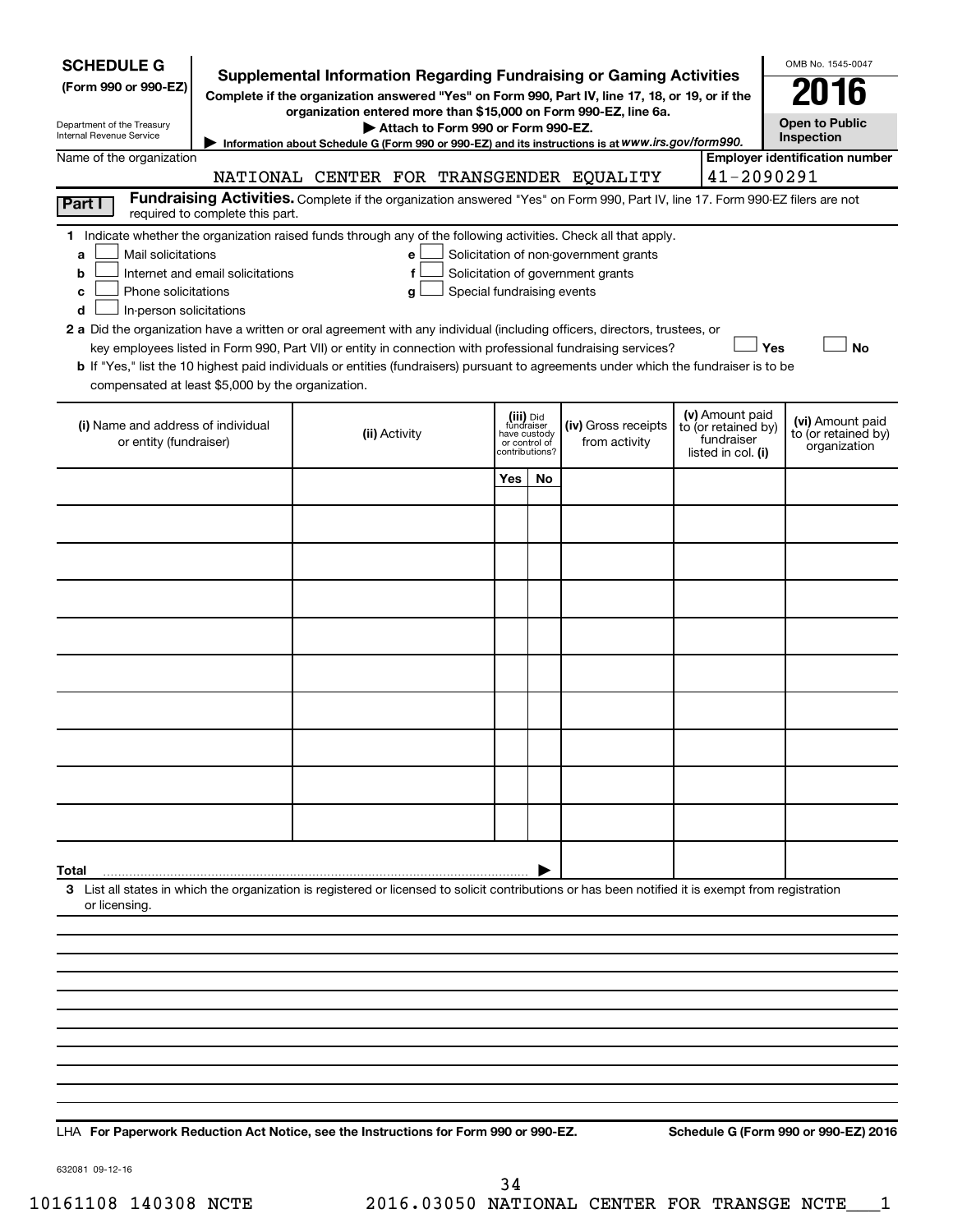Schedule G (Form 990 or 990-EZ) 2016 NATIONAL CENTER FOR TRANSGENDER EQUALITY41-2090291 <sub>Page 2</sub> Part II | Fundraising Events. Complete if the organization answered "Yes" on Form 990, Part IV, line 18, or reported more than \$15,000

of fundraising event contributions and gross income on Form 990-EZ, lines 1 and 6b. List events with gross receipts greater than \$5,000.

|                        |              | or fundraising event contributions and gross income on Form 990-EZ, lines T and 6D. List events with gross receipts greater than \$5,000.     | $(a)$ Event #1<br>13TH | $(b)$ Event #2<br>TRANSLAW                       | (c) Other events<br><b>NONE</b> | (d) Total events<br>(add col. (a) through           |
|------------------------|--------------|-----------------------------------------------------------------------------------------------------------------------------------------------|------------------------|--------------------------------------------------|---------------------------------|-----------------------------------------------------|
|                        |              |                                                                                                                                               | ANNIVERSARY            | <b>EVENT</b>                                     |                                 | col. (c)                                            |
|                        |              |                                                                                                                                               | (event type)           | (event type)                                     | (total number)                  |                                                     |
| Revenue                | 1.           |                                                                                                                                               | 98,957.                | 6,632.                                           |                                 | 105,589.                                            |
|                        |              |                                                                                                                                               | 72,387.                | 5,755.                                           |                                 | <u>78,142.</u>                                      |
|                        | 3            | Gross income (line 1 minus line 2)                                                                                                            | 26,570.                | 877.                                             |                                 | 27,447.                                             |
|                        |              |                                                                                                                                               |                        |                                                  |                                 |                                                     |
|                        | 5.           |                                                                                                                                               |                        |                                                  |                                 |                                                     |
|                        | 6            |                                                                                                                                               | 24,650.                | 572.                                             |                                 | 25, 222.                                            |
| Direct Expenses        | $\mathbf{7}$ |                                                                                                                                               | 73.                    |                                                  |                                 | 73.                                                 |
|                        | 8            |                                                                                                                                               |                        |                                                  |                                 |                                                     |
|                        | 9            |                                                                                                                                               | 1,847.                 | 305.                                             |                                 | 2,152.                                              |
|                        | 10.          | Direct expense summary. Add lines 4 through 9 in column (d)                                                                                   |                        |                                                  |                                 | 27,447.                                             |
| <b>Part III</b>        |              | 11 Net income summary. Subtract line 10 from line 3, column (d)                                                                               |                        |                                                  |                                 | $\overline{0}$ .                                    |
|                        |              | Gaming. Complete if the organization answered "Yes" on Form 990, Part IV, line 19, or reported more than<br>\$15,000 on Form 990-EZ, line 6a. |                        |                                                  |                                 |                                                     |
|                        |              |                                                                                                                                               | (a) Bingo              | (b) Pull tabs/instant<br>bingo/progressive bingo | (c) Other gaming                | (d) Total gaming (add<br>col. (a) through col. (c)) |
| Revenue                |              |                                                                                                                                               |                        |                                                  |                                 |                                                     |
|                        | 1.           |                                                                                                                                               |                        |                                                  |                                 |                                                     |
|                        |              |                                                                                                                                               |                        |                                                  |                                 |                                                     |
| <b>Direct Expenses</b> | 3            |                                                                                                                                               |                        |                                                  |                                 |                                                     |
|                        | 4            |                                                                                                                                               |                        |                                                  |                                 |                                                     |
|                        | 5.           |                                                                                                                                               | <b>Yes</b><br>%        | Yes<br>%                                         | Yes                             |                                                     |
|                        |              | 6 Volunteer labor                                                                                                                             | No                     | No                                               | %<br>No                         |                                                     |
|                        | $\mathbf{7}$ | Direct expense summary. Add lines 2 through 5 in column (d)                                                                                   |                        |                                                  |                                 |                                                     |
|                        | 8            |                                                                                                                                               |                        |                                                  |                                 |                                                     |
|                        |              |                                                                                                                                               |                        |                                                  |                                 |                                                     |
| 9                      |              | Enter the state(s) in which the organization conducts gaming activities:                                                                      |                        |                                                  |                                 |                                                     |
|                        |              |                                                                                                                                               |                        |                                                  |                                 | Yes<br>No                                           |
|                        |              | <b>b</b> If "No," explain:                                                                                                                    |                        |                                                  |                                 |                                                     |
|                        |              |                                                                                                                                               |                        |                                                  |                                 |                                                     |
|                        |              | <b>b</b> If "Yes," explain:                                                                                                                   |                        |                                                  |                                 | Yes<br>No                                           |
|                        |              |                                                                                                                                               |                        |                                                  |                                 |                                                     |
|                        |              |                                                                                                                                               |                        |                                                  |                                 |                                                     |
|                        |              | 632082 09-12-16                                                                                                                               |                        |                                                  |                                 | Schedule G (Form 990 or 990-EZ) 2016                |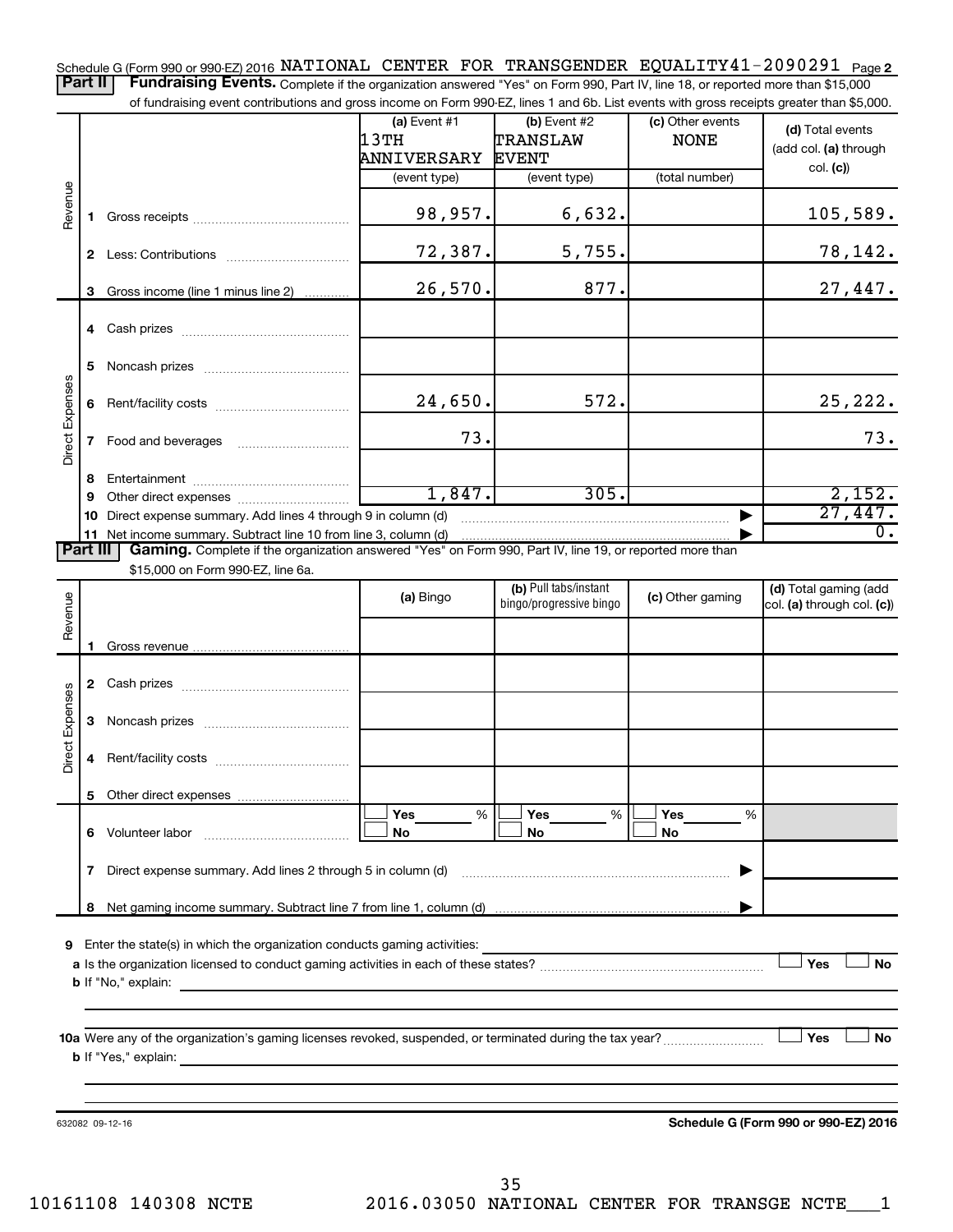| 632083 09-12-16<br>36                                                                                                                                                                                                                   |                      |           |
|-----------------------------------------------------------------------------------------------------------------------------------------------------------------------------------------------------------------------------------------|----------------------|-----------|
| Schedule G (Form 990 or 990-EZ) 2016                                                                                                                                                                                                    |                      |           |
|                                                                                                                                                                                                                                         |                      |           |
|                                                                                                                                                                                                                                         |                      |           |
|                                                                                                                                                                                                                                         |                      |           |
|                                                                                                                                                                                                                                         |                      |           |
|                                                                                                                                                                                                                                         |                      |           |
|                                                                                                                                                                                                                                         |                      |           |
|                                                                                                                                                                                                                                         |                      |           |
|                                                                                                                                                                                                                                         |                      |           |
|                                                                                                                                                                                                                                         |                      |           |
|                                                                                                                                                                                                                                         |                      |           |
|                                                                                                                                                                                                                                         |                      |           |
|                                                                                                                                                                                                                                         |                      |           |
| 15c, 16, and 17b, as applicable. Also provide any additional information. See instructions                                                                                                                                              |                      |           |
| organization's own exempt activities during the tax year $\triangleright$ \$<br> Part IV<br>Supplemental Information. Provide the explanations required by Part I, line 2b, columns (iii) and (v); and Part III, lines 9, 9b, 10b, 15b, |                      |           |
| <b>b</b> Enter the amount of distributions required under state law to be distributed to other exempt organizations or spent in the                                                                                                     |                      |           |
|                                                                                                                                                                                                                                         | $\Box$ Yes $\Box$ No |           |
| <b>17</b> Mandatory distributions:<br>a Is the organization required under state law to make charitable distributions from the gaming proceeds to                                                                                       |                      |           |
|                                                                                                                                                                                                                                         |                      |           |
| Director/officer<br>Employee<br>Independent contractor                                                                                                                                                                                  |                      |           |
|                                                                                                                                                                                                                                         |                      |           |
|                                                                                                                                                                                                                                         |                      |           |
|                                                                                                                                                                                                                                         |                      |           |
| Gaming manager compensation > \$                                                                                                                                                                                                        |                      |           |
| Name $\blacktriangleright$<br><u> 1999 - Johann Barbara, martin amerikan basal dan bahasa dan bahasa dan bahasa dalam bahasa dan bahasa dan bah</u>                                                                                     |                      |           |
|                                                                                                                                                                                                                                         |                      |           |
| <b>16</b> Gaming manager information:                                                                                                                                                                                                   |                      |           |
|                                                                                                                                                                                                                                         |                      |           |
|                                                                                                                                                                                                                                         |                      |           |
| Name $\blacktriangleright$<br><u> 1989 - Johann Barbara, martin amerikan basal dan berasal dan berasal dalam basal dan berasal dan berasal dan</u>                                                                                      |                      |           |
| c If "Yes," enter name and address of the third party:                                                                                                                                                                                  |                      |           |
| of gaming revenue retained by the third party $\triangleright$ \$                                                                                                                                                                       |                      |           |
|                                                                                                                                                                                                                                         |                      |           |
|                                                                                                                                                                                                                                         |                      | <b>No</b> |
|                                                                                                                                                                                                                                         |                      |           |
|                                                                                                                                                                                                                                         |                      |           |
|                                                                                                                                                                                                                                         |                      |           |
| 14 Enter the name and address of the person who prepares the organization's gaming/special events books and records:                                                                                                                    |                      |           |
|                                                                                                                                                                                                                                         | 13b l                | %<br>%    |
| 13 Indicate the percentage of gaming activity conducted in:                                                                                                                                                                             | 13а                  |           |
|                                                                                                                                                                                                                                         | <b>」Yes</b>          | <b>No</b> |
| 12 Is the organization a grantor, beneficiary or trustee of a trust, or a member of a partnership or other entity formed                                                                                                                | Yes                  | <b>No</b> |
|                                                                                                                                                                                                                                         |                      |           |
| Schedule G (Form 990 or 990-EZ) 2016 NATIONAL CENTER FOR TRANSGENDER EQUALITY 41 - 2090291 $_{\text{Page 3}}$                                                                                                                           |                      |           |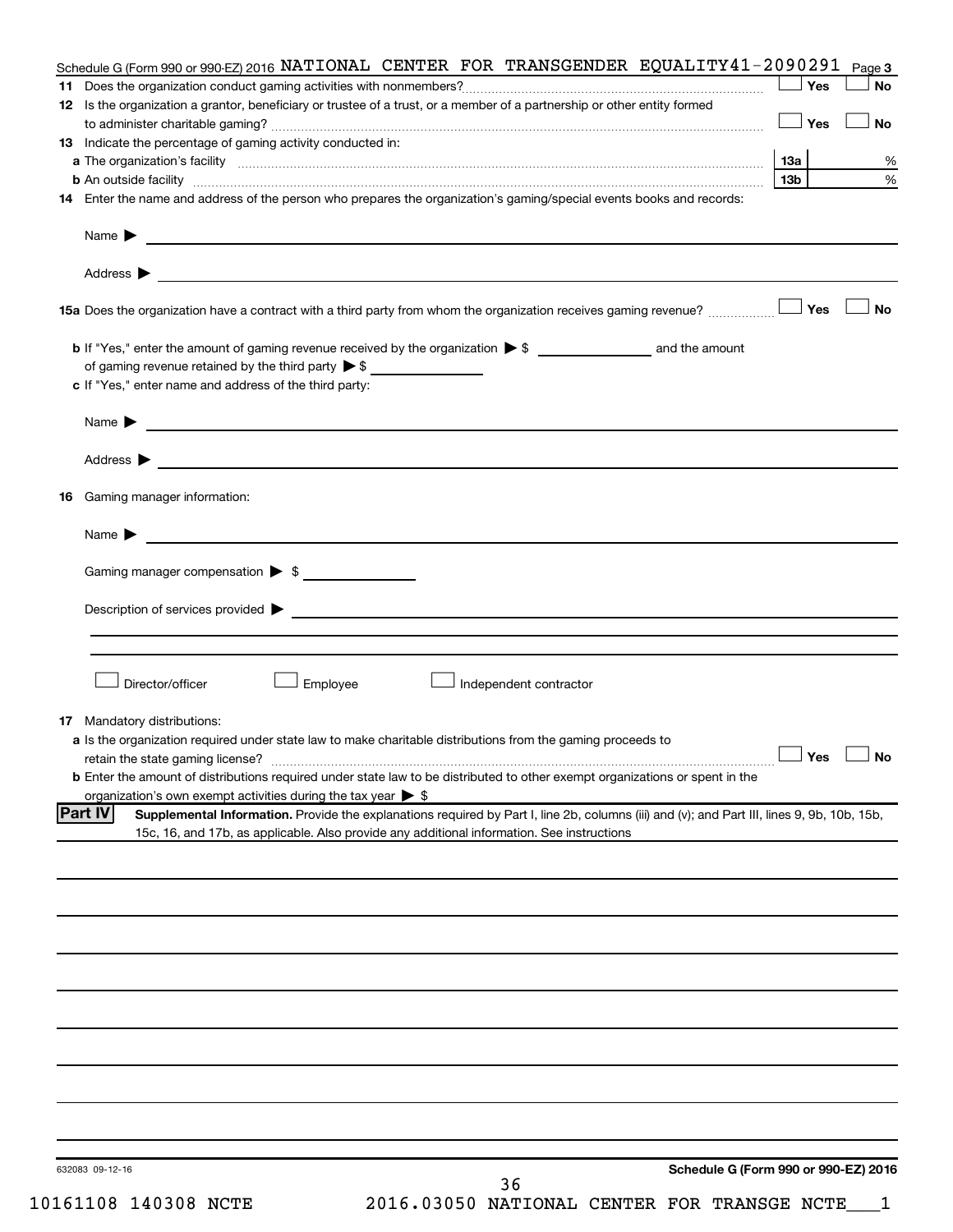|                    |                                                                                                   |  |     | NATIONAL CENTER FOR TRANSGENDER EQUALITY41-2090291 Page 4 |  |
|--------------------|---------------------------------------------------------------------------------------------------|--|-----|-----------------------------------------------------------|--|
|                    | Schedule G (Form 990 or 990-EZ) NATIONAL C<br><b>Part IV</b> Supplemental Information (continued) |  |     |                                                           |  |
|                    |                                                                                                   |  |     |                                                           |  |
|                    |                                                                                                   |  |     |                                                           |  |
|                    |                                                                                                   |  |     |                                                           |  |
|                    |                                                                                                   |  |     |                                                           |  |
|                    |                                                                                                   |  |     |                                                           |  |
|                    |                                                                                                   |  |     |                                                           |  |
|                    |                                                                                                   |  |     |                                                           |  |
|                    |                                                                                                   |  |     |                                                           |  |
|                    |                                                                                                   |  |     |                                                           |  |
|                    |                                                                                                   |  |     |                                                           |  |
|                    |                                                                                                   |  |     |                                                           |  |
|                    |                                                                                                   |  |     |                                                           |  |
|                    |                                                                                                   |  |     |                                                           |  |
|                    |                                                                                                   |  |     |                                                           |  |
|                    |                                                                                                   |  |     |                                                           |  |
|                    |                                                                                                   |  |     |                                                           |  |
|                    |                                                                                                   |  |     |                                                           |  |
|                    |                                                                                                   |  |     |                                                           |  |
|                    |                                                                                                   |  |     |                                                           |  |
|                    |                                                                                                   |  |     |                                                           |  |
|                    |                                                                                                   |  |     |                                                           |  |
|                    |                                                                                                   |  |     |                                                           |  |
|                    |                                                                                                   |  |     |                                                           |  |
|                    |                                                                                                   |  |     |                                                           |  |
|                    |                                                                                                   |  |     |                                                           |  |
|                    |                                                                                                   |  |     |                                                           |  |
|                    |                                                                                                   |  |     |                                                           |  |
|                    |                                                                                                   |  |     |                                                           |  |
|                    |                                                                                                   |  |     |                                                           |  |
|                    |                                                                                                   |  |     |                                                           |  |
|                    |                                                                                                   |  |     |                                                           |  |
|                    |                                                                                                   |  |     |                                                           |  |
|                    |                                                                                                   |  |     |                                                           |  |
|                    |                                                                                                   |  |     |                                                           |  |
|                    |                                                                                                   |  |     |                                                           |  |
|                    |                                                                                                   |  |     |                                                           |  |
|                    |                                                                                                   |  |     |                                                           |  |
|                    |                                                                                                   |  |     |                                                           |  |
|                    |                                                                                                   |  |     |                                                           |  |
|                    |                                                                                                   |  |     |                                                           |  |
|                    |                                                                                                   |  |     |                                                           |  |
|                    |                                                                                                   |  |     |                                                           |  |
|                    |                                                                                                   |  |     |                                                           |  |
|                    |                                                                                                   |  |     |                                                           |  |
|                    |                                                                                                   |  |     |                                                           |  |
|                    |                                                                                                   |  |     |                                                           |  |
|                    |                                                                                                   |  |     | Schedule G (Form 990 or 990-EZ)                           |  |
| 632084<br>04-01-16 |                                                                                                   |  |     |                                                           |  |
|                    |                                                                                                   |  | ר כ |                                                           |  |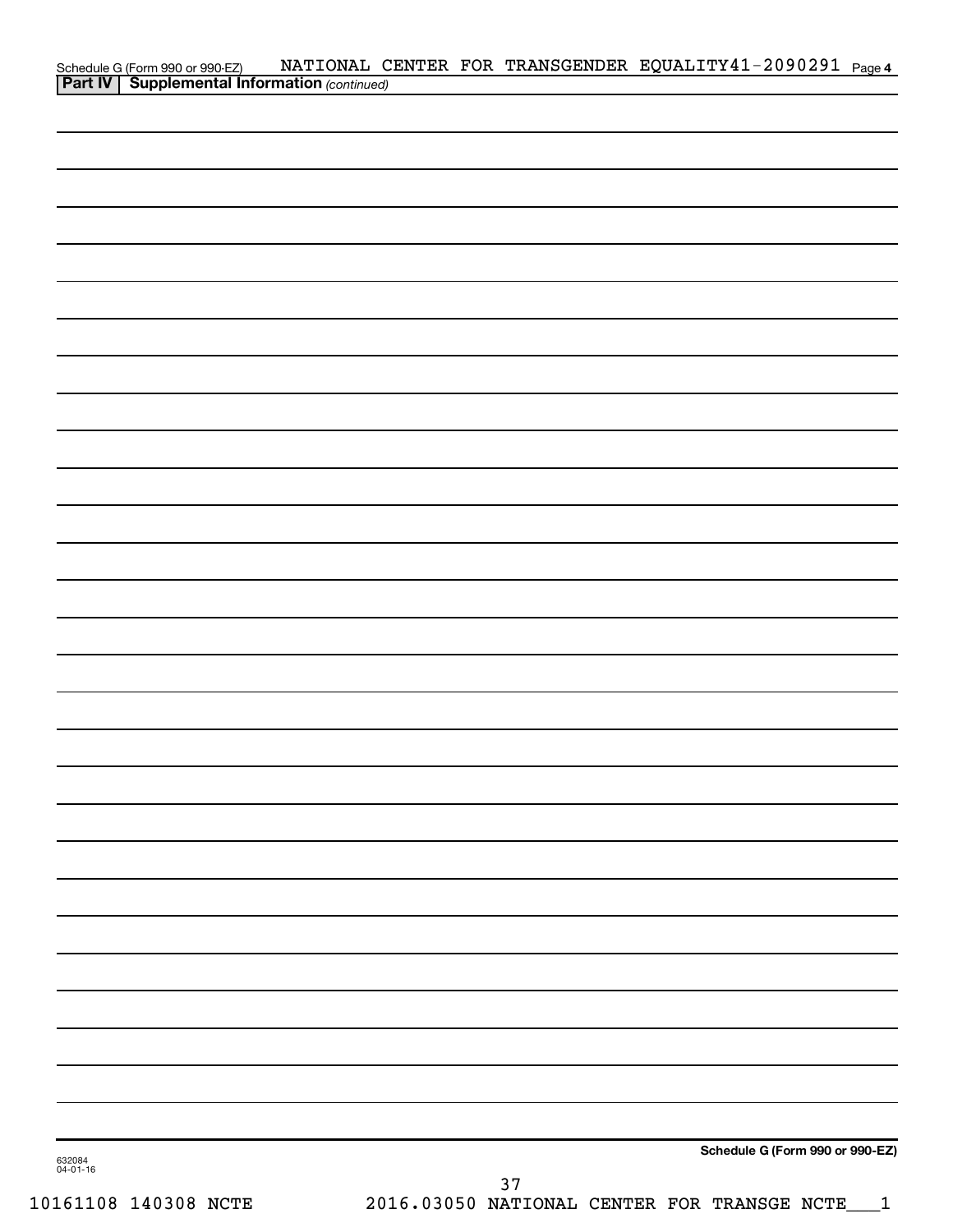| <b>SCHEDULE I</b>                                                                                                                                                                                                                                                                                                        | <b>Grants and Other Assistance to Organizations,</b>                                                                                  |                                          |                             |                                         |                                                                |                                          | OMB No. 1545-0047                                   |  |
|--------------------------------------------------------------------------------------------------------------------------------------------------------------------------------------------------------------------------------------------------------------------------------------------------------------------------|---------------------------------------------------------------------------------------------------------------------------------------|------------------------------------------|-----------------------------|-----------------------------------------|----------------------------------------------------------------|------------------------------------------|-----------------------------------------------------|--|
| (Form 990)                                                                                                                                                                                                                                                                                                               | Governments, and Individuals in the United States<br>Complete if the organization answered "Yes" on Form 990, Part IV, line 21 or 22. |                                          |                             |                                         |                                                                |                                          |                                                     |  |
| Department of the Treasury<br><b>Internal Revenue Service</b>                                                                                                                                                                                                                                                            | Attach to Form 990.<br>Information about Schedule I (Form 990) and its instructions is at www.irs.gov/form990.                        |                                          |                             |                                         |                                                                |                                          |                                                     |  |
| Name of the organization                                                                                                                                                                                                                                                                                                 |                                                                                                                                       | NATIONAL CENTER FOR TRANSGENDER EQUALITY |                             |                                         |                                                                |                                          | <b>Employer identification number</b><br>41-2090291 |  |
| Part I<br><b>General Information on Grants and Assistance</b>                                                                                                                                                                                                                                                            |                                                                                                                                       |                                          |                             |                                         |                                                                |                                          |                                                     |  |
| Does the organization maintain records to substantiate the amount of the grants or assistance, the grantees' eligibility for the grants or assistance, and the selection<br>$\mathbf 1$<br>Describe in Part IV the organization's procedures for monitoring the use of grant funds in the United States.<br>$\mathbf{2}$ |                                                                                                                                       |                                          |                             |                                         |                                                                |                                          | $\boxed{\text{X}}$ Yes<br>  No                      |  |
| Part II<br>Grants and Other Assistance to Domestic Organizations and Domestic Governments. Complete if the organization answered "Yes" on Form 990, Part IV, line 21, for any                                                                                                                                            |                                                                                                                                       |                                          |                             |                                         |                                                                |                                          |                                                     |  |
| recipient that received more than \$5,000. Part II can be duplicated if additional space is needed.                                                                                                                                                                                                                      |                                                                                                                                       |                                          |                             |                                         |                                                                |                                          |                                                     |  |
| 1 (a) Name and address of organization<br>or government                                                                                                                                                                                                                                                                  | $(b)$ EIN                                                                                                                             | (c) IRC section<br>(if applicable)       | (d) Amount of<br>cash grant | (e) Amount of<br>non-cash<br>assistance | (f) Method of<br>valuation (book,<br>FMV, appraisal,<br>other) | (g) Description of<br>noncash assistance | (h) Purpose of grant<br>or assistance               |  |
| WHITMAN-WALKER CLINIC, INC.<br>1701 14TH STREET, NW<br>WASHINGTON, DC 20009                                                                                                                                                                                                                                              | 52-1122122                                                                                                                            | 501(C)(3)                                | 7,600.                      |                                         | $0.$ $FMV$                                                     |                                          | CLIENT ASSISTANCE BY<br>TRANSLAW                    |  |
|                                                                                                                                                                                                                                                                                                                          |                                                                                                                                       |                                          |                             |                                         |                                                                |                                          |                                                     |  |
|                                                                                                                                                                                                                                                                                                                          |                                                                                                                                       |                                          |                             |                                         |                                                                |                                          |                                                     |  |
|                                                                                                                                                                                                                                                                                                                          |                                                                                                                                       |                                          |                             |                                         |                                                                |                                          |                                                     |  |
|                                                                                                                                                                                                                                                                                                                          |                                                                                                                                       |                                          |                             |                                         |                                                                |                                          |                                                     |  |
|                                                                                                                                                                                                                                                                                                                          |                                                                                                                                       |                                          |                             |                                         |                                                                |                                          |                                                     |  |
| $\mathbf{2}$<br>3                                                                                                                                                                                                                                                                                                        |                                                                                                                                       |                                          |                             |                                         |                                                                |                                          | ▶                                                   |  |

**For Paperwork Reduction Act Notice, see the Instructions for Form 990. Schedule I (Form 990) (2016)** LHA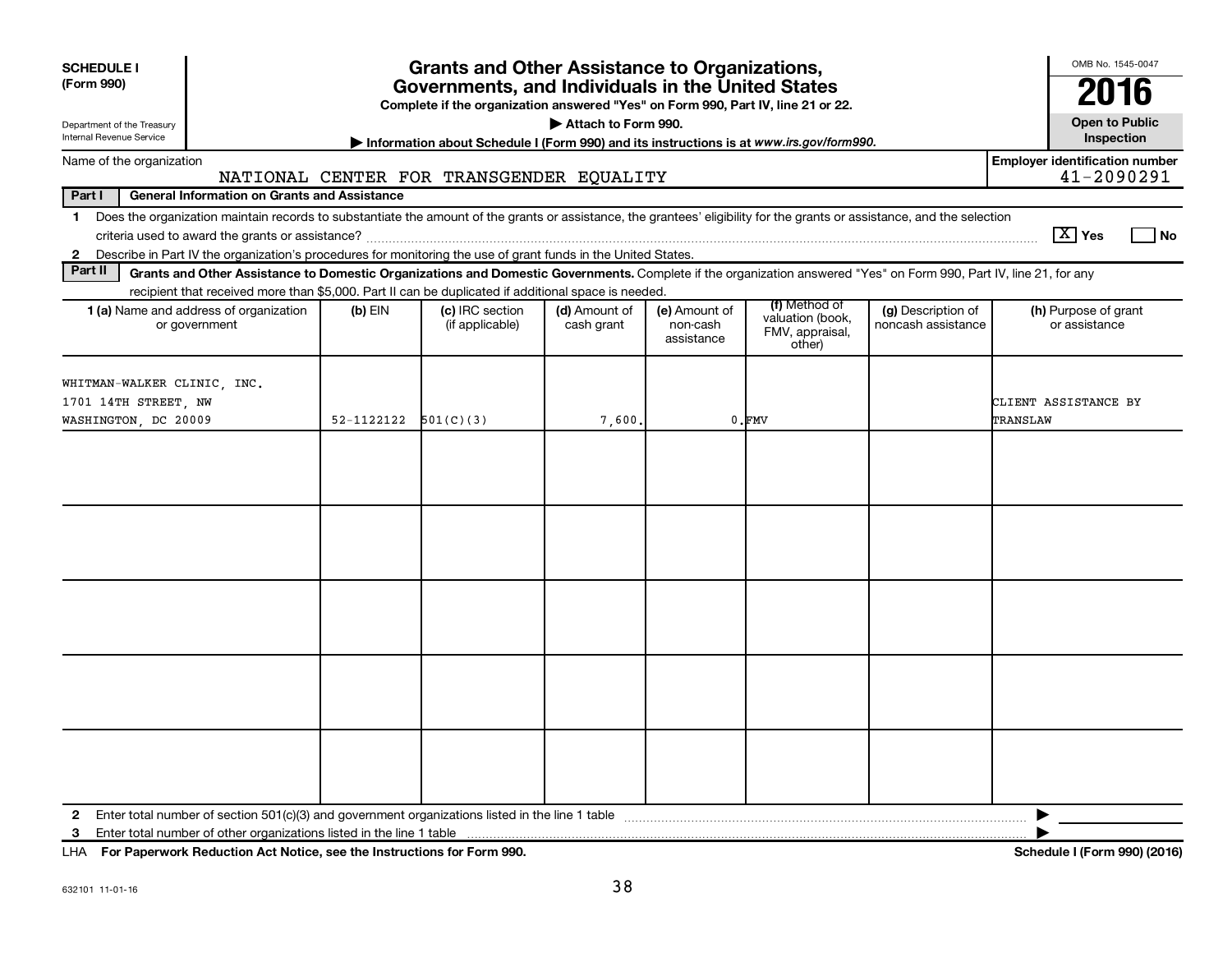#### Schedule I (Form 990) (2016) NATIONAL CENTER FOR TRANSGENDER EQUALITY Page

**2**

Part III | Grants and Other Assistance to Domestic Individuals. Complete if the organization answered "Yes" on Form 990, Part IV, line 22. Part III can be duplicated if additional space is needed.

| (a) Type of grant or assistance | (b) Number of<br>recipients | (c) Amount of<br>cash grant | (d) Amount of non-<br>cash assistance | (e) Method of valuation<br>(book, FMV, appraisal, other) | (f) Description of noncash assistance |
|---------------------------------|-----------------------------|-----------------------------|---------------------------------------|----------------------------------------------------------|---------------------------------------|
|                                 |                             |                             |                                       |                                                          |                                       |
|                                 |                             |                             |                                       |                                                          |                                       |
|                                 |                             |                             |                                       |                                                          |                                       |
|                                 |                             |                             |                                       |                                                          |                                       |
|                                 |                             |                             |                                       |                                                          |                                       |
|                                 |                             |                             |                                       |                                                          |                                       |
|                                 |                             |                             |                                       |                                                          |                                       |
|                                 |                             |                             |                                       |                                                          |                                       |
|                                 |                             |                             |                                       |                                                          |                                       |
|                                 |                             |                             |                                       |                                                          |                                       |

Part IV | Supplemental Information. Provide the information required in Part I, line 2; Part III, column (b); and any other additional information.

PART I, LINE 2:

NCTE RECEIVES DETAILED REPORTS FROM SUBGRANTEES RELATED TO THE USE OF FUNDS

AND NCTE ONLY SUBGRANTS TO 501(C)(3) ORGANIZATIONS WITH GOOD FINANCIAL

STANDING. SUB-GRANTEES REPORT BACK TO NCTE ON WORK ACCOMPLISHED AND

PROVIDE FINANCIAL REPORTS TO TRACK THE EXPENDITURE OF THE FUNDS.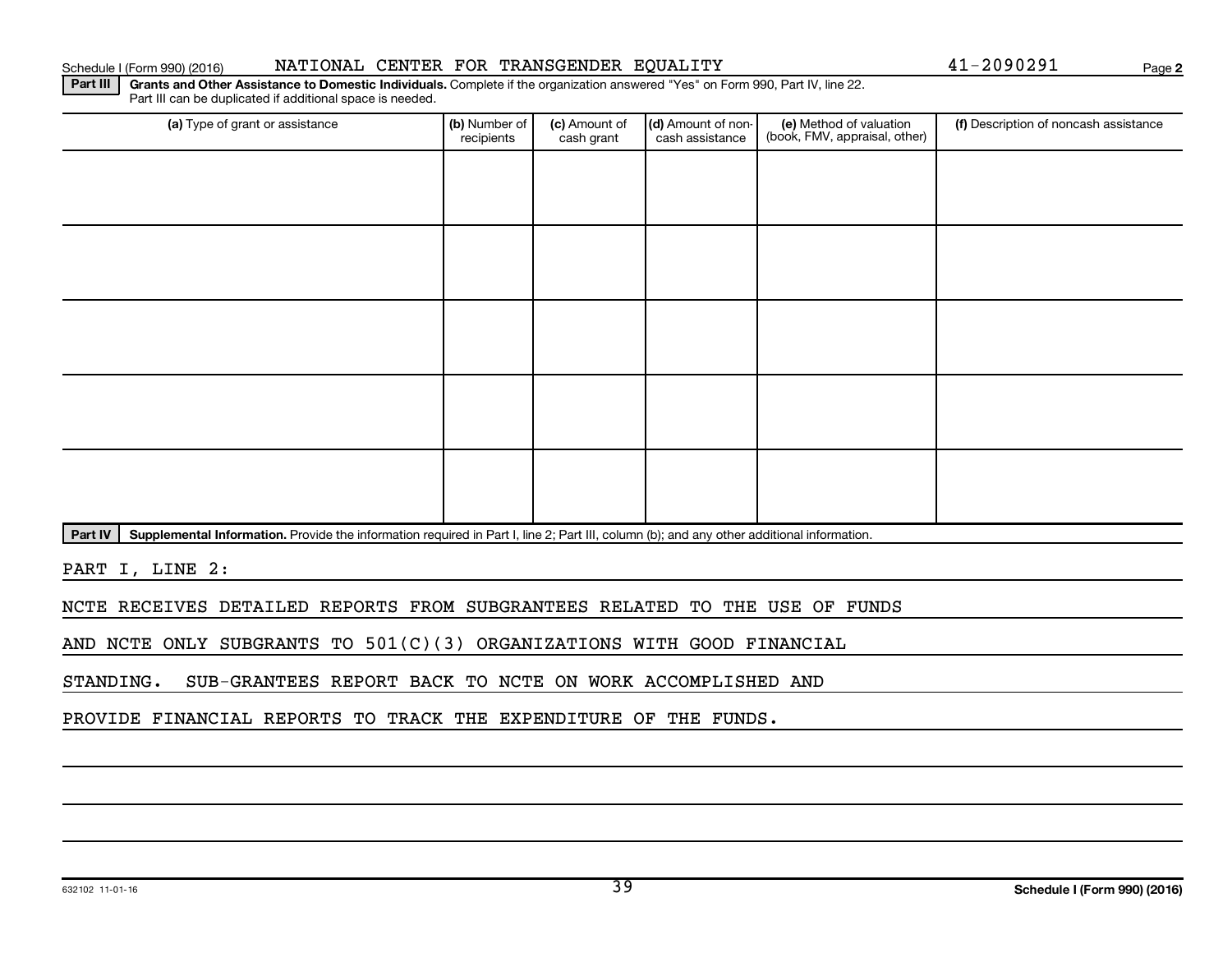| <b>SCHEDULE O</b><br>(Form 990 or 990-EZ)<br>Department of the Treasury<br>Internal Revenue Service | Supplemental Information to Form 990 or 990-EZ<br>Complete to provide information for responses to specific questions on<br>Form 990 or 990-EZ or to provide any additional information.<br>Attach to Form 990 or 990-EZ.<br>Information about Schedule O (Form 990 or 990-EZ) and its instructions is at WWW.irs.gov/form990. | OMB No. 1545-0047<br>16<br><b>Open to Public</b><br><b>Inspection</b> |  |  |  |  |  |
|-----------------------------------------------------------------------------------------------------|--------------------------------------------------------------------------------------------------------------------------------------------------------------------------------------------------------------------------------------------------------------------------------------------------------------------------------|-----------------------------------------------------------------------|--|--|--|--|--|
| Name of the organization                                                                            | NATIONAL CENTER FOR TRANSGENDER EQUALITY                                                                                                                                                                                                                                                                                       | <b>Employer identification number</b><br>41-2090291                   |  |  |  |  |  |
|                                                                                                     | 4D, OTHER PROGRAM SERVICES:<br>FORM 990, PART III, LINE                                                                                                                                                                                                                                                                        |                                                                       |  |  |  |  |  |
| COMMUNICATIONS                                                                                      | PROJECT:<br>NCTE WORKS TO<br><b>EDUCATE AND</b><br>INFORM THE AMERICAN                                                                                                                                                                                                                                                         |                                                                       |  |  |  |  |  |
| PUBLIC ABOUT THE LIVES                                                                              | TRANS PEOPLE AND<br>THEIR FAMILIES.<br>OF<br>NCTE                                                                                                                                                                                                                                                                              |                                                                       |  |  |  |  |  |
| MAINTAINS                                                                                           | PRESENCE<br>THE MEDIA<br>TO HELP EDUCATE,<br>INFORM, AND ENGAGE OUR<br>IN                                                                                                                                                                                                                                                      |                                                                       |  |  |  |  |  |
| COMMUNITY.                                                                                          | NCTE WORKED<br>TО<br>SHARE STORIES THROUGH PRESS, AND OUR WEBSITE,                                                                                                                                                                                                                                                             |                                                                       |  |  |  |  |  |
| EMAILS, AND SOCIAL MEDIA.                                                                           |                                                                                                                                                                                                                                                                                                                                |                                                                       |  |  |  |  |  |
| EXPENSES \$ 140,236.                                                                                | INCLUDING GRANTS OF<br>$\ddot{\texttt{S}}$ 0.<br><b>REVENUE</b><br>\$ 0.                                                                                                                                                                                                                                                       |                                                                       |  |  |  |  |  |
|                                                                                                     |                                                                                                                                                                                                                                                                                                                                |                                                                       |  |  |  |  |  |
|                                                                                                     | STATE AGENCY PROJECT: NCTE WORKS TO CHANGE ADMINISTRATIVE POLICIES                                                                                                                                                                                                                                                             |                                                                       |  |  |  |  |  |
|                                                                                                     | REGARDING IDENTIY DOCUMENTS, FAIR TREATMENT, AND HEALTH CARE AT THE                                                                                                                                                                                                                                                            |                                                                       |  |  |  |  |  |
| STATE LEVEL.                                                                                        | CHANGES ARE NEEDED TO<br>REDUCE DISCRIMINATION BY STATE<br>THESE                                                                                                                                                                                                                                                               |                                                                       |  |  |  |  |  |
| GOVERNMENTS,                                                                                        | INCREASE ACCESS TO ACCURATE DRIVER'S LICENSE AND BIRTH                                                                                                                                                                                                                                                                         |                                                                       |  |  |  |  |  |
|                                                                                                     | CERTIFICATE RECORDS, AND INCREASE ACCESS TO GENDER-TRANSITION RELATED                                                                                                                                                                                                                                                          |                                                                       |  |  |  |  |  |
| HEALTH CARE.                                                                                        |                                                                                                                                                                                                                                                                                                                                |                                                                       |  |  |  |  |  |
| EXPENSES $$82,338.$                                                                                 | INCLUDING GRANTS OF \$ 0.<br>REVENUE \$ 0.                                                                                                                                                                                                                                                                                     |                                                                       |  |  |  |  |  |
|                                                                                                     |                                                                                                                                                                                                                                                                                                                                |                                                                       |  |  |  |  |  |
|                                                                                                     | DIRECT LOBBYING: AT THE FEDERAL LEVEL, NCTE ADVOCATES FOR LEGISLATION                                                                                                                                                                                                                                                          |                                                                       |  |  |  |  |  |
| THAT GUARANTEES EQUALITY FOR TRANSGENDER AND GENDER NONCONFORMING                                   |                                                                                                                                                                                                                                                                                                                                |                                                                       |  |  |  |  |  |
| PEOPLE AND AGAINST LEGISLATION THAT IS DISCRIMINATORY. IN STATES AND                                |                                                                                                                                                                                                                                                                                                                                |                                                                       |  |  |  |  |  |
| MUNICIPALITIES, NCTE WORKS TO ADVANCE PRO-EQUALITY LAWS WHILE FIGHTING                              |                                                                                                                                                                                                                                                                                                                                |                                                                       |  |  |  |  |  |
| AGAINST ANTI-TRANS LEGISLATION.                                                                     |                                                                                                                                                                                                                                                                                                                                |                                                                       |  |  |  |  |  |
| EXPENSES $$21,973$ .                                                                                | INCLUDING GRANTS OF \$0.<br>REVENUE \$ 0.                                                                                                                                                                                                                                                                                      |                                                                       |  |  |  |  |  |
|                                                                                                     |                                                                                                                                                                                                                                                                                                                                |                                                                       |  |  |  |  |  |
| TRANSLAW: FISCAL SPONSORSHIP OF TRANS LEGAL ADVOCATES OF WASHINGTON, A                              |                                                                                                                                                                                                                                                                                                                                |                                                                       |  |  |  |  |  |
|                                                                                                     | LOCAL DC ORGANIZATION THAT HELPS PEOPLE UPDATE NAME AND GENDER ON                                                                                                                                                                                                                                                              |                                                                       |  |  |  |  |  |
| IDENTITY DOCUMENTS.                                                                                 |                                                                                                                                                                                                                                                                                                                                |                                                                       |  |  |  |  |  |
| 632211 08-25-16                                                                                     | LHA For Paperwork Reduction Act Notice, see the Instructions for Form 990 or 990-EZ.                                                                                                                                                                                                                                           | Schedule O (Form 990 or 990-EZ) (2016)                                |  |  |  |  |  |

40

10161108 140308 NCTE 2016.03050 NATIONAL CENTER FOR TRANSGE NCTE\_\_\_1